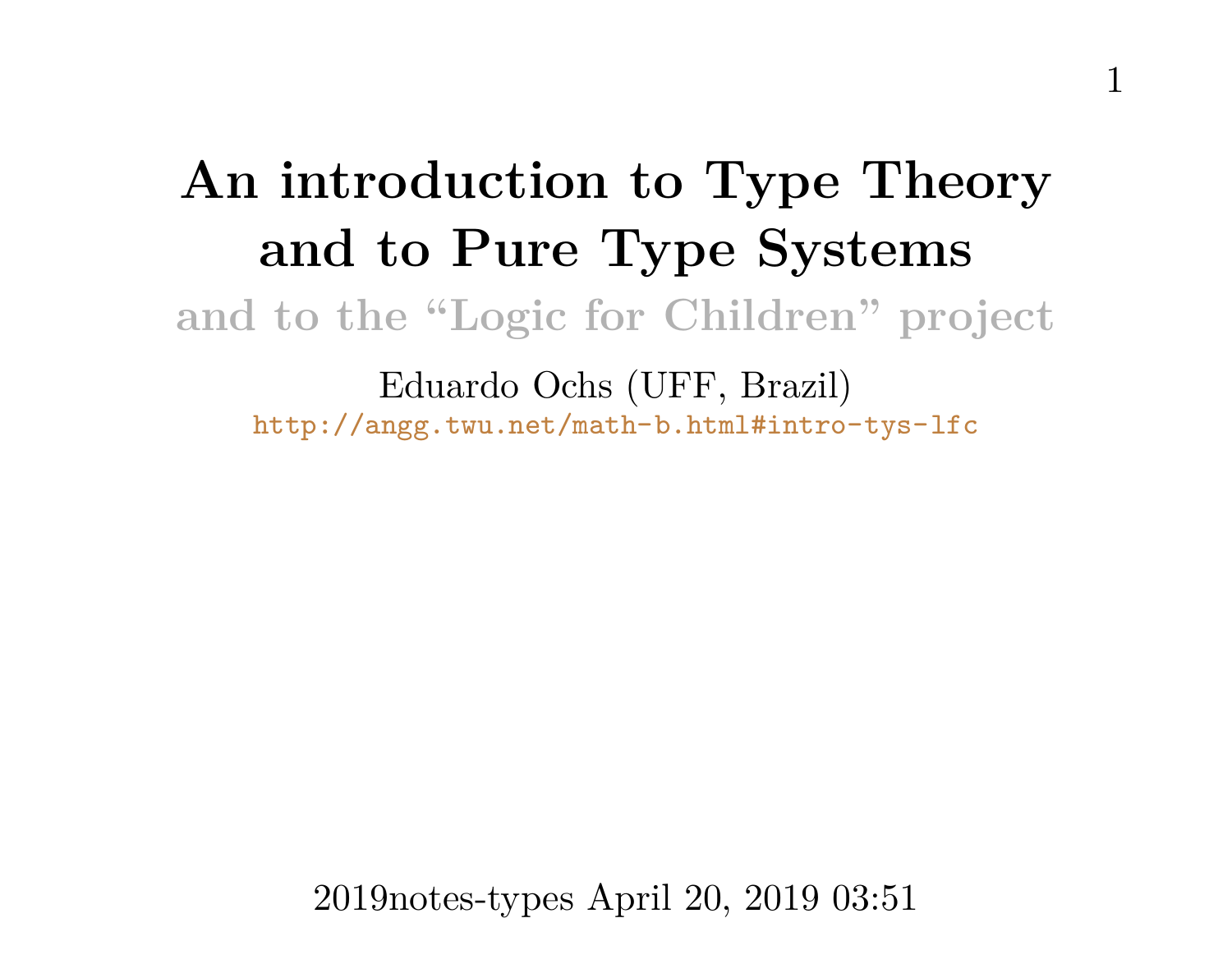These slides are divided into...

#### **Part 1: Discrete Mathematics**

How I teach DM to our first-semester CompSci students.

#### **Part 2: Logics,** λ**-Calculus and Translations**

A course that some students attend on the second semester. It introduces the simply-typed  $\lambda$ -calculus, Curry-Howard, Planar Heyting Algebras, Intuitionistic Propositional Logic, Cartesian Closed Categories, the adjunction  $(\times B) \dashv (B \to),$ and two functional languages: Lisp and Lua.

## **Part 3: Dependent types and Pure Type Systems**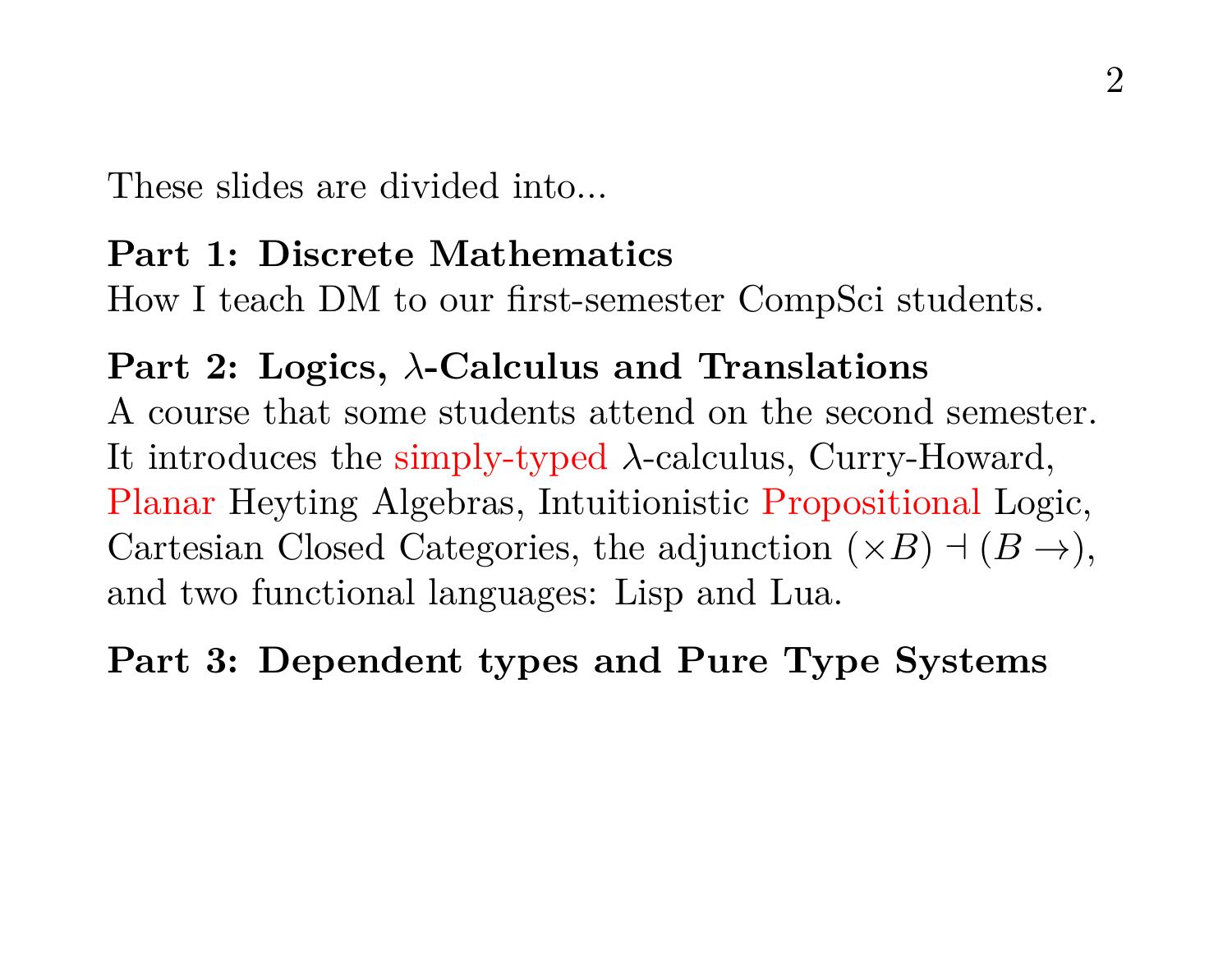#### **Eagle-eye view**

In this set of slides we will learn how to interpret "judgments" and "pre-judgments" like these:

1) 
$$
a:\{1,2\}, b:\{2,3\}, a < b \vdash (10a + b):\mathbb{N}
$$
  
\n2)  $a:\{1,2\}, b:\{2,3\} \vdash a < b \iff a$  false proposition!  
\n3)  $A:\Theta, B:\Theta \vdash A:\Theta$   
\n4)  $A:\Theta, B:\Theta \vdash A \times B:\Theta$   
\n5)  $A:\Theta, B:\Theta, a:A, f:A \to B \vdash fa:B$   
\n6)  $A:\Theta, B:\Theta, a:A, b:B \vdash (a, b): A \times B$   
\n7)  $A:\Theta, B:\Theta, a:A \vdash (\lambda b:B.(a, b)) : B \to A \times B$ 

in several type systems — some of them concrete but informal, some formal but very abstract...

A non-standard notion — "informally valid" will help us understand which judgments are derivable.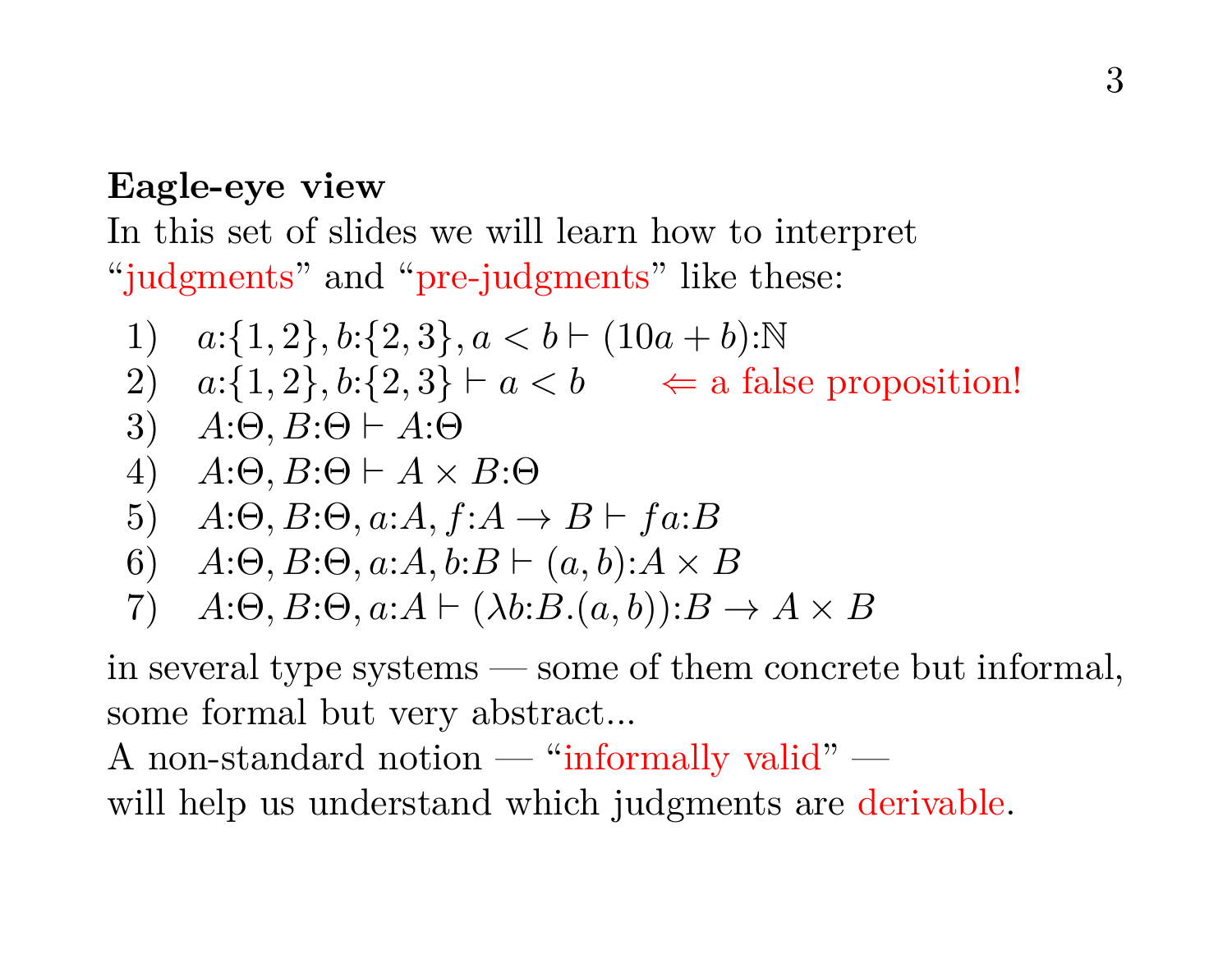## **Eagle-eye view (2)**

We will see:

- The simply-typed  $\lambda$ -calculus (" $\lambda$ 1") as a PTS
- Pure Type Systems in which we can represent:
	- Functors
	- Natural transformations
	- Truth-values, propositions, proofs

This is a preparation for:

- Interpreting categorical diagrams precisely
- Raising the status of CT diagrams from secondclass to first-class citizens
- Formalizing the "Logic for Children" project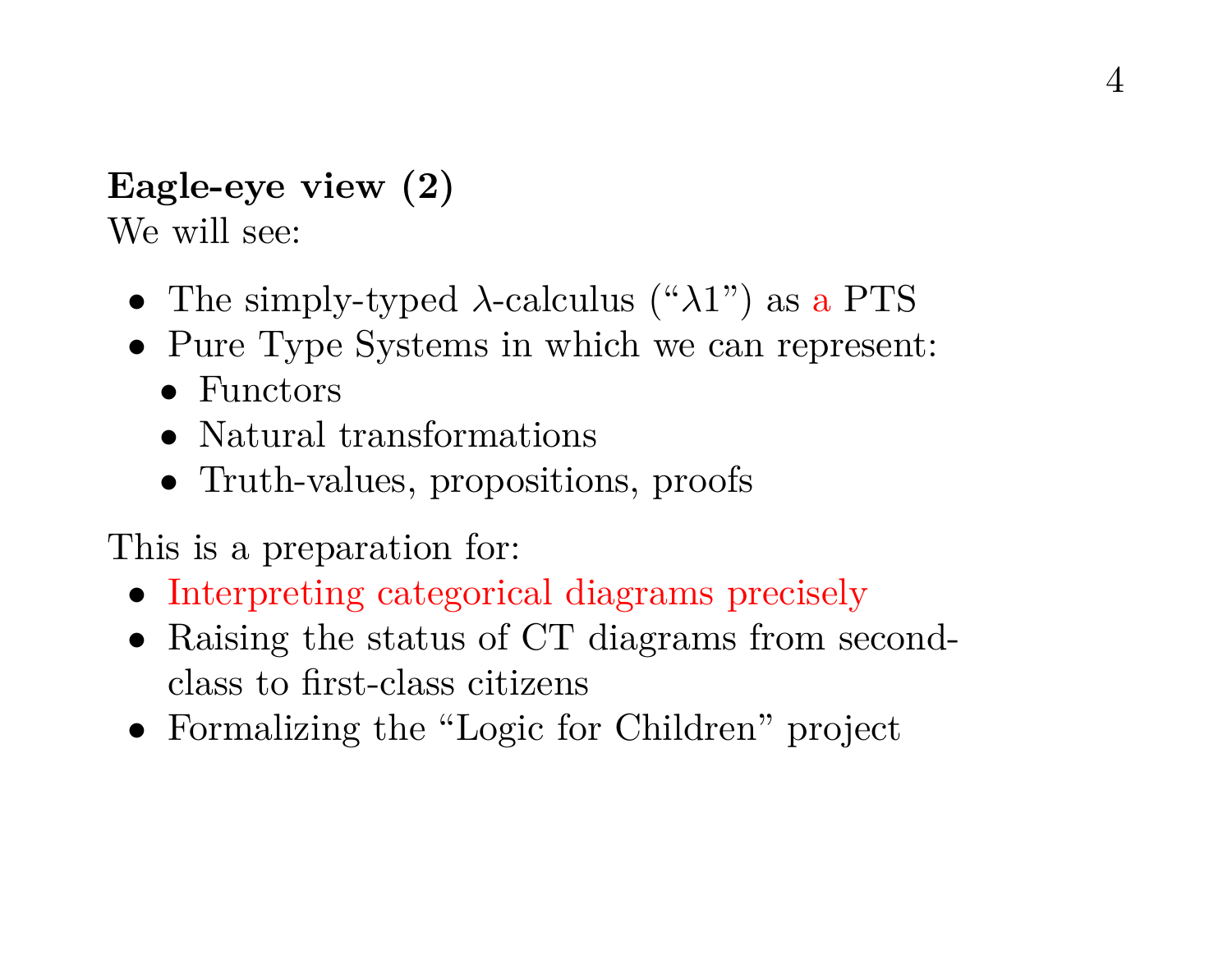## **Motivation (for types)**

The usual sales talk for type systems is: Type systems are at the base of languages like Coq, that can be used to formalize a lot of mathematics, and in some cases they can fill up some details of the proofs themselves, automatically. Proof assistants have lots of uses in academia and in industry, which means jobs and grants...

#### But Coq is hard to learn  $=$   $($ , so:

Alternative motivation, for people with little free time: Many programming languages use types and lambdas, even if in a primitive form; if we use types our objects become Lego-ish pieces that only match in a few ways...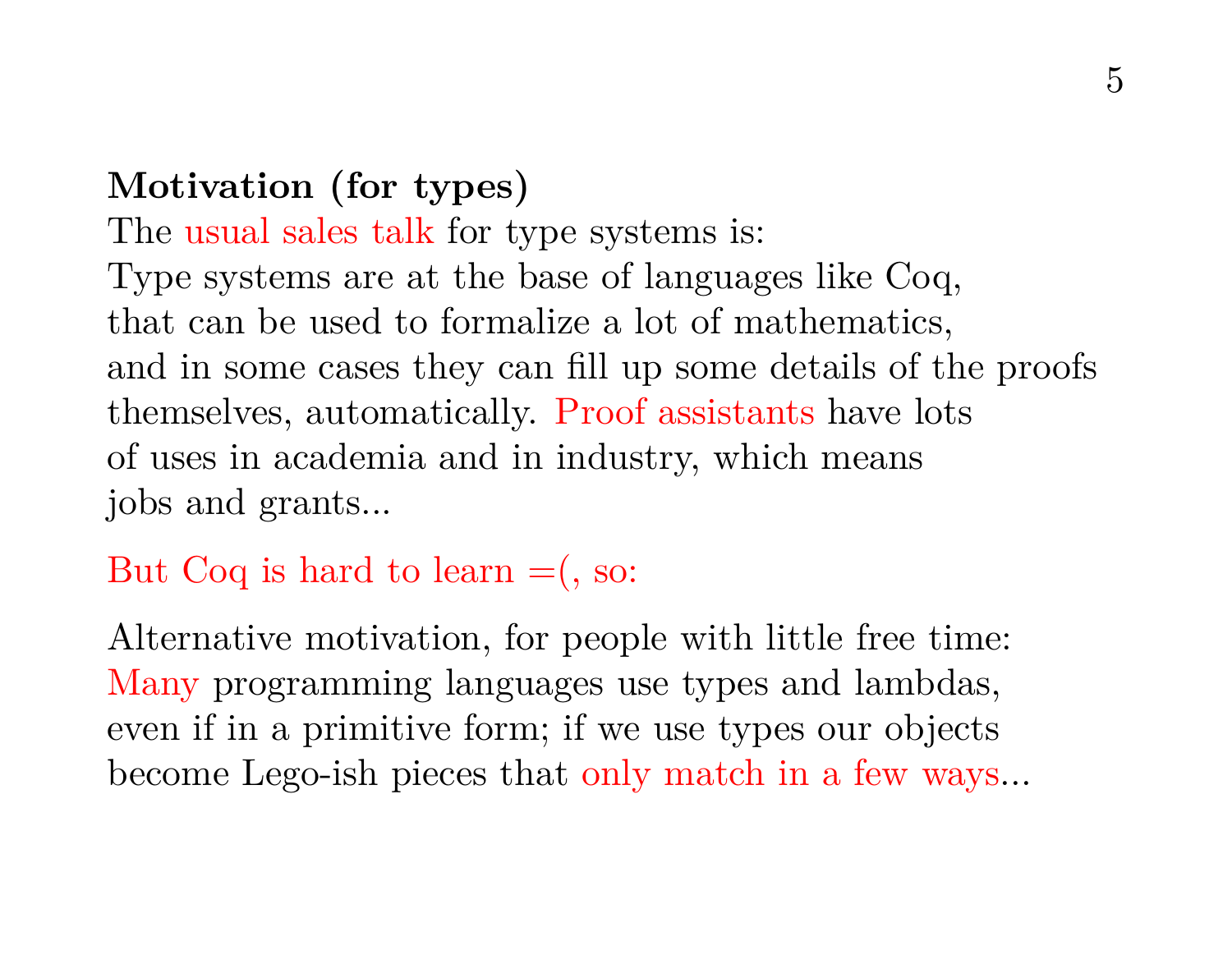#### **Motivation (for types) (2)**

At one point, when I was an undergrad, I took a course on Advanced Calculus that had a bit of Calculus of Variations... The characterization of "curves with minimal energy" only made sense to me when I discovered that I could draw it as:



I just had to name the types — and once I did that there was a single way to make the objects match and fit together! The construction became natural.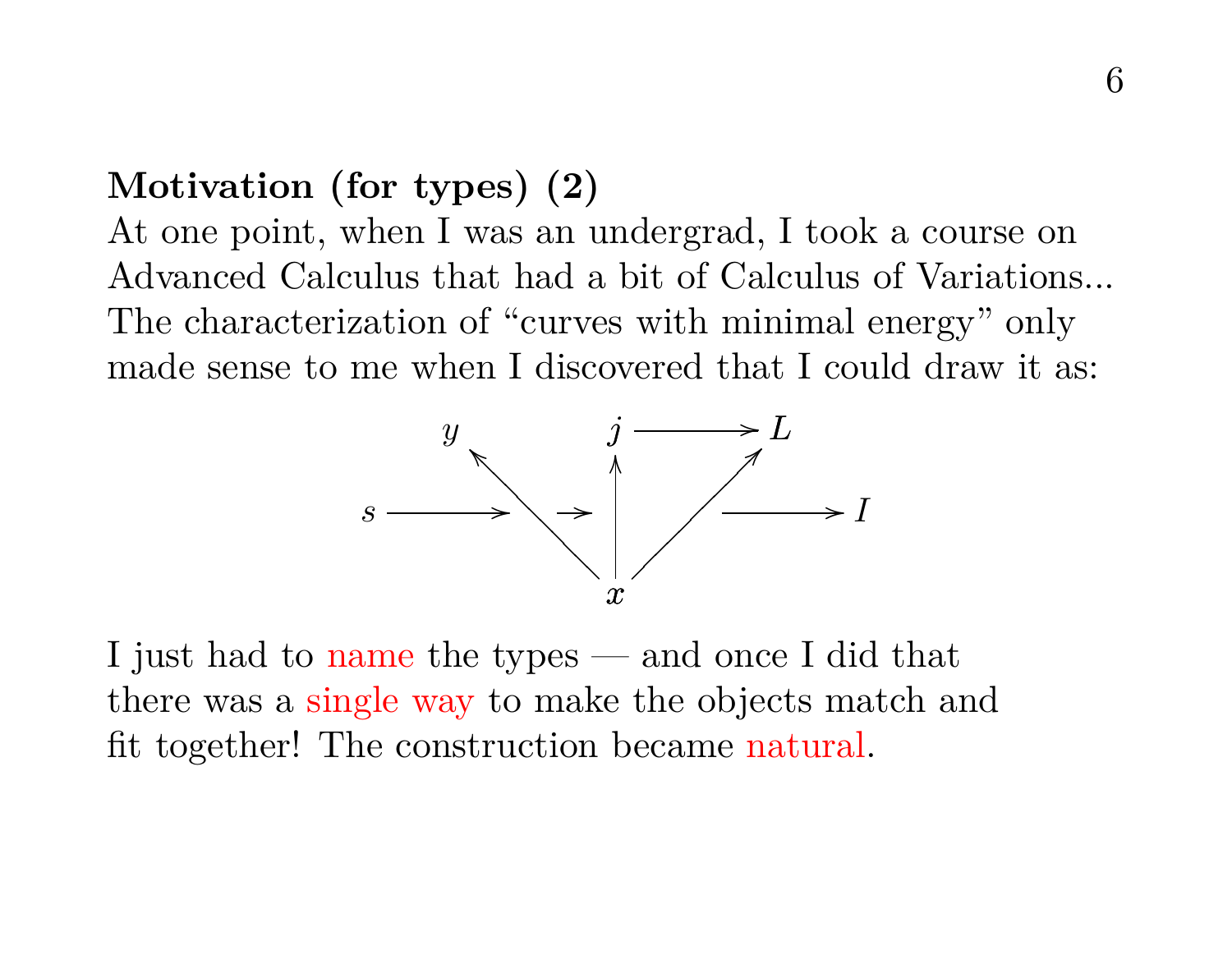**Motivation (for types) (3)** We will use Hindley/Seldin (2008): "Lambda-Calculus and Combinators, an Introduction". It presents several simple  $\lambda$ -calculi and type systems, but looks too abstract at first... we will see a way to understand some of its notations.

This book about Type Theory is mind-blowing and lots of fun: Kamareddine/Laan/Nederpelt (2004): "A Modern Perspective on Type Theory — From its origins until today"

We will use a book chapter by Thorsten Altenkirch, called "Naïve Type Theory", to complement the KLN book. (<http://www.cs.nott.ac.uk/~psztxa/publ/fomus19.pdf>)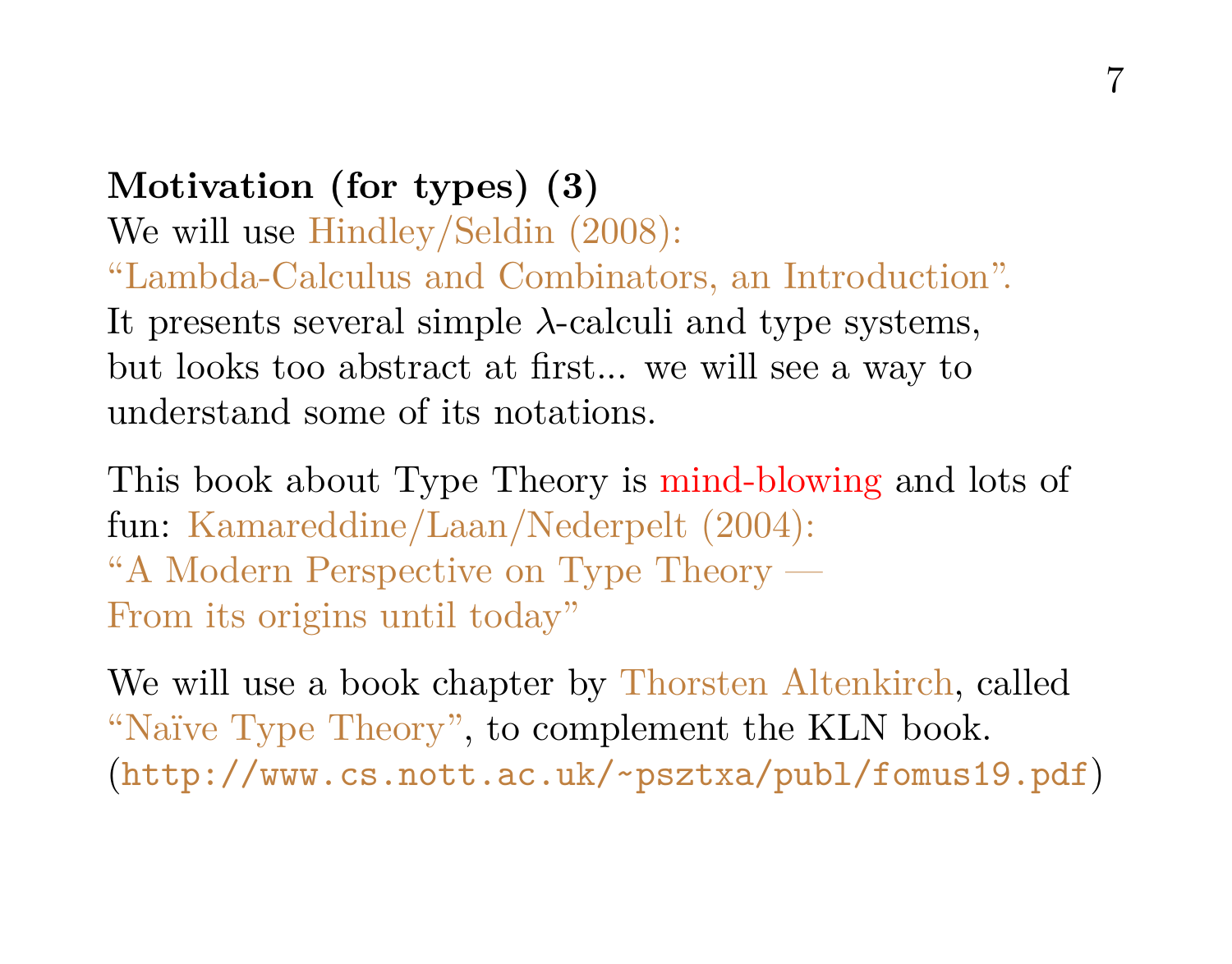## **Part 1 Discrete Mathematics (At PURO/UFF)**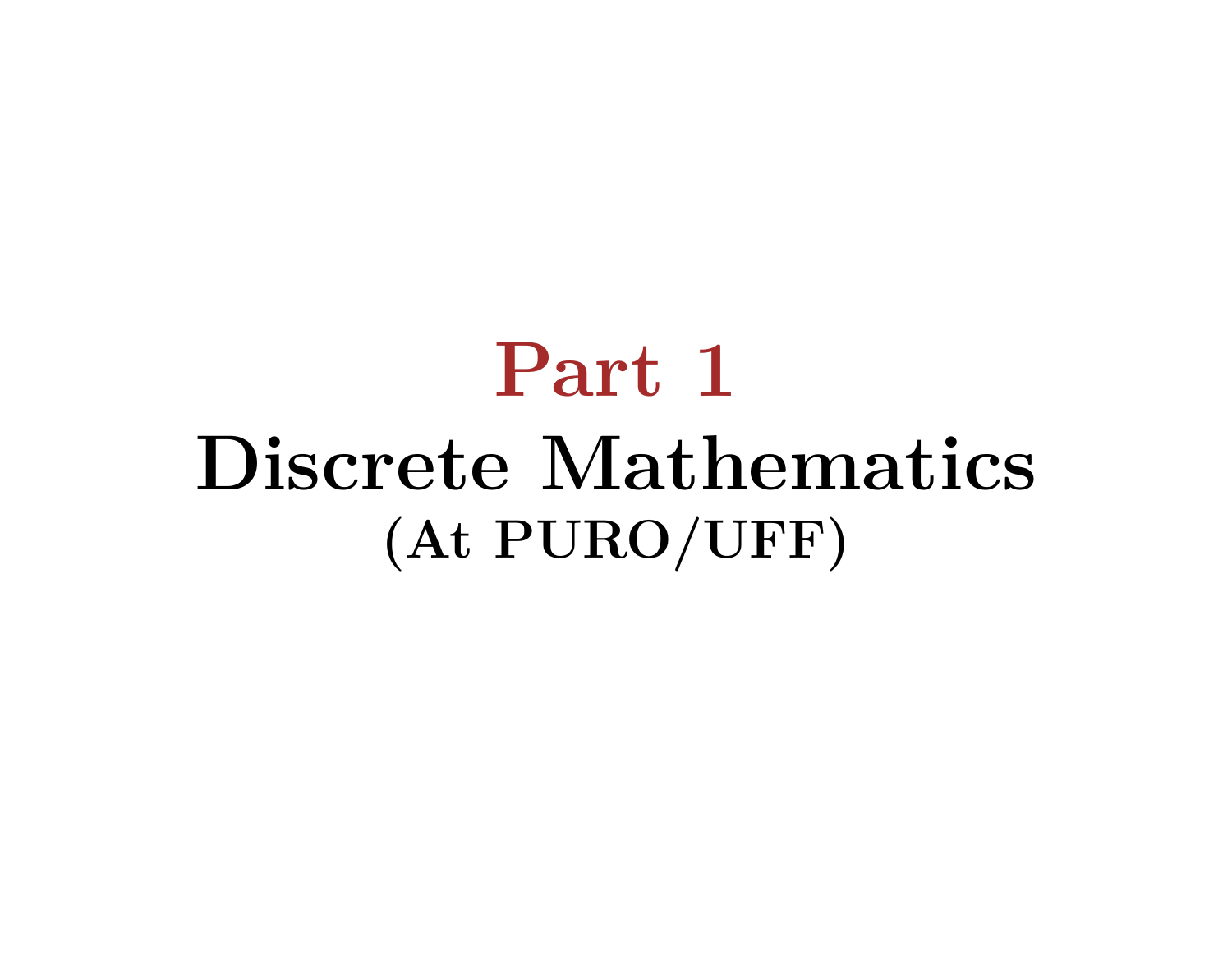#### **(Let's start with) Discrete Mathematics**

I teach in a city called Rio das Ostras, in the countryside of the state of Rio de Janeiro, in a big federal university ("UFF"), but in one of its smallest campi, away from the capital. I sometimes teach Discrete Mathematics to Computer Science students there.

Many of the students there — even in  $CompSci$  — enter the university with very little knowledge of:

- 1) how to deal with variables,
- 2) how to write their calculations,
- 3) how to test their ideas.

Discrete Mathematics is a first-semester course there. Let me explain my approach to fix  $(1)$ ,  $(2)$ , and  $(3)$ .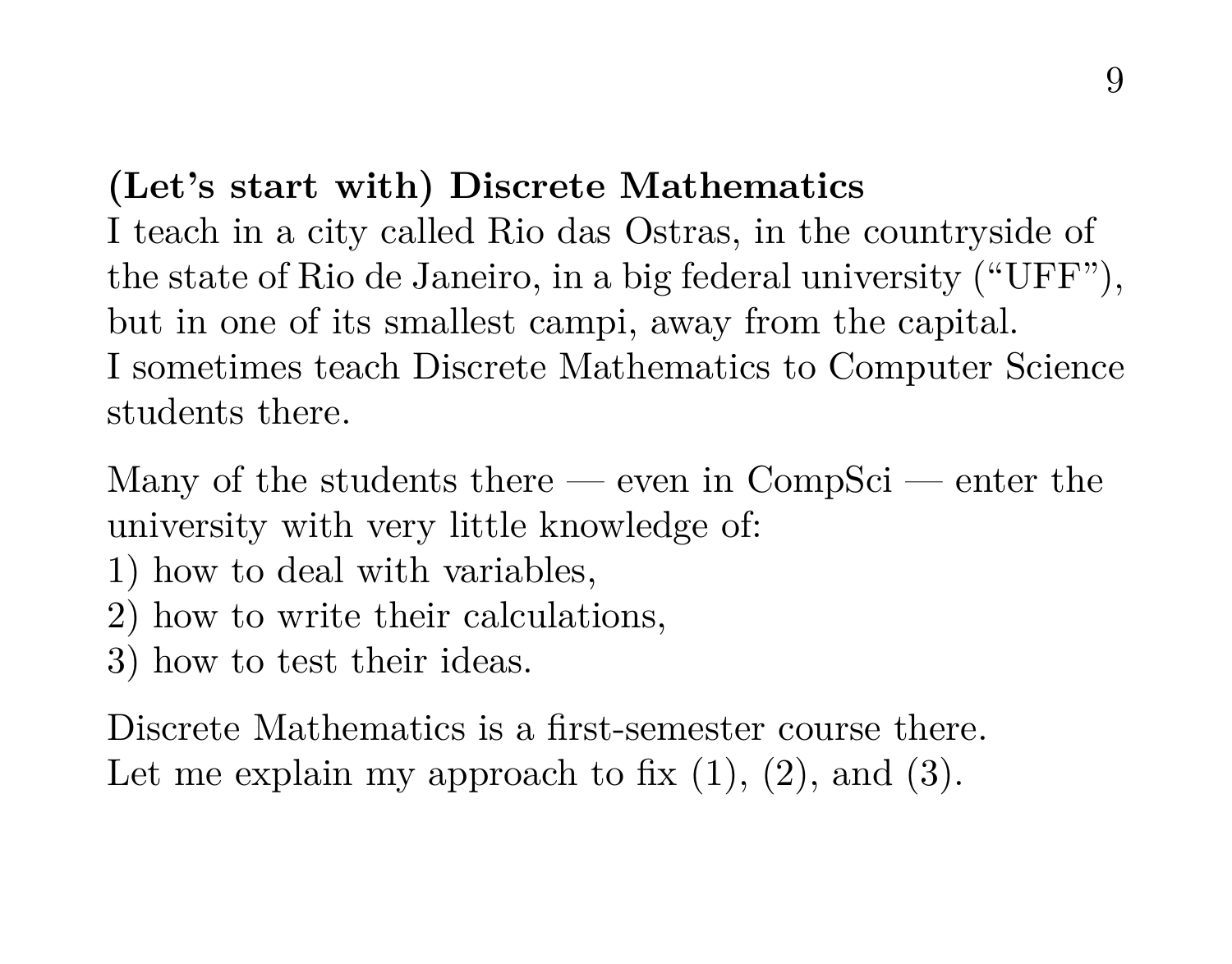#### **Pólo Universitário de Rio das Ostras (PURO)**



 $\Leftarrow$  It feels like a nowhere. The entrance of the campus looks like this. I need to interact more via the internets!!!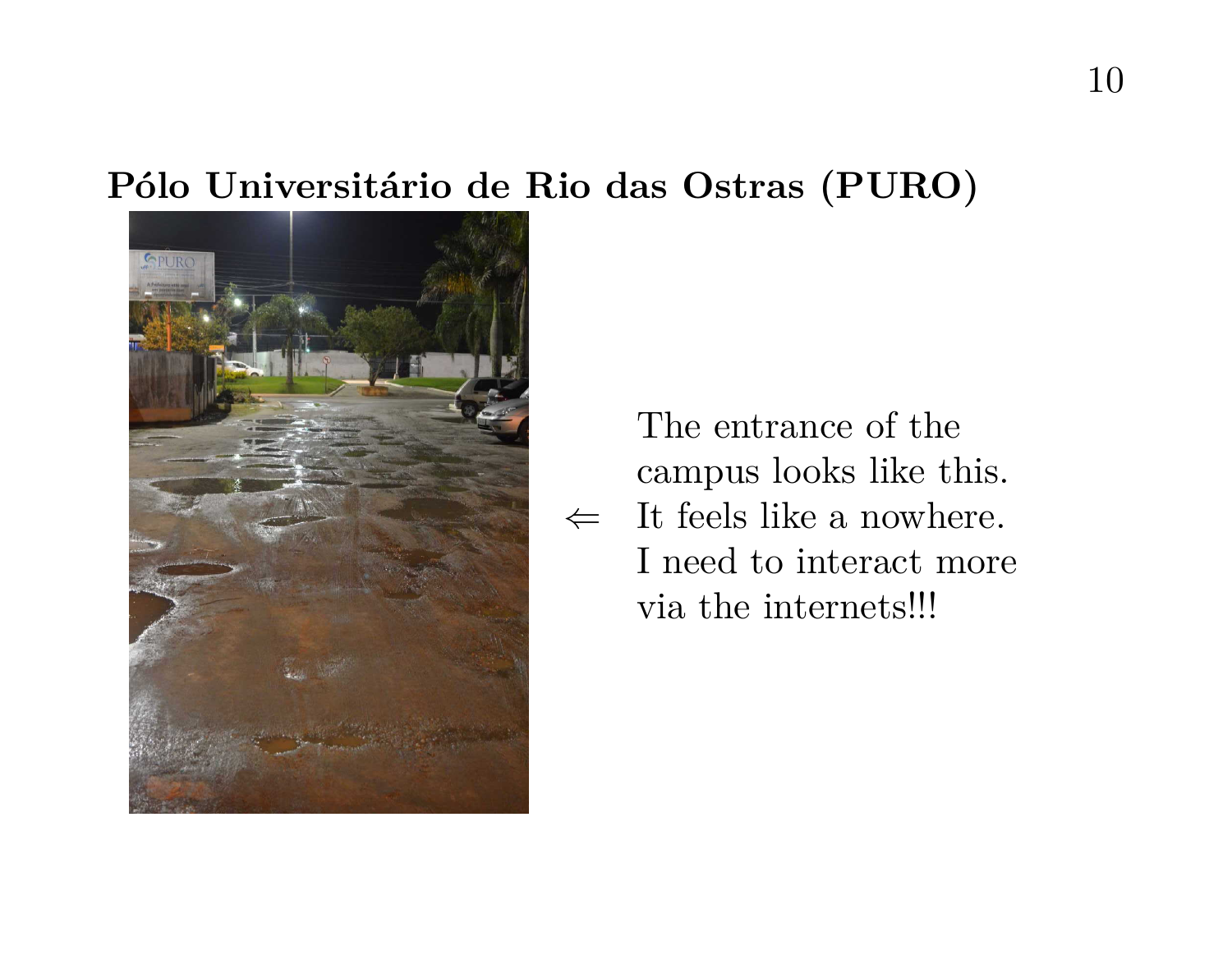**Discrete Mathematics at PURO/UFF** I structured the Discrete Mathematics ("DM") course in three layers.

**Layer 1** consists of calculating things and learning how to use mathematical notation and definitions. Layer 2 introduces some infinite objects, like  $\mathbb N$  and  $\mathbb Z$ . Layer 3 introduces a formal language for doing proofs.

Everything in Layer 1 can be calculated in a finite number of steps with very little creativity.

One of the basic things that we learn in Layer 1 is **set comprehensions** — that (ta-daaa! Magic!!!!!!) are the base for  $\lambda$ -calculus and Type Theory.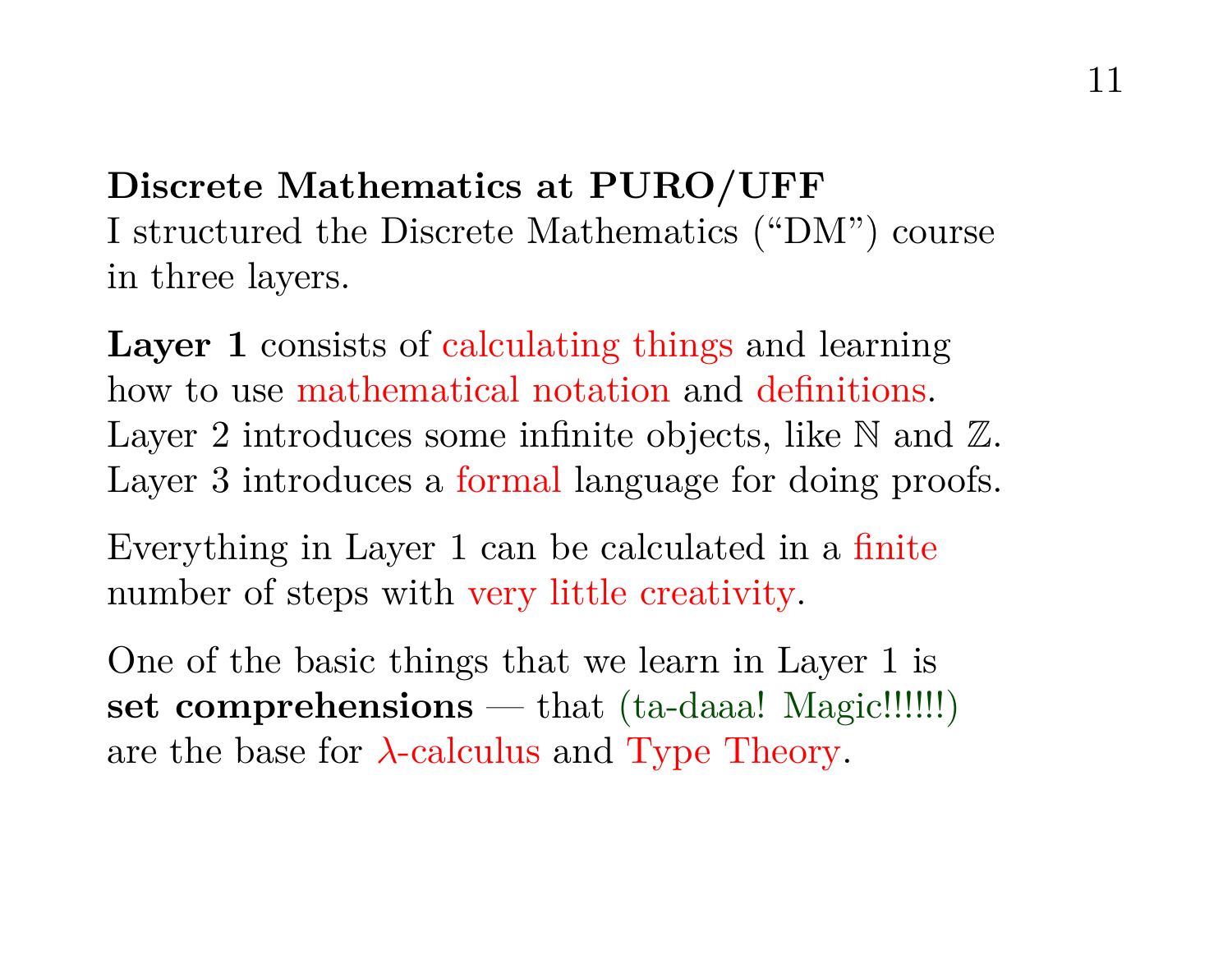## **Basic Mathematical Objects** Here's a definition ("for adults") of the mathematical objects that we deal with in Level 1. Notation:  $\mathcal{O}$  is the set of BMOs.

- a) Numbers belong to  $\mathcal{O}$ :  $\mathbb{Z} \subset \mathcal{O}$ .
- b) The truth-values belong to  $\mathcal{O}$ :  $\{T, F\} \subset \mathcal{O}$ .
- c)  $\mathcal O$  is closed by "finite lists" and "finite sets".
- d) Finite strings belong to  $\mathcal{O}$ .

Item (d) is only introduced at the end of the course, when we show that "valid expressions" can be defined formally... " $1+2*(3+4)$ " is "valid", but " $)+$ " is not.

Some graphical representations are allowed.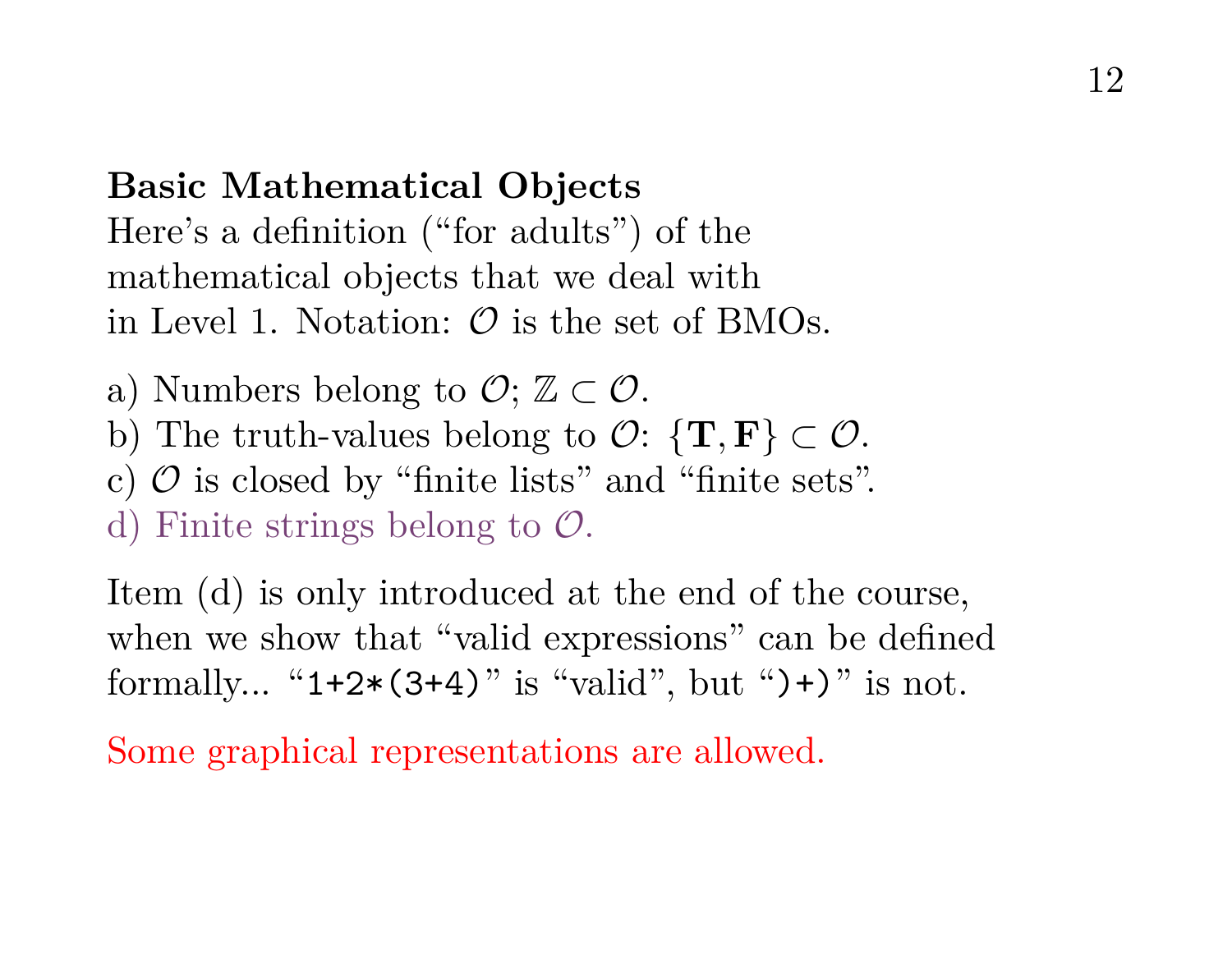### **Some graphical representations**

We define graphical representations for:

- a) (finite) subsets of  $\mathbb{Z}^2$ ,
- b) functions whose domains are (a),
- c) directed graphs...

$$
K = \left\{ (0, 2), (1, 3), (2, 2), \atop (1, 1), (1, 0) \atop (1, 0) \atop (1, 0) \atop (1, 0), (1, 1), (1, 2), (1, 3) \atop (1, 0), (1, 3) \atop (1, 0), (1, 3) \atop (1, 0), (1, 3) \atop (1, 0), (1, 3) \atop (1, 0) \atop (1, 0) \atop (1, 0) \atop (1, 0)} \right\} = \begin{array}{c} \bullet & \bullet & \bullet \\ \bullet & \bullet & \bullet \\ \bullet & \bullet & \bullet \\ 1 & 1 & 1 \\ 1 & 1 & 1 \\ 1 & 1 & 1 \\ 1 & 1 & 1 \\ 1 & 1 & 1 \\ 1 & 1 & 1 \\ 1 & 1 & 1 \\ 1 & 1 & 1 \\ 1 & 1 & 1 \\ 1 & 1 & 1 \\ 1 & 1 & 1 \\ 1 & 1 & 1 \\ 1 & 1 & 1 \\ 1 & 1 & 1 \\ 1 & 1 & 1 \\ 1 & 1 & 1 \\ 1 & 1 & 1 \\ 1 & 1 & 1 \\ 1 & 1 & 1 \\ 1 & 1 & 1 \\ 1 & 1 & 1 \\ 1 & 1 & 1 \\ 1 & 1 & 1 \\ 1 & 1 & 1 \\ 1 & 1 & 1 \\ 1 & 1 & 1 \\ 1 & 1 & 1 \\ 1 & 1 & 1 \\ 1 & 1 & 1 \\ 1 & 1 & 1 \\ 1 & 1 & 1 \\ 1 & 1 & 1 \\ 1 & 1 & 1 \\ 1 & 1 & 1 \\ 1 & 1 & 1 \\ 1 & 1 & 1 \\ 1 & 1 & 1 \\ 1 & 1 & 1 \\ 1 & 1 & 1 \\ 1 & 1 & 1 \\ 1 & 1 & 1 \\ 1 & 1 & 1 \\ 1 & 1 & 1 \\ 1 & 1 & 1 \\ 1 & 1 & 1 \\ 1 & 1 & 1 \\ 1 & 1 & 1 \\ 1 & 1 & 1 \\ 1 & 1 & 1 \\ 1 & 1 & 1 \\ 1 & 1 & 1 \\ 1 & 1 & 1 \\ 1 & 1 & 1 \\ 1 & 1 & 1 \\ 1 & 1 & 1 \\ 1 & 1 & 1 \\ 1 & 1 & 1 \\ 1 & 1 & 1 \\ 1 & 1 & 1 \\ 1 & 1 & 1 \\
$$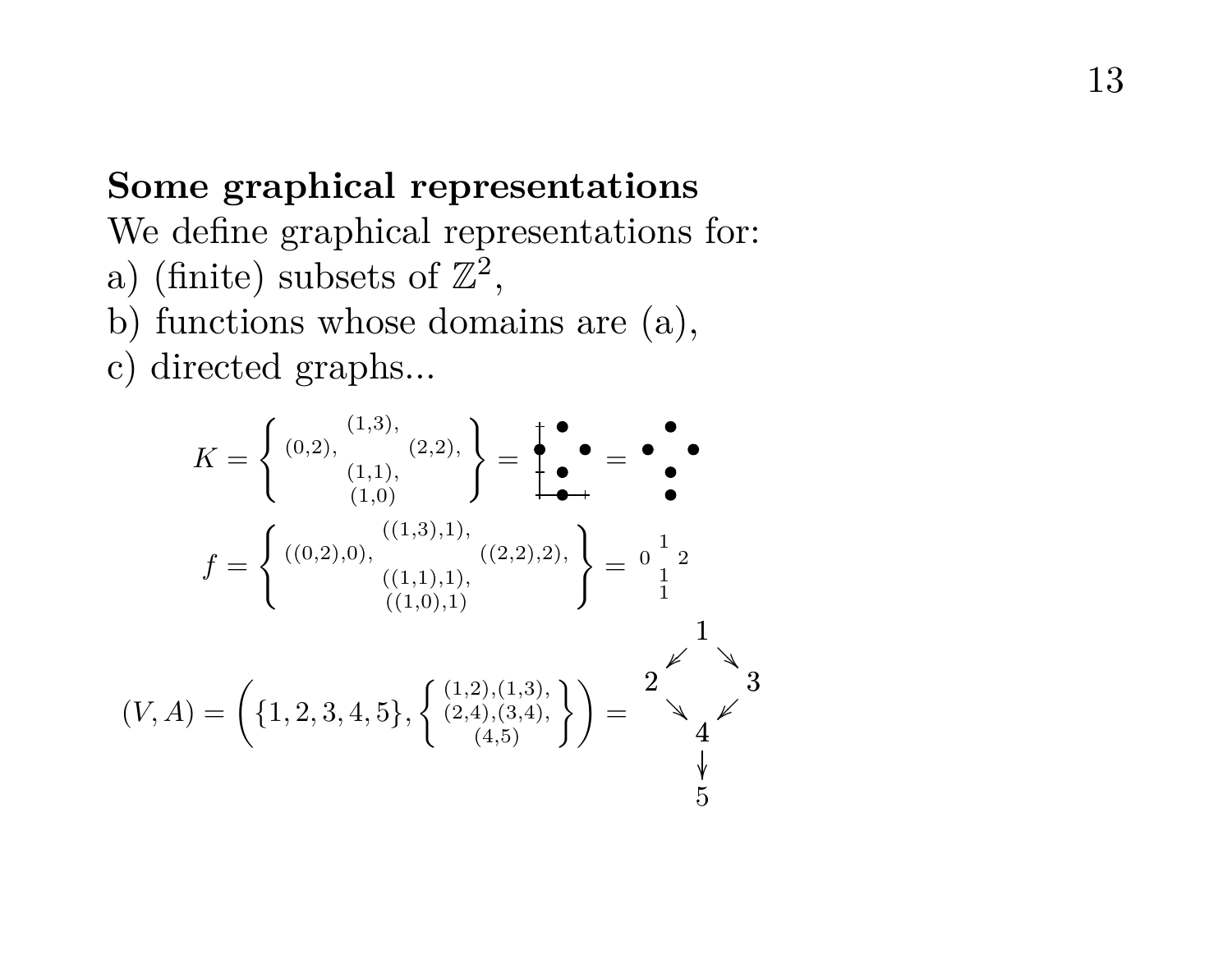#### **Layer 1: Set Comprehensions**

One of the first things that I present to students is a syntax for set comprehensions using "generators", "filters" and a "result expression"...



Note the ';' instead of a '|'! These things can be calculated from left to right using trees in a finite number of steps.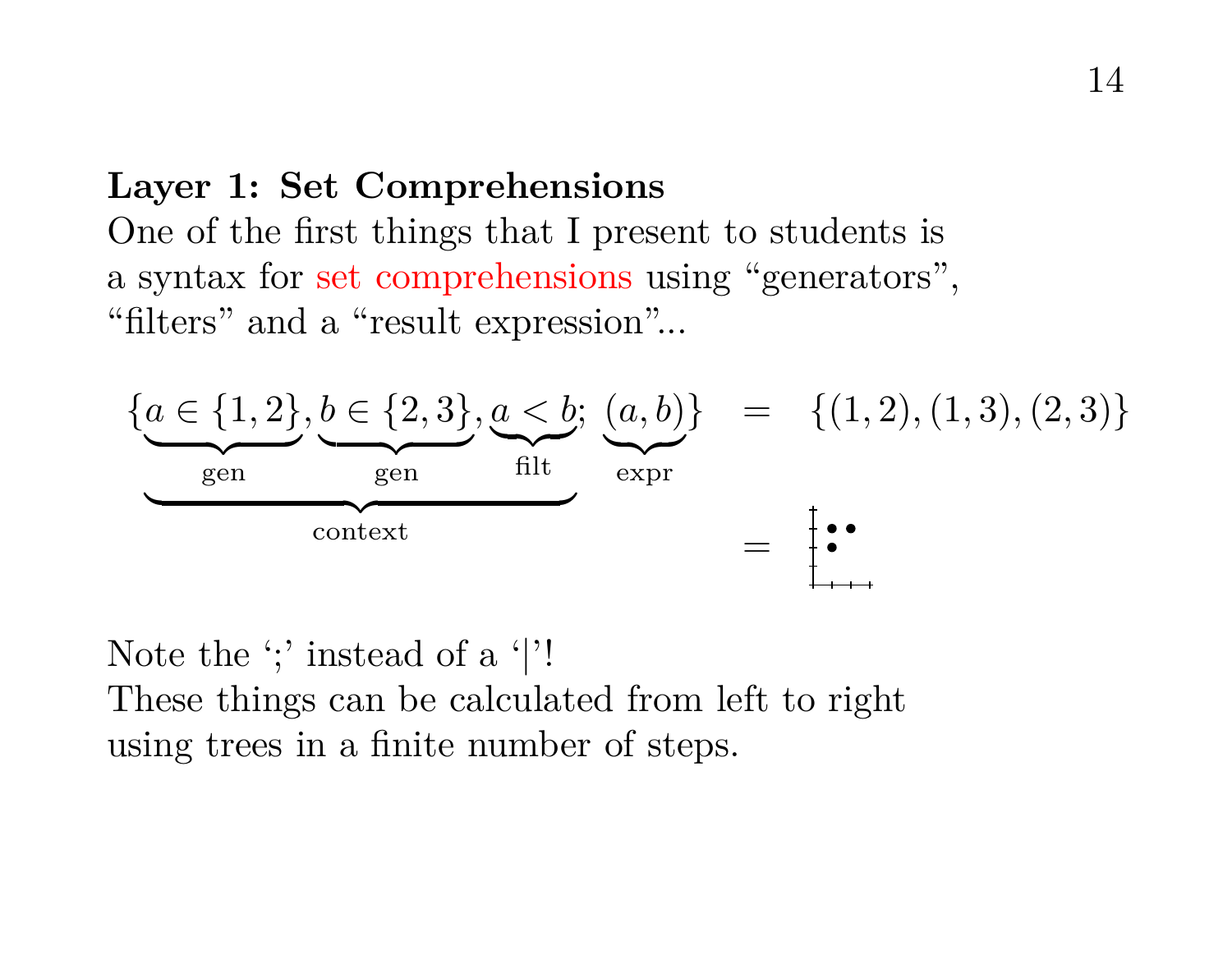### **Layer 1: Set Comprehensions (2)**

I make the students work in groups, and they solve the  $5 + 19 + 16 + 9 + 16 + 7$  exercises quickly.

I suggest this table-ish way to draw the trees...

To calculate

 ${ a \in \{1,2\}, b \in \{2,3\}, a < b ; 10a + b \} = \{12, 13, 23\}$ we draw:

| a              | b. |     | $a < b$ 10 $a + b$ |
|----------------|----|-----|--------------------|
|                | 2  | т   | 12                 |
| ı              | 3  | Ί.  | 13                 |
| $\overline{2}$ | 2  | F   |                    |
| 2              | 3  | י ו | 23                 |

the vertical bar means "abort". Valid values for the context:  $(1, 2, T)$ ,  $(1, 3, T)$ ,  $(2, 3, T)$ .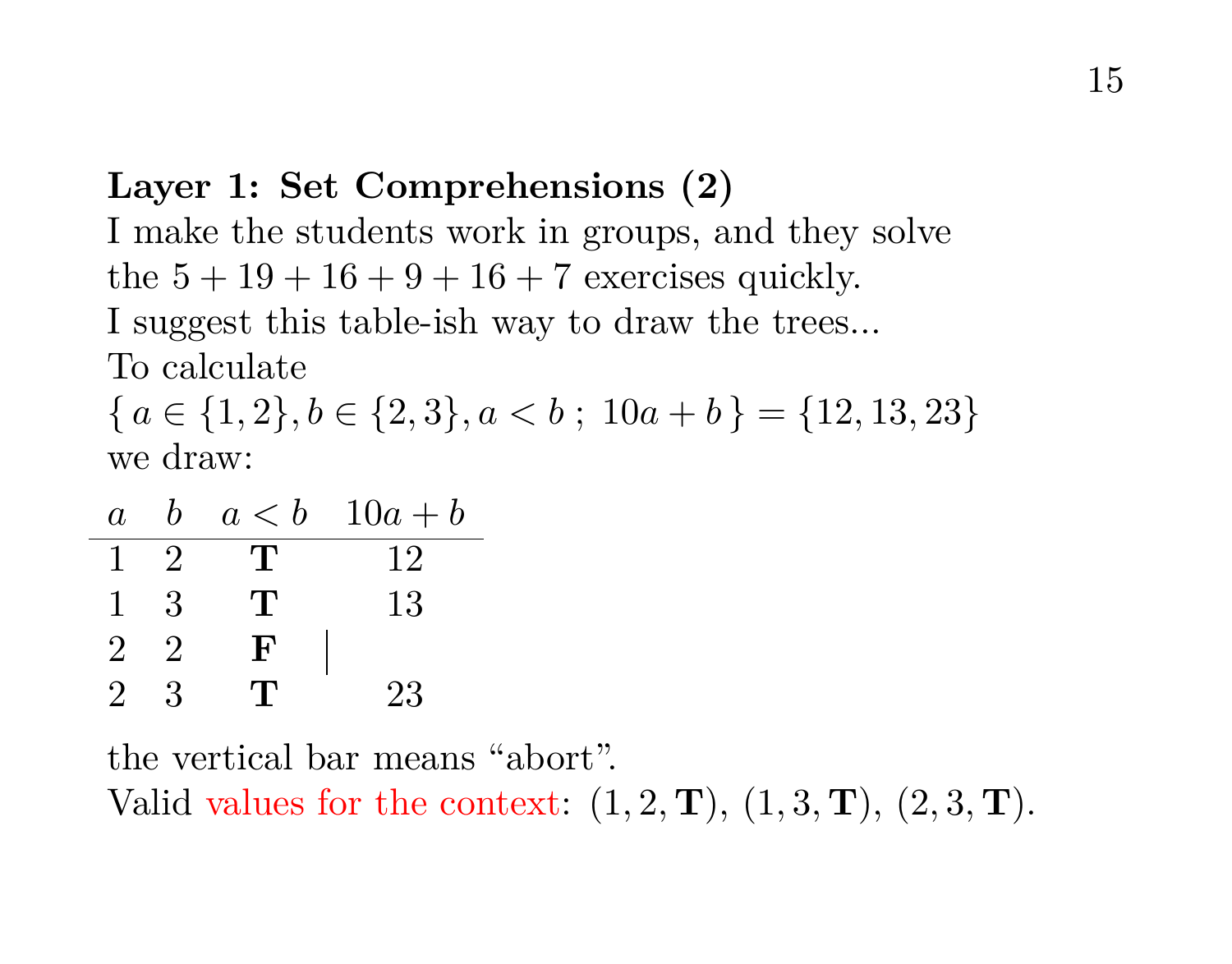## **Layer 1: Set Comprehensions — SPOILER** Spoiler: the idea of context will be reused in many other contexts later, but with slightly different notations... Compare:

1) 
$$
\{a \in \{1,2\}, b \in \{2,3\}, a < b; 10a + b\} = \{12, 13, 23\}
$$

2) 
$$
a:\{1,2\}, b:\{2,3\}, a < b \vdash (10a+b): \mathbb{N}
$$

3) 
$$
a:\{1,2\}, b:\{2,3\} \vdash a < b \Leftrightarrow \text{this is false!}
$$

4) 
$$
A:Sets, B:Sets \vdash A:Sets
$$

5) A:Sets, B:Sets 
$$
\vdash A \times B
$$
:Sets

6) A:Sets, B:Sets, a:A, f:A 
$$
\rightarrow
$$
 B  $\vdash$  f(a):B

7) A:Sets, B:Sets, a:A, b:B 
$$
\vdash (a, b): A \times B
$$

8) A:Sets, B:Sets, 
$$
a:A \vdash (\lambda b:B.(a,b)) : B \to A \times B
$$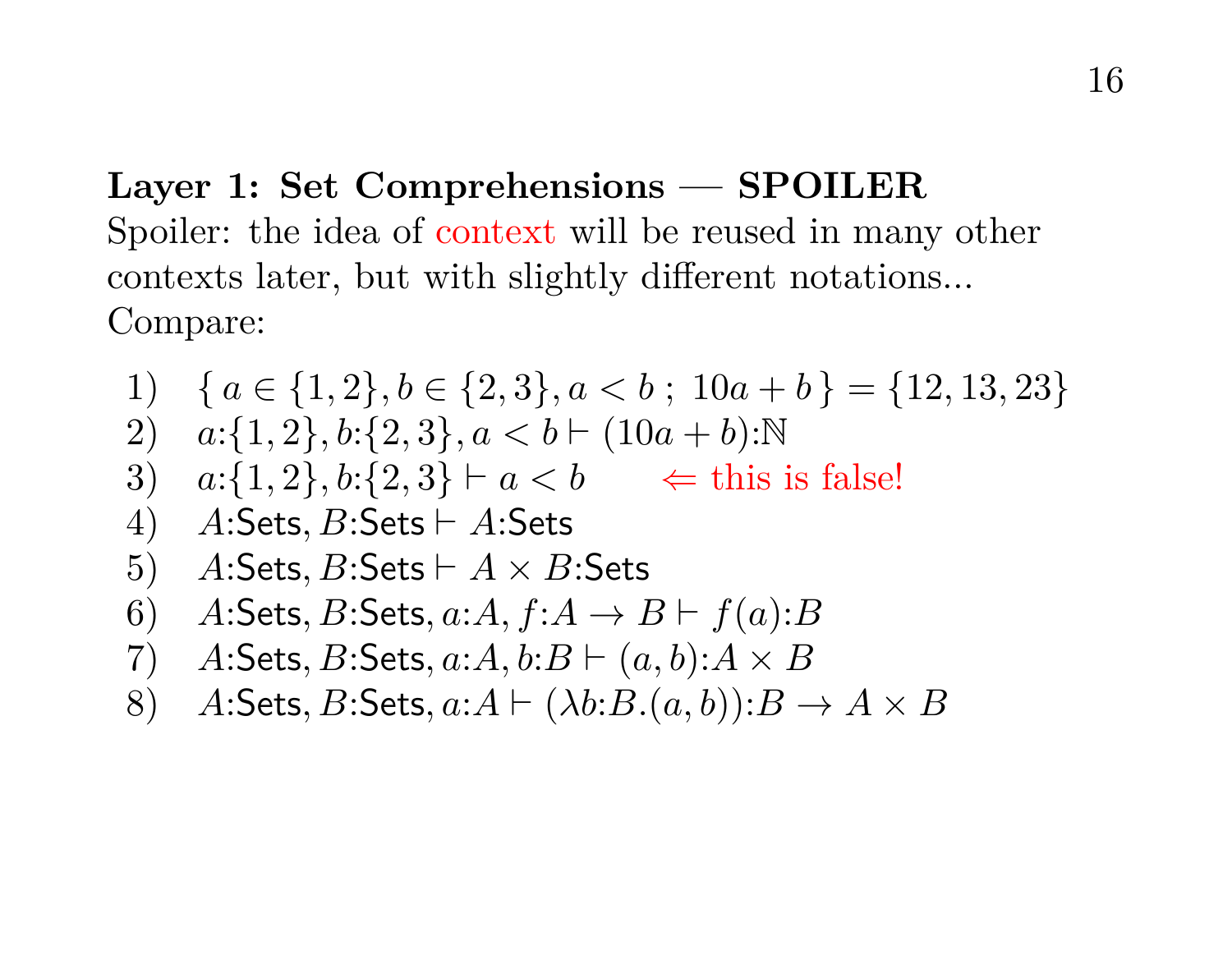### **An abuse of language**

Remember that I make the students

 $\text{do } 5 + 19 + 16 + 9 + 16 + 7$  exercises about set comprehensions... some of the exercises are about cartesian products, and some introduce new notations, like:

$$
\{x \in \{2, 3, 4\}, y \in \{2, 3, 4\}, y = 3; (x, y)\}\
$$

$$
\{x, y \in \{2, 3, 4\}, y = 3; (x, y)\}\
$$

$$
\{(x, y) \in \{2, 3, 4\}^2, y = 3; (x, y)\}\
$$

This abuse of language will be incredibly important later when we discuss type systems. We will allow things like:

A:Sets, B:Sets,  $(a, b)$ : $A \times B$ ,  $f: A \rightarrow B \vdash fa:B$ 

How do we make  $(a, b)$  behave as a variable? (In the singular!)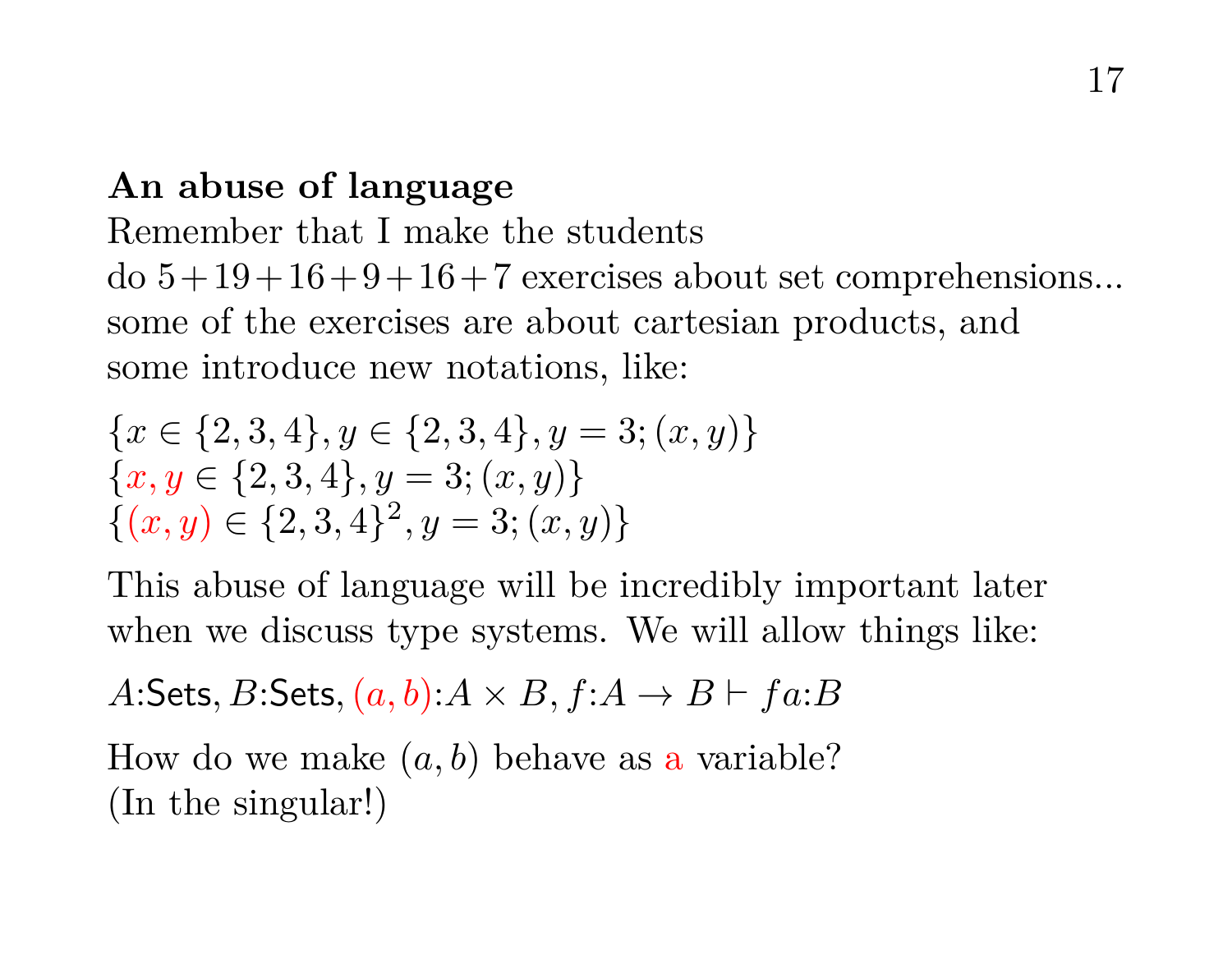## **An abuse of language (2)**

Short answer:

 $(a, b)$  becomes a "long name" for a variable p, a becomes an abbreviation for  $\pi(a, b)$ , i.e.,  $\pi p$ , b becomes an abbreviation for  $\pi'(a, b)$ , i.e.,  $\pi' p$ ,

A:Sets, B:Sets,  $(a, b)$ : $A \times B$ ,  $f: A \rightarrow B \vdash f(a): B$ becomes:

A:Sets, B:Sets,  $p: A \times B$ ,  $f: A \rightarrow B \vdash f(\pi p): B$ 

(More on "long names" later!)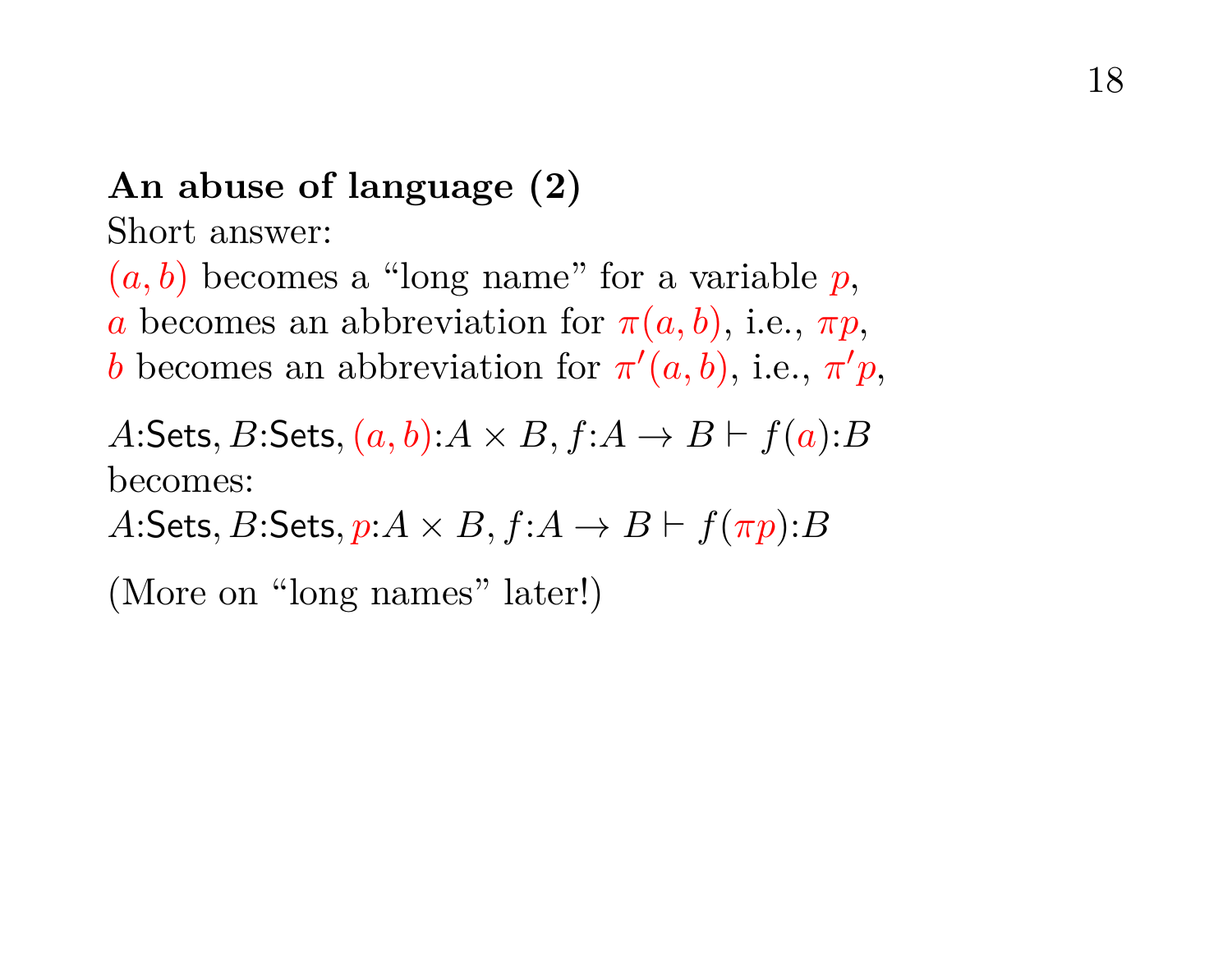## λ**-notation in Discrete Mathematics** In DM we see functions as sets of input-output pairs... If  $f: \{1,2,3\} \rightarrow \{10,20,30\}$  $x \mapsto 10x$ then  $f = \begin{cases} (1,10), \\ (2,20), \end{cases}$  $\left\{ \begin{matrix} (1,10),\ (2,20),\ (3,30) \end{matrix} \right\}.$

The students learn that, e.g.,

$$
\begin{Bmatrix} (1,10), \\ (2,20), \\ (3,30) \end{Bmatrix} (2) = 20, \text{ and } \begin{Bmatrix} (1,10), \\ (2,20), \\ (3,30) \end{Bmatrix} (4) = ERROR.
$$

We see (in passing) that

$$
(\lambda x \in \{1, 2, 3\}.10x) = \{x \in \{1, 2, 3\}; (x, 10x)\} = \left\{\begin{array}{l} (1, 10), \\ (2, 20), \\ (3, 30) \end{array}\right\}.
$$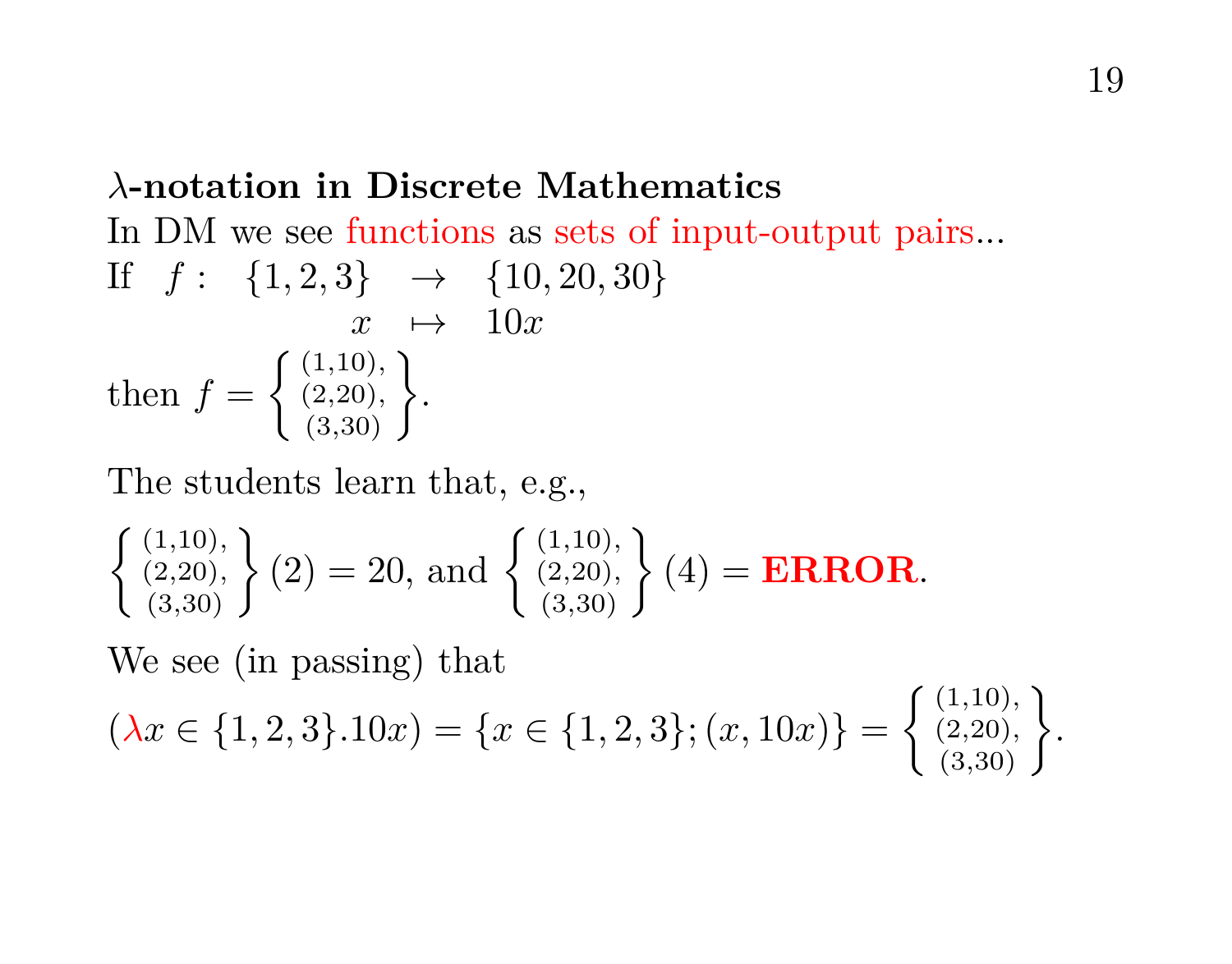## **(Simultaneous) substitution**

I also teach, right in the beginning of the course, a notation for (simultaneous) substitution...

(Because I can't rely on the students' Portuguese!...) Examples:

$$
((x+y)\cdot z)\begin{bmatrix}x:=a+y\\y:=b+z\\z:=c+x\end{bmatrix}
$$
  
=  $((a+y)+(b+z))\cdot(c+x)$ 

(Vanesão 20 reais) 
$$
\left[a := \left(\begin{array}{c} \int \odot \\ \Box \end{array}\right)\right]
$$
  
=  $(V\left(\begin{array}{c} \int \odot \\ \Box \end{array}\right)$ ness  $\left(\begin{array}{c} \int \odot \\ \Box \end{array}\right)$ o 20 re $\left(\begin{array}{c} \int \odot \\ \Box \end{array}\right)$ is)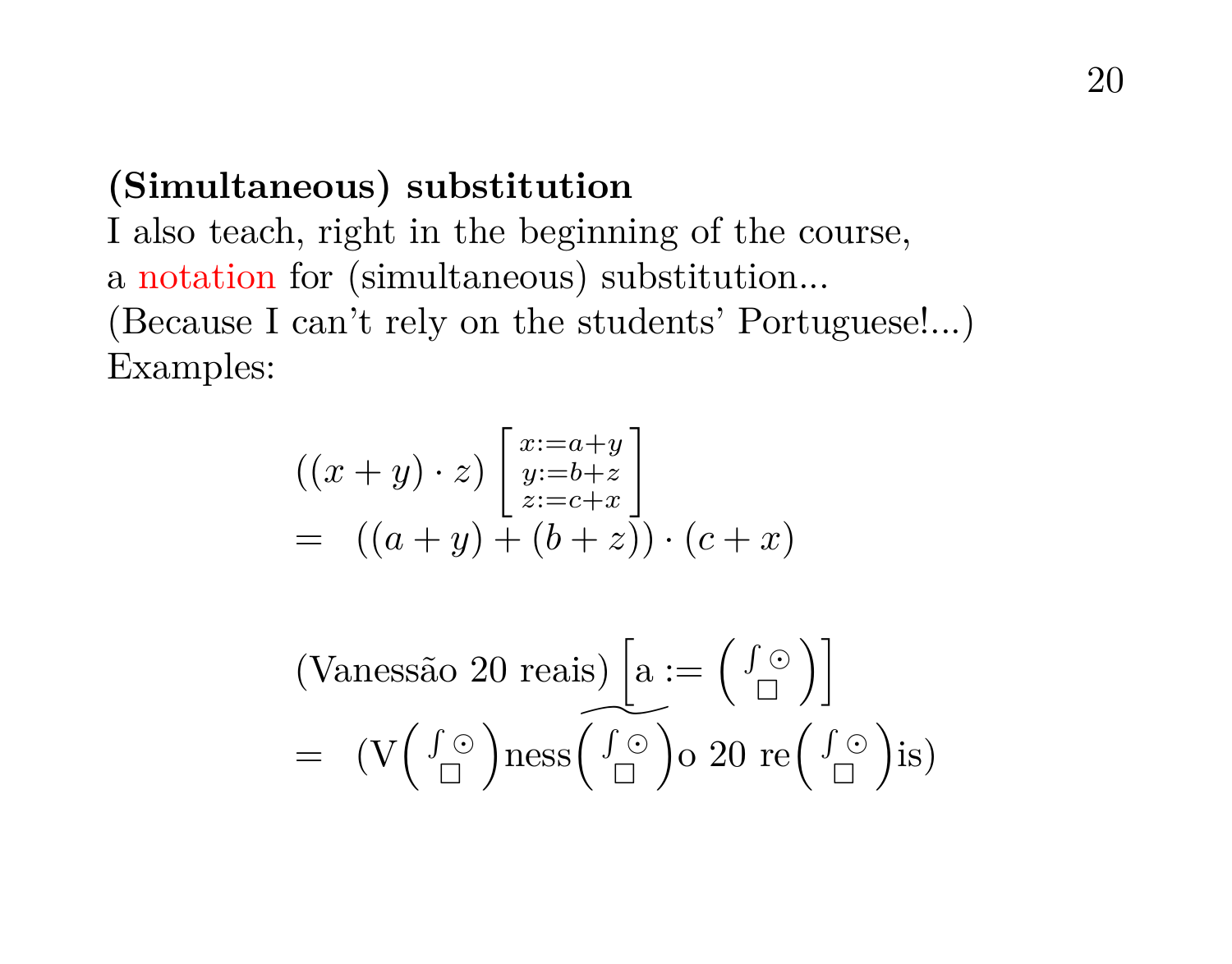## **(Simultaneous) substitution (2)** This is useful to test equations,

$$
(x^2 - 4 = 0)
$$
 [x := 3] = (9 - 4 = 0) = **F**  
(x<sup>2</sup> - 4 = 0) [x := 2] = (4 - 4 = 0) = **T**

and to define a way to calculate expressions with quantifiers:

$$
(\forall a \in \{2, 3, 5\}.a^2 < 10) = (a^2 < 10)[a := 2] \land (a^2 < 10)[a := 3] \land (a^2 < 10)[a := 5] = (2^2 < 10) \land (3^2 < 10) \land (4^2 < 10) = (4 < 10) \land (9 < 10) \land (16 < 10) = \mathbf{T} \land \mathbf{T} \land \mathbf{F} = \mathbf{F}
$$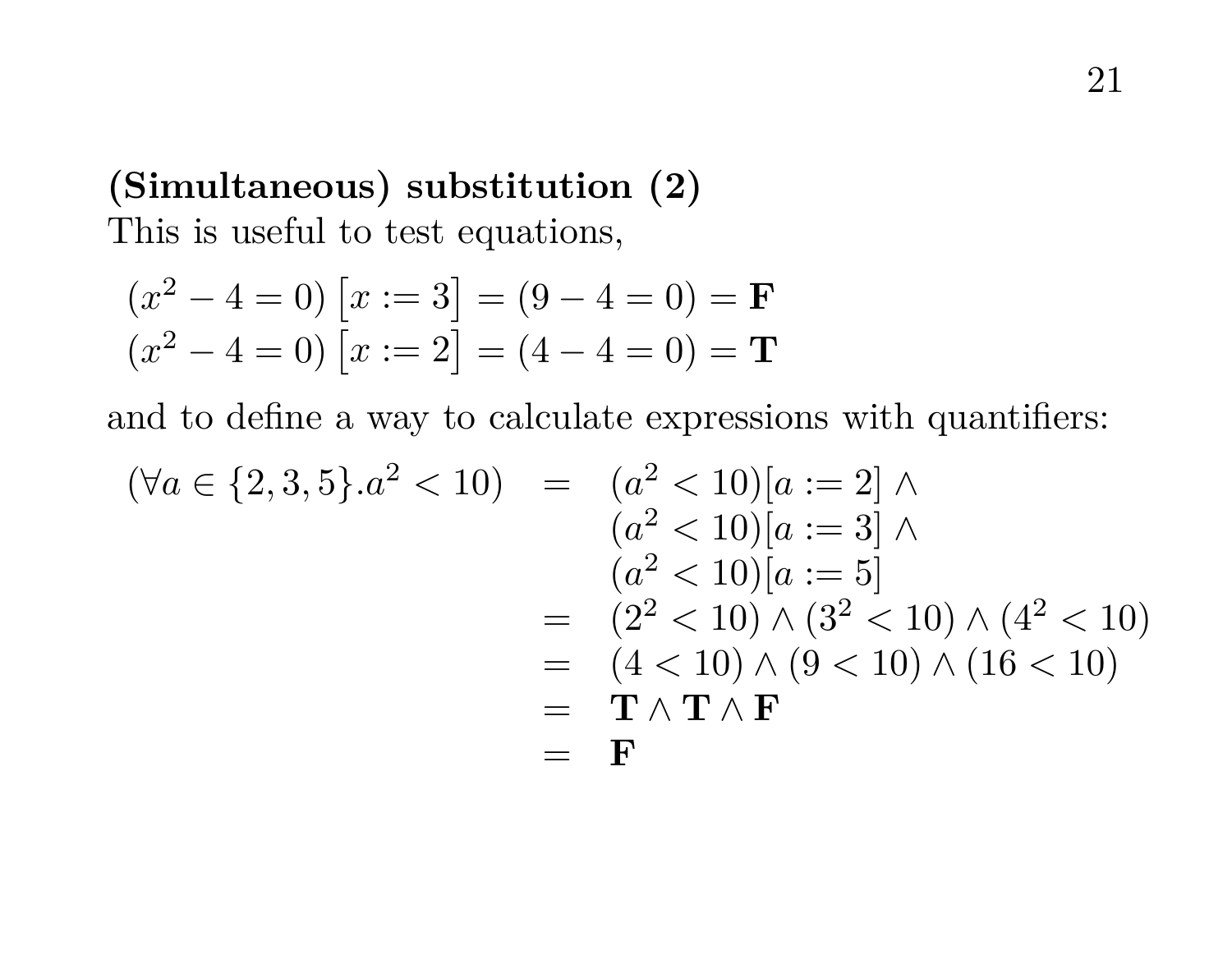#### **Substitution and** λ**-calculus**

...and I mention, very briefly, that we can use substitution to calculate with  $\lambda$ -terms:

$$
(\lambda x \in \{1, 2, 3\}.10x)(2) = (10x)[x := 2]
$$
  
= 10 \cdot 2  
= 20

Some students later take an optional seminar course that is a very basic introduction to λ-calculus and Category Theory... In it they learn how to handle untyped  $\lambda$ -terms...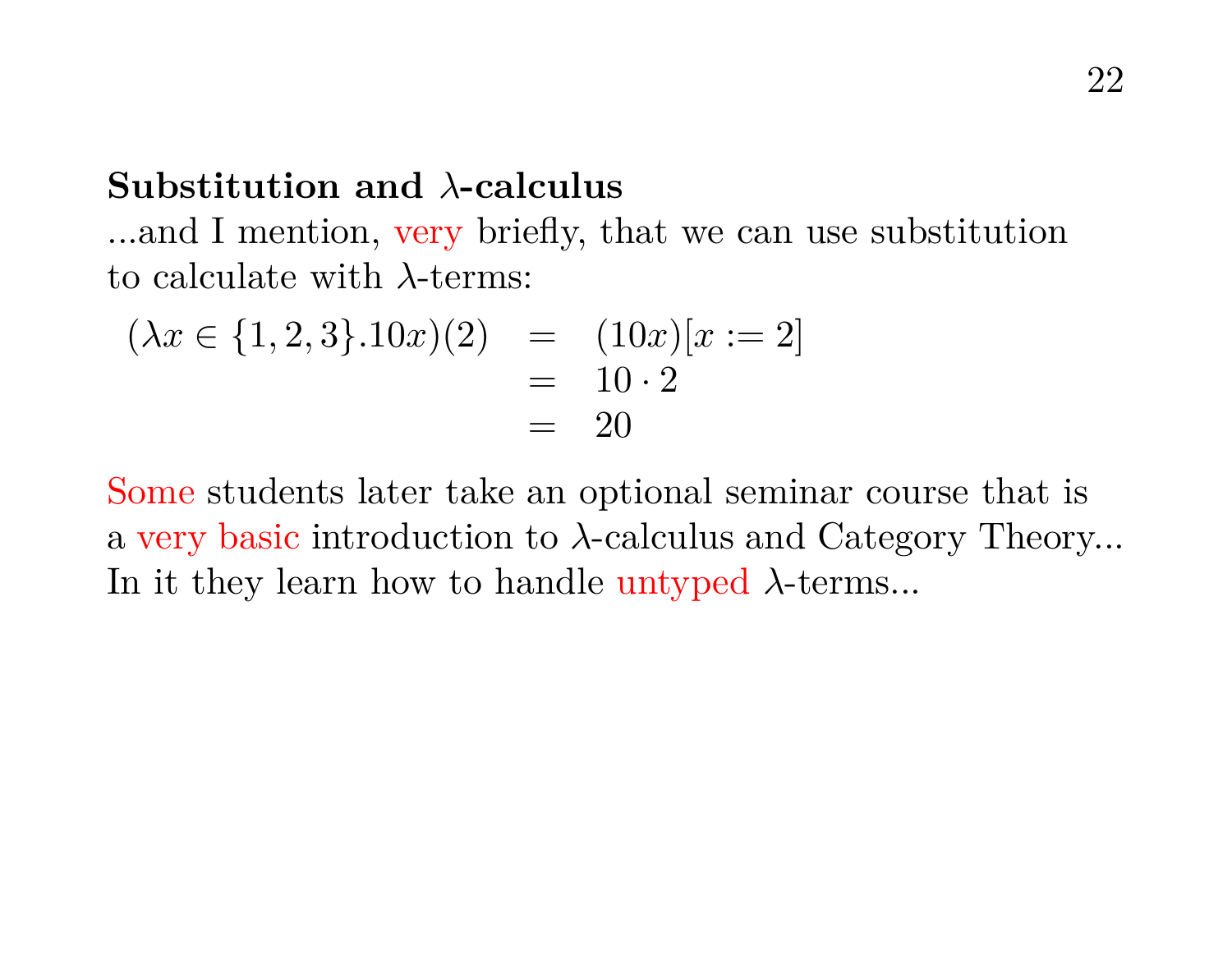# **Part 2** λ**-Calculus, Logics, and Translations (At PURO/UFF)**

An optional, second-semester-ish, hands-on seminar course... (↑ based on exercises)

I used it to test several ideas of the "Logic for Children" project!...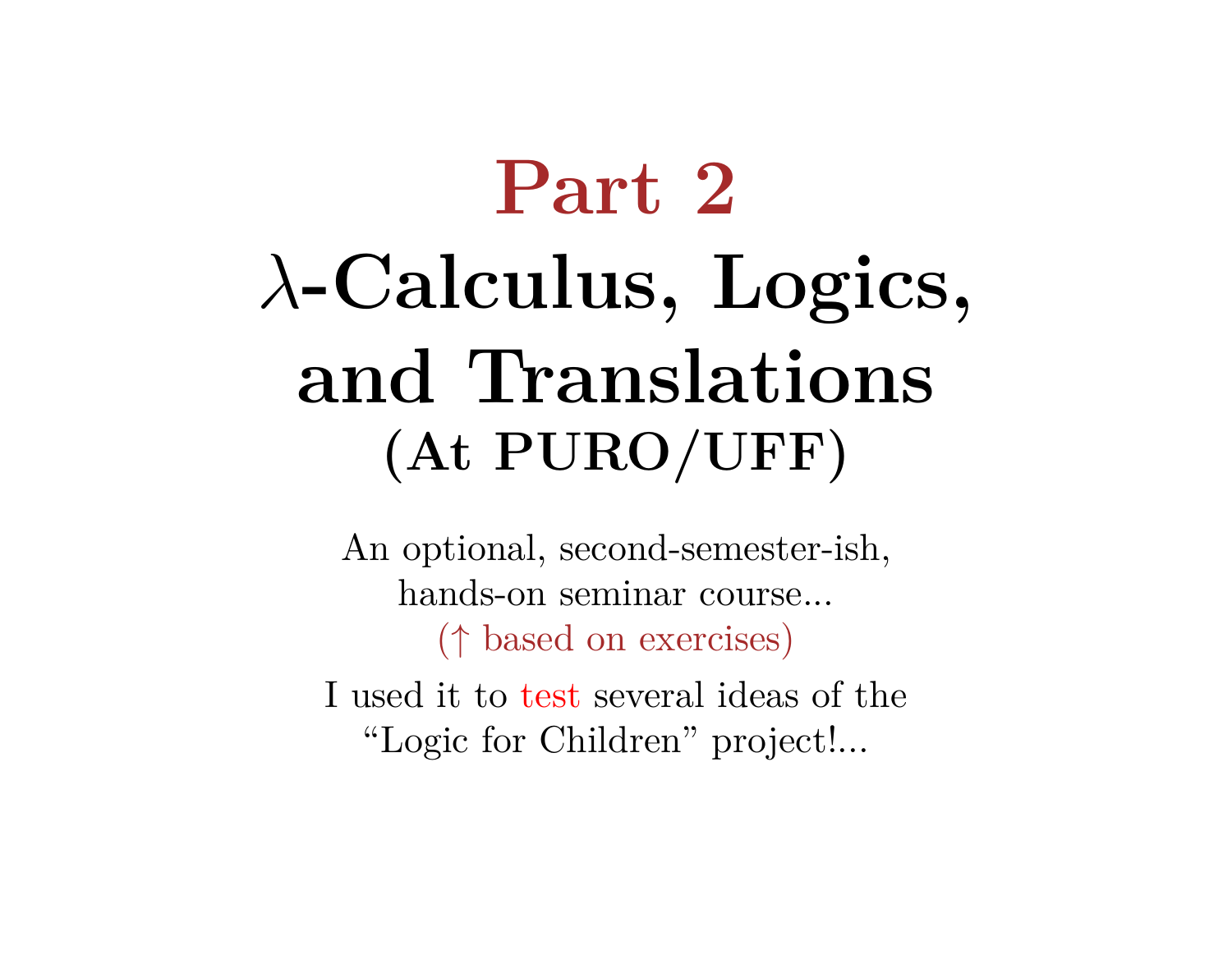#### **Reductions**

What happens if we forget all algebra that we know? Suppose that we forget everything beyond basic arithmetic. Now we only know how to add and multiply numbers. What are the ways to calculate an expression —  $2 \cdot 3 + 4 \cdot 5$ , say — step-by-step until we reach a final result?

$$
2 \cdot 3 + 4 \cdot 5 \longrightarrow 2 \cdot 3 + 20
$$
\n
$$
\downarrow \qquad \qquad \downarrow
$$
\n
$$
6 + 4 \cdot 5 \longrightarrow 6 + 20 \longrightarrow 26
$$

We get a directed graph!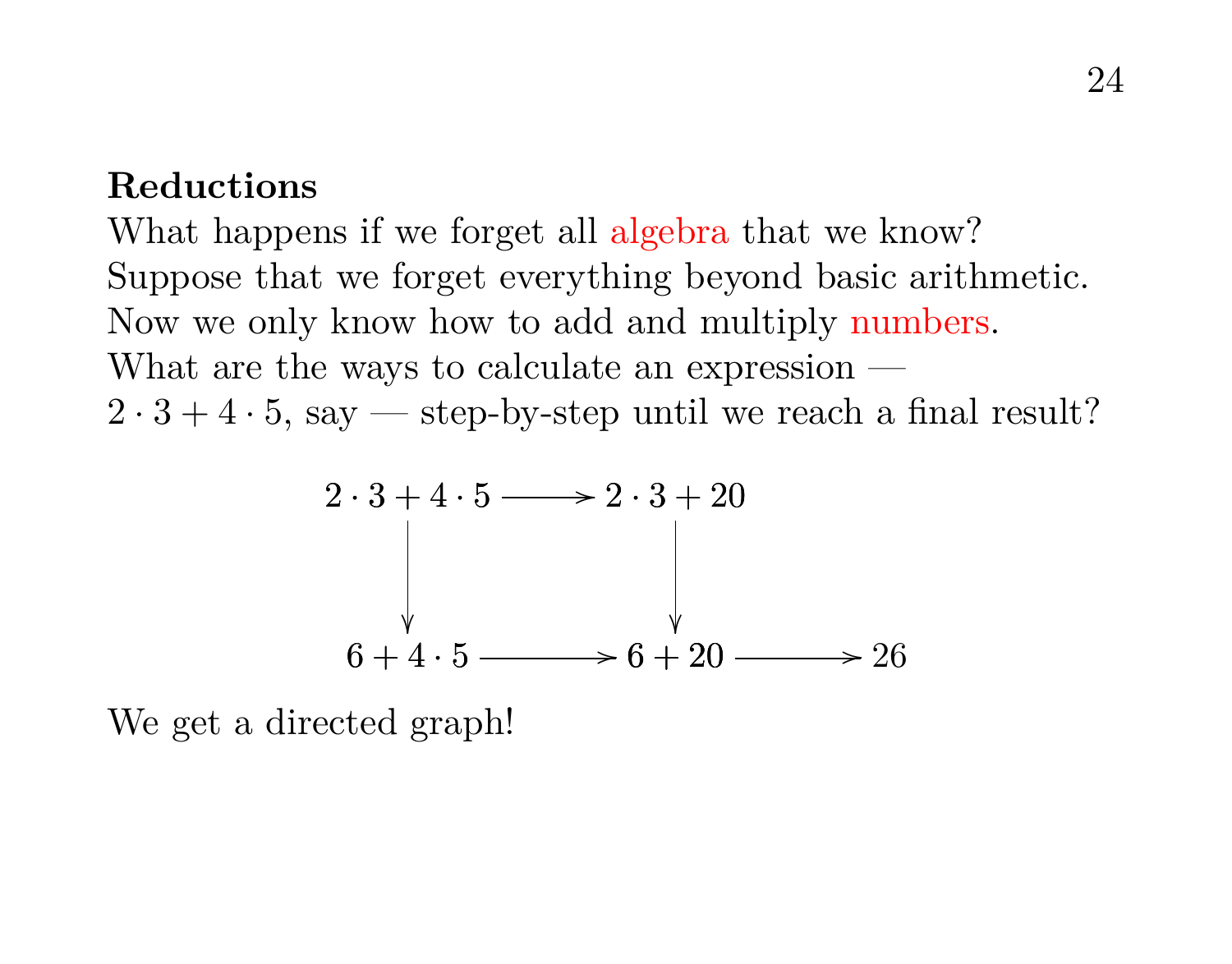#### **Reductions (2)**



The students draw graphs like these for several initial expressions... each graph can be drawn in several equivalent ways, and the students learn to debug their graphs by working together, comparing their drawings, and trying to find more elegant shapes...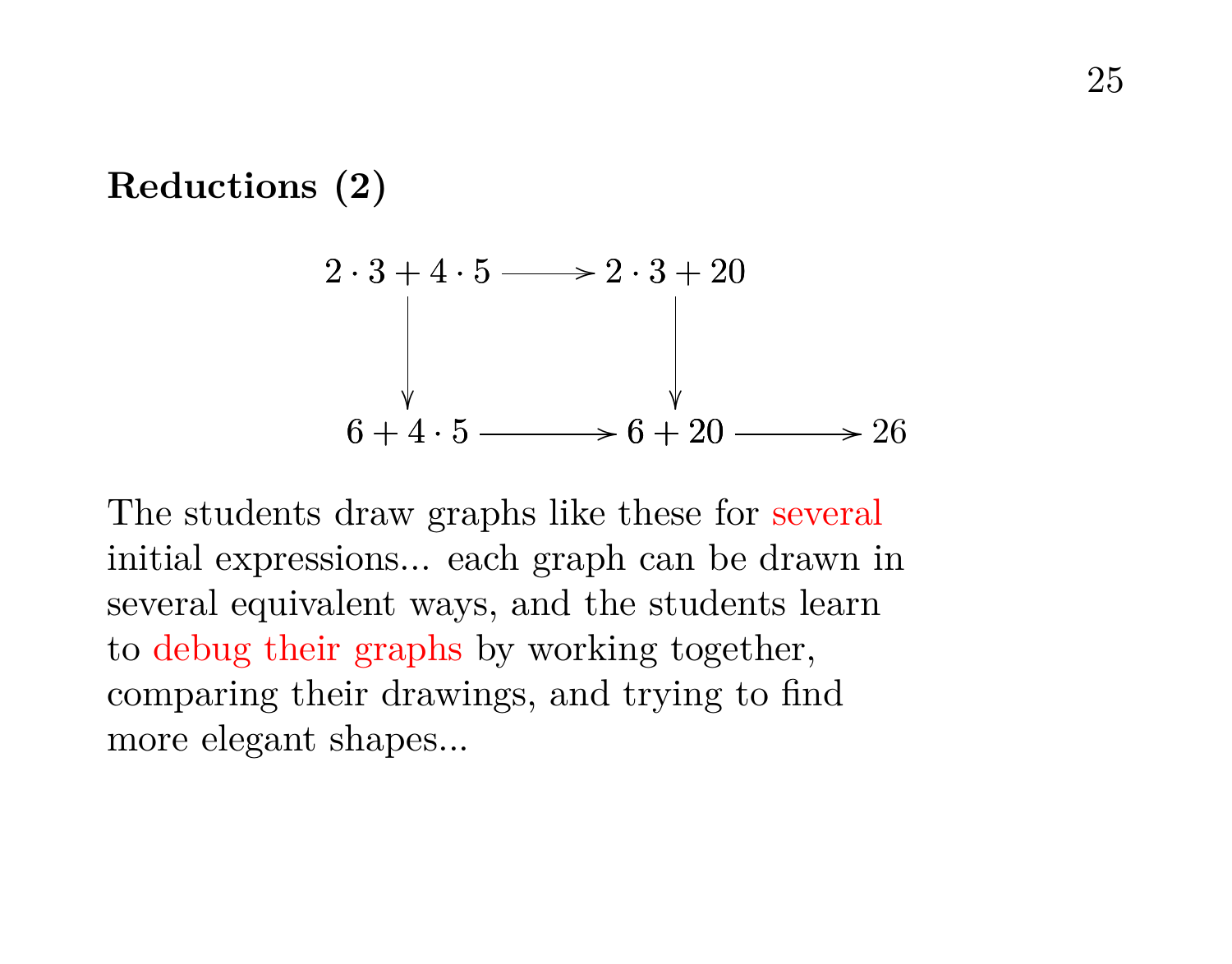#### **Reduction sequences**

The arrows here show the one-step reductions starting from  $2 \cdot 3 + 4 \cdot 5$ .

$$
2 \cdot 3 + 4 \cdot 5 \longrightarrow 2 \cdot 3 + 20
$$
\n
$$
\downarrow \qquad \qquad \downarrow
$$
\n
$$
6 + 4 \cdot 5 \longrightarrow 6 + 20 \longrightarrow 26
$$

After a bunch of similar exercices the students get the feeling that all reduction sequences terminate, and that we have "confluence".

These properties — "termination" and "confluence" are very important, and we want to keep them as we add more ways to calculate things...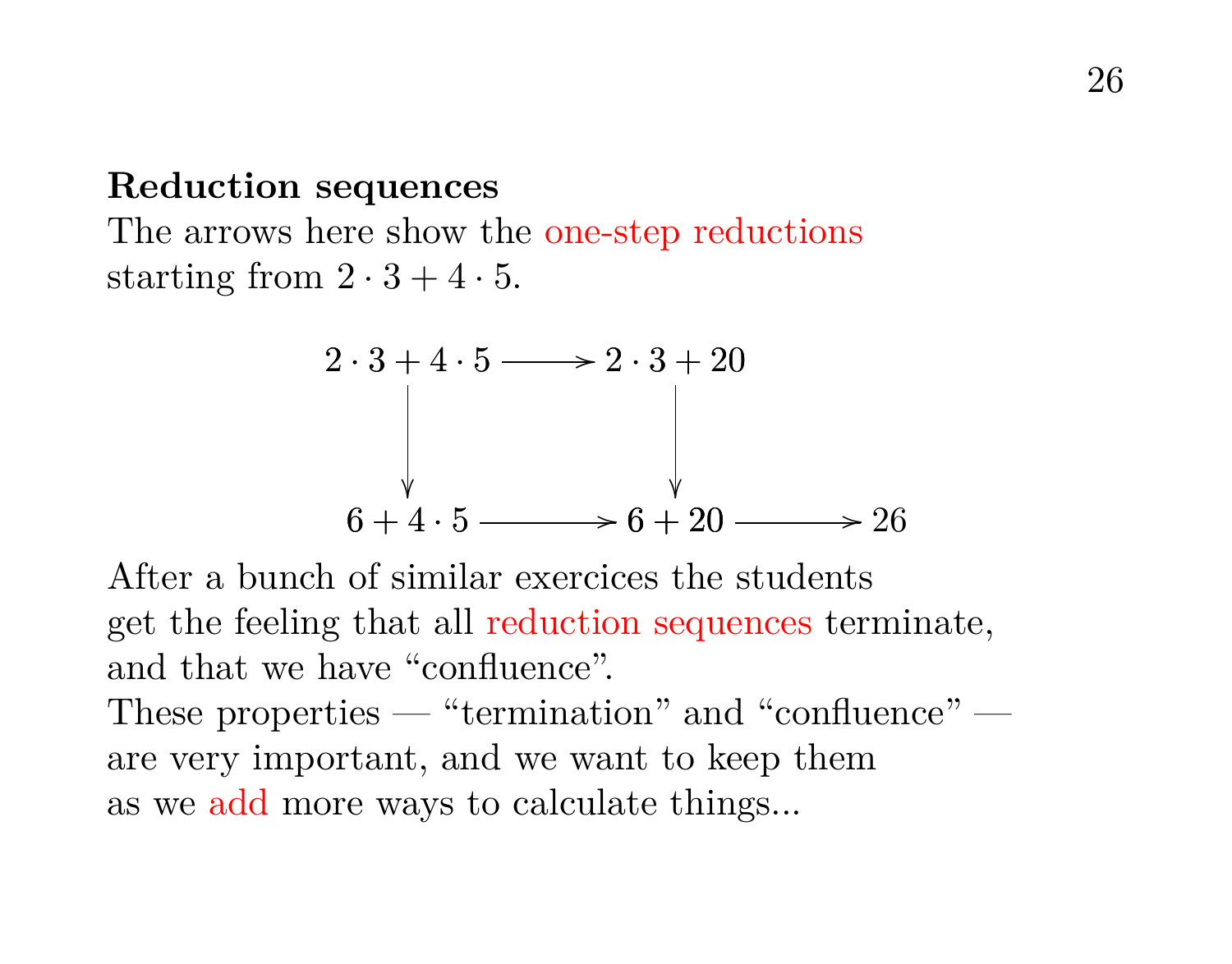## **Termination and confluence**

From Hindley/Seldin (2008)...

P.14:

**Note** The property described in the Church-Rosser theorem, that if a term can be reduced to two different terms then these two terms can be further reduced to one term, is called confluence. The theorem states that  $\beta$ -reduction is confluent.

#### $P$  114 $\cdot$

The above theorem and its corollaries contrast strongly with untyped  $\lambda$ , in which reductions may be infinitely long and there is no decision-procedure for the relation  $=_\beta$  (Corollary 5.6.3). They say that the world of typed terms is completely safe, in the sense that all computations terminate and their results are unique.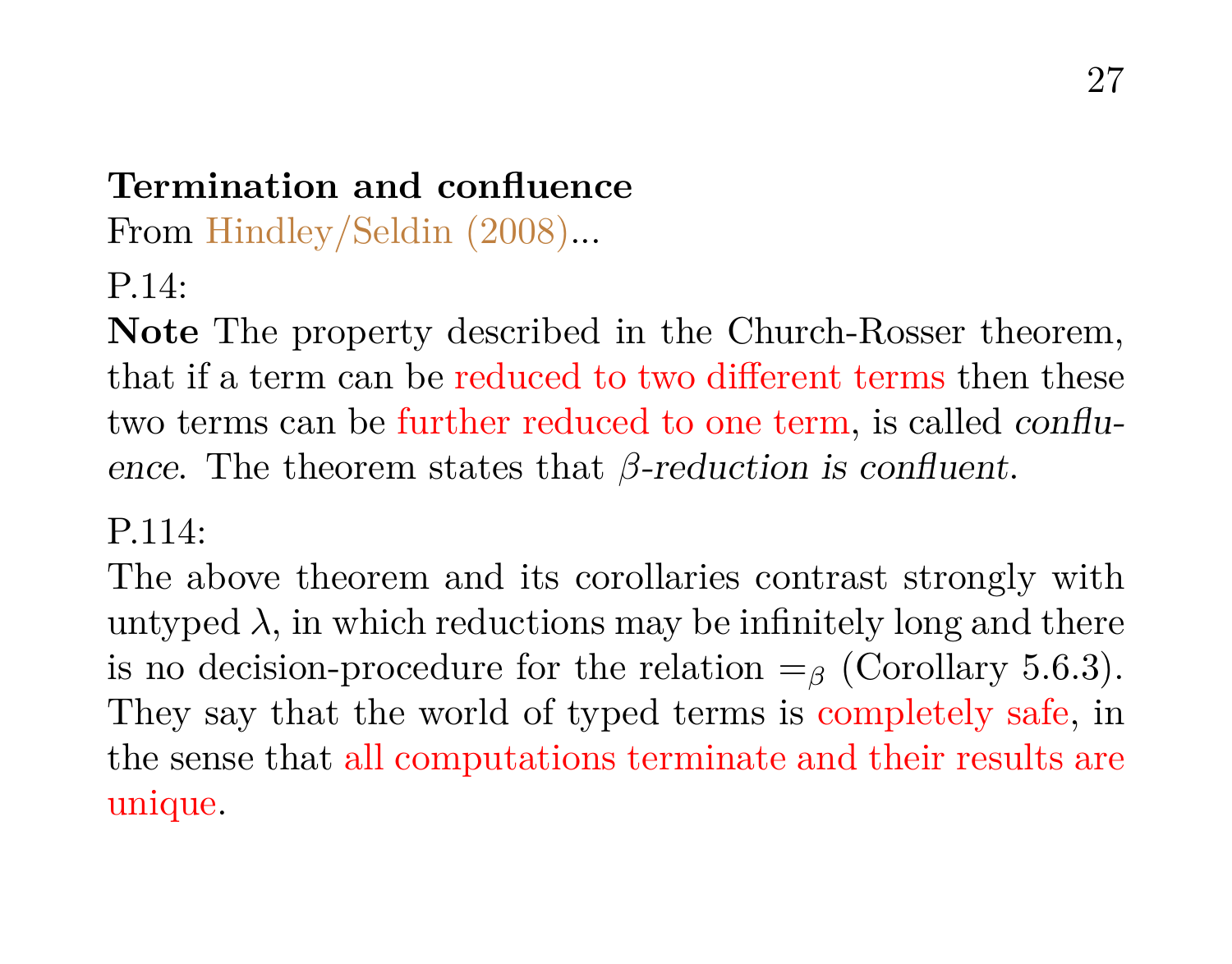## **Untyped '**λ**'s** Typed  $\lambda$ 's can be calculated using sets. Untyped ' $\lambda$ 's have to be calculated using substituition.

$$
(\lambda x \in \{1, 2, 3\}.10x)(2) = \begin{cases} (1,10), \\ (2,20), \\ (3,30) \end{cases} (2)
$$
  
= 20  

$$
(\lambda x.10x)(2) = (10x)[x := 2]
$$
  
= 10 · 2  
= 20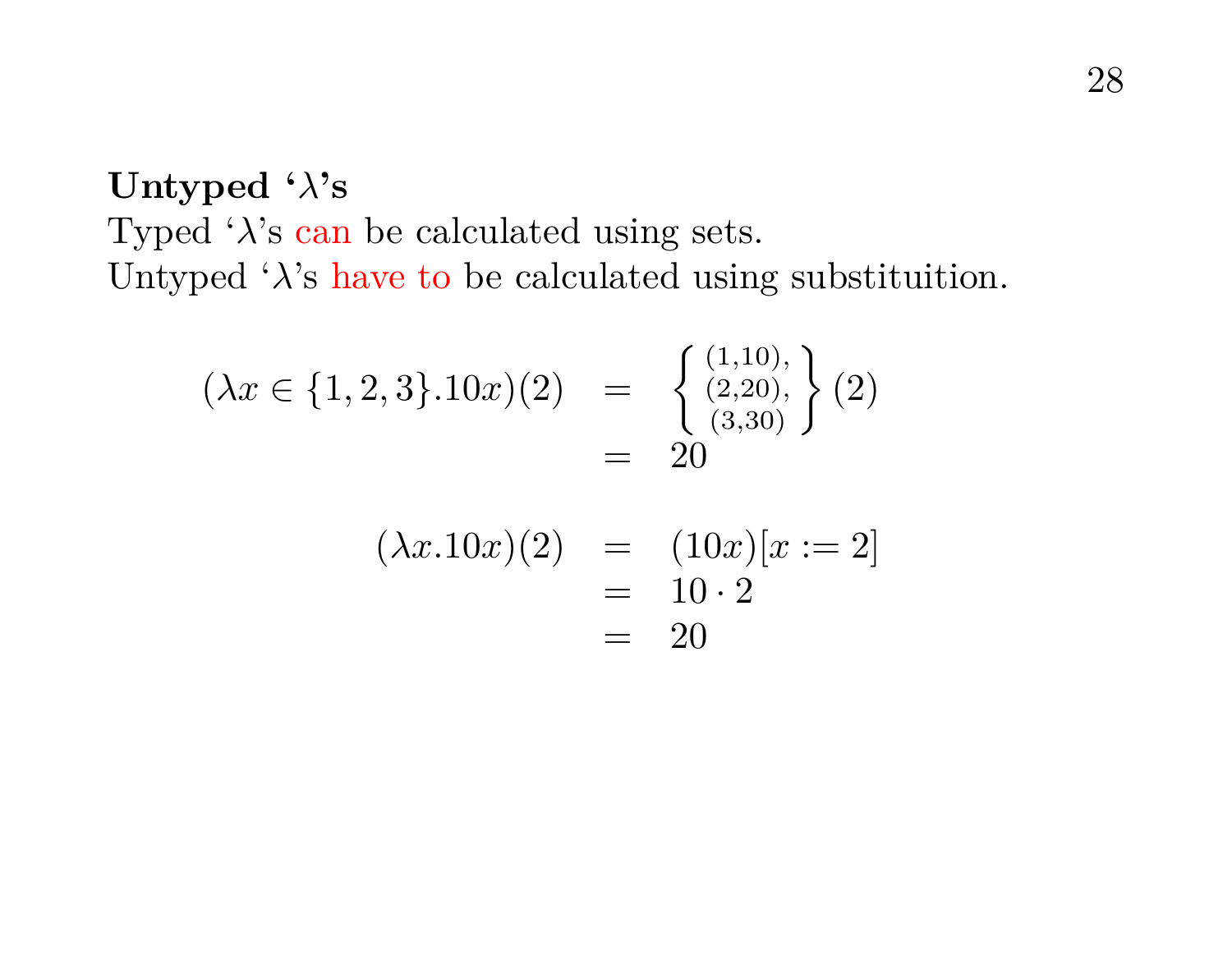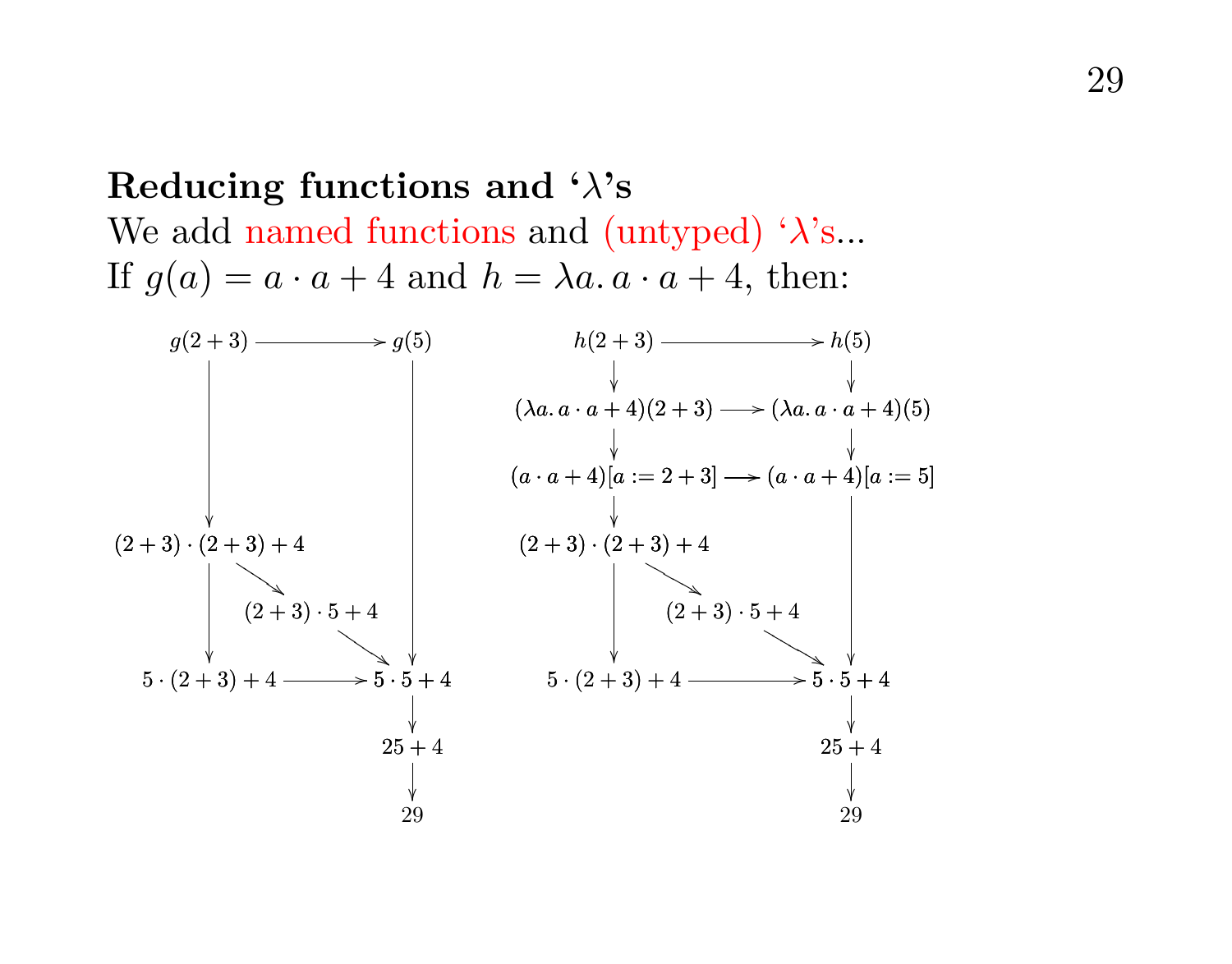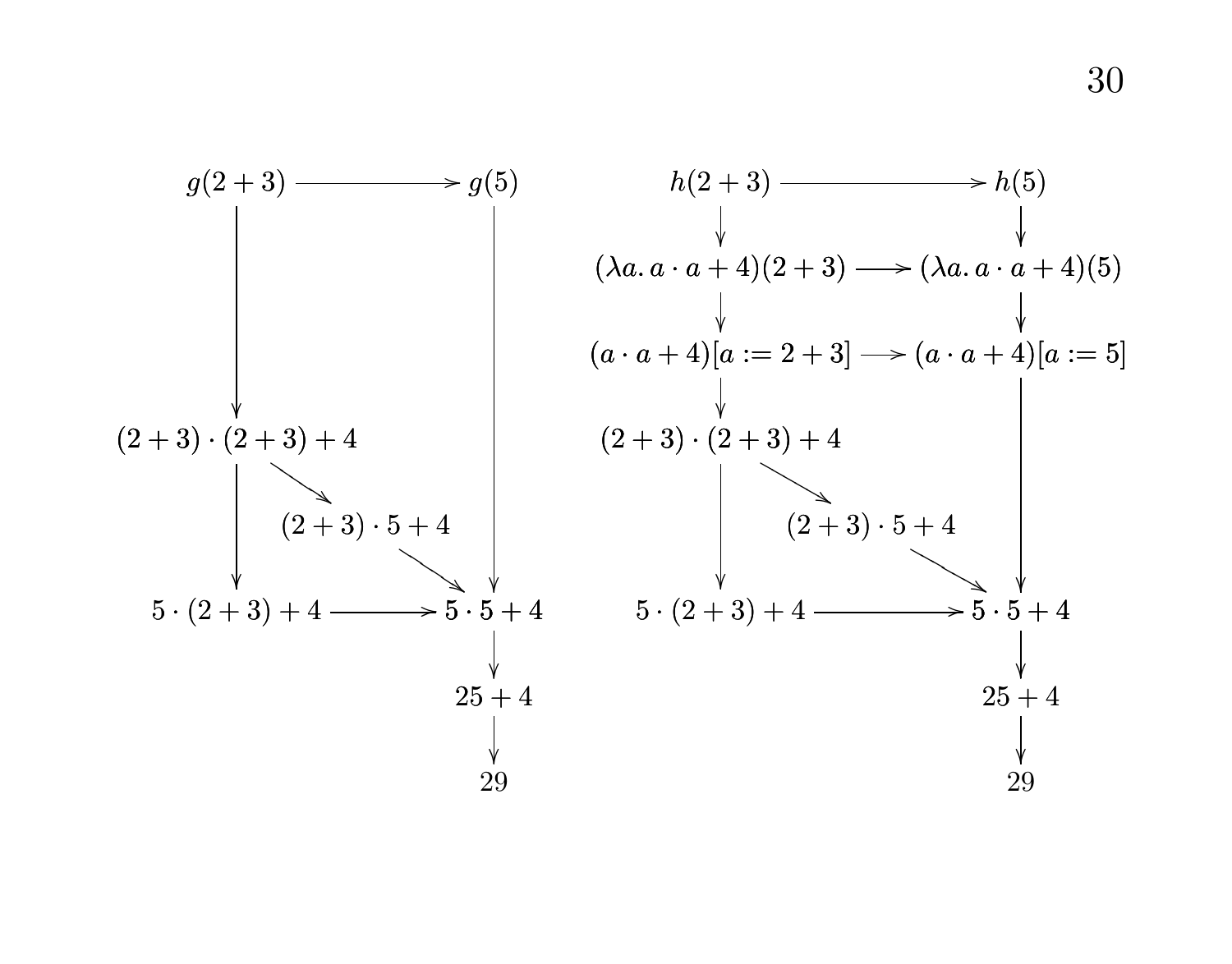#### **Types**

Let's (re)introduce types, but with another notation  $($ ...' $)$ . Let:

 $A = \{1, 2\}$  $B = \{30, 40\}.$ 

If  $f : A \to B$ , then f is one of four functions...

$$
f \in \left\{ \left\{ \begin{smallmatrix} (1,30) \\ (2,30) \end{smallmatrix} \right\}, \left\{ \begin{smallmatrix} (1,30) \\ (2,40) \end{smallmatrix} \right\}, \left\{ \begin{smallmatrix} (1,40) \\ (2,30) \end{smallmatrix} \right\}, \left\{ \begin{smallmatrix} (1,40) \\ (2,40) \end{smallmatrix} \right\} \right\}
$$

Let's use the notation " $A \rightarrow B$ " for "the set of all functions from  $A$  to  $B$ ".

Then  $(A \rightarrow B) = \left\{ \left\{ \begin{array}{l} (1,30) \\ (2,30) \end{array} \right\}, \left\{ \begin{array}{l} (1,30) \\ (2,40) \end{array} \right\}, \left\{ \begin{array}{l} (1,40) \\ (2,30) \end{array} \right\}, \left\{ \begin{array}{l} (1,40) \\ (2,40) \end{array} \right\} \right\}$ and  $f : A \rightarrow B$ means  $f \in (A \rightarrow B)$ .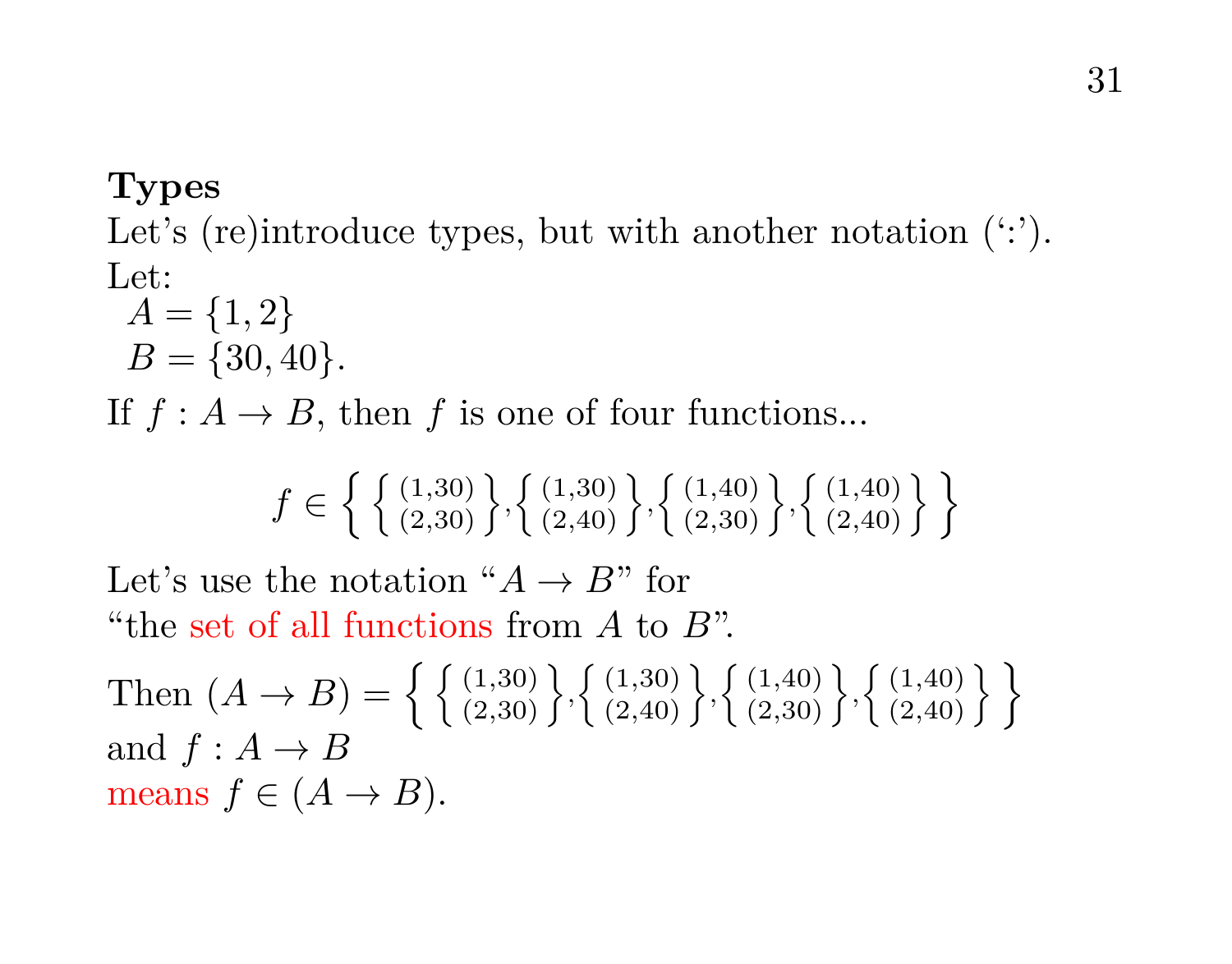**Types (2)** In Type Theory and  $\lambda$ -calculus "a: A" is pronounced "a is of type  $A$ ", and the meaning of this is roughly " $a \in B$ ". (We'll see the differences between '∈' and ':' (much) later).

Note that:

1) if  $f : A \to B$  and  $a : A$  then  $f(a) : B$ 

2) if  $a : A$  and  $b : B$  then  $(a, b) : A \times B$ 

3) if  $p: A \times B$  then  $\pi p: A$  and  $\pi' p: B$ , where

4) ' $\pi$ ' means 'first projection' and

5) ' $\pi$ <sup>'</sup> means 'second projection'...

Example:

if 
$$
p = (2, 30)
$$
 then  $\pi p = 2$ ,  $\pi' p = 30$ .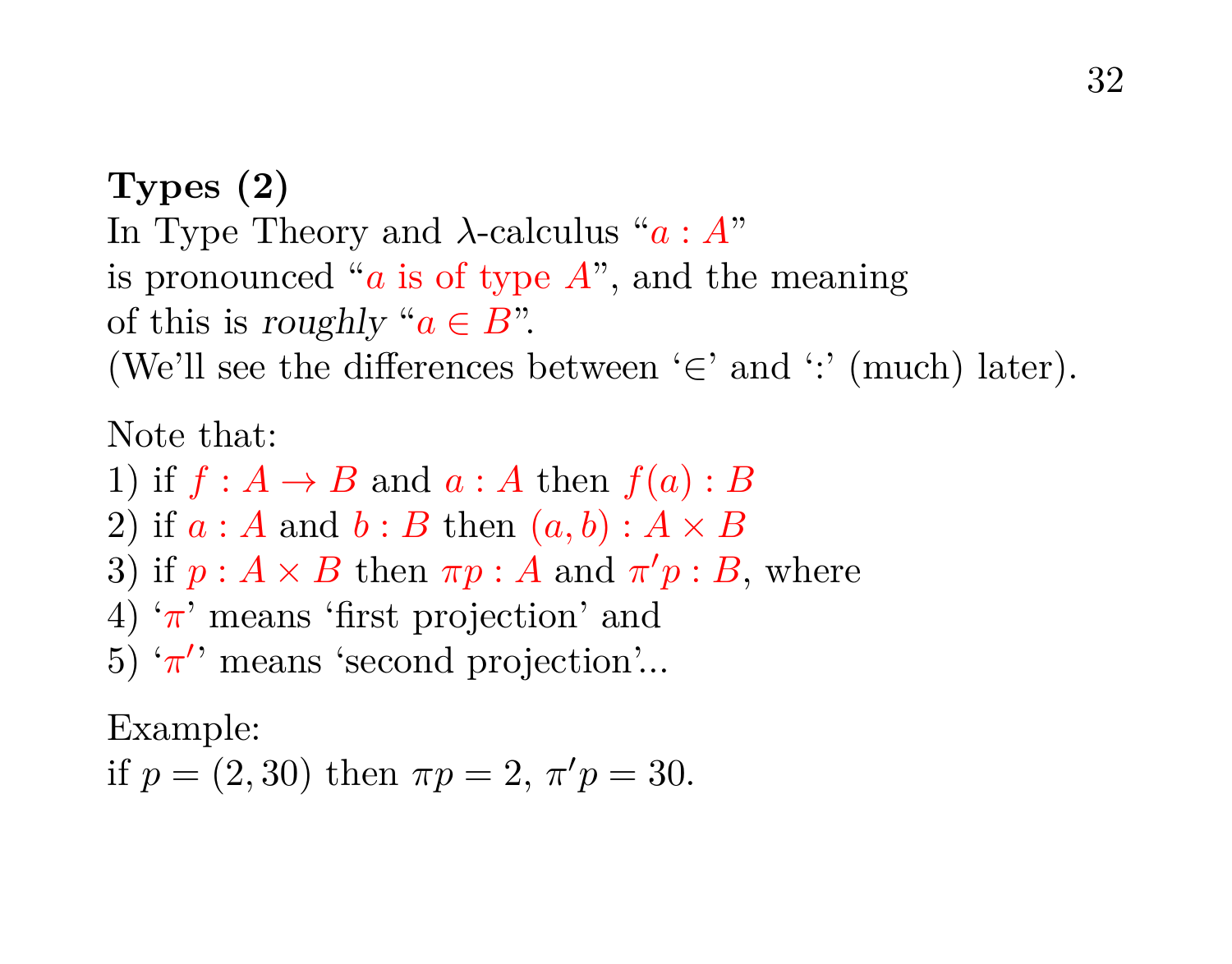#### **Types (3)** Let:  $A = \{1, 2\},\$  $B = \{3, 4\},\,$  $C = \{5, 6\}.$ If  $p : A \times B$  and  $q : B \to C$ , then:



...because  $A$ ,  $B$ , and  $C$  are known sets!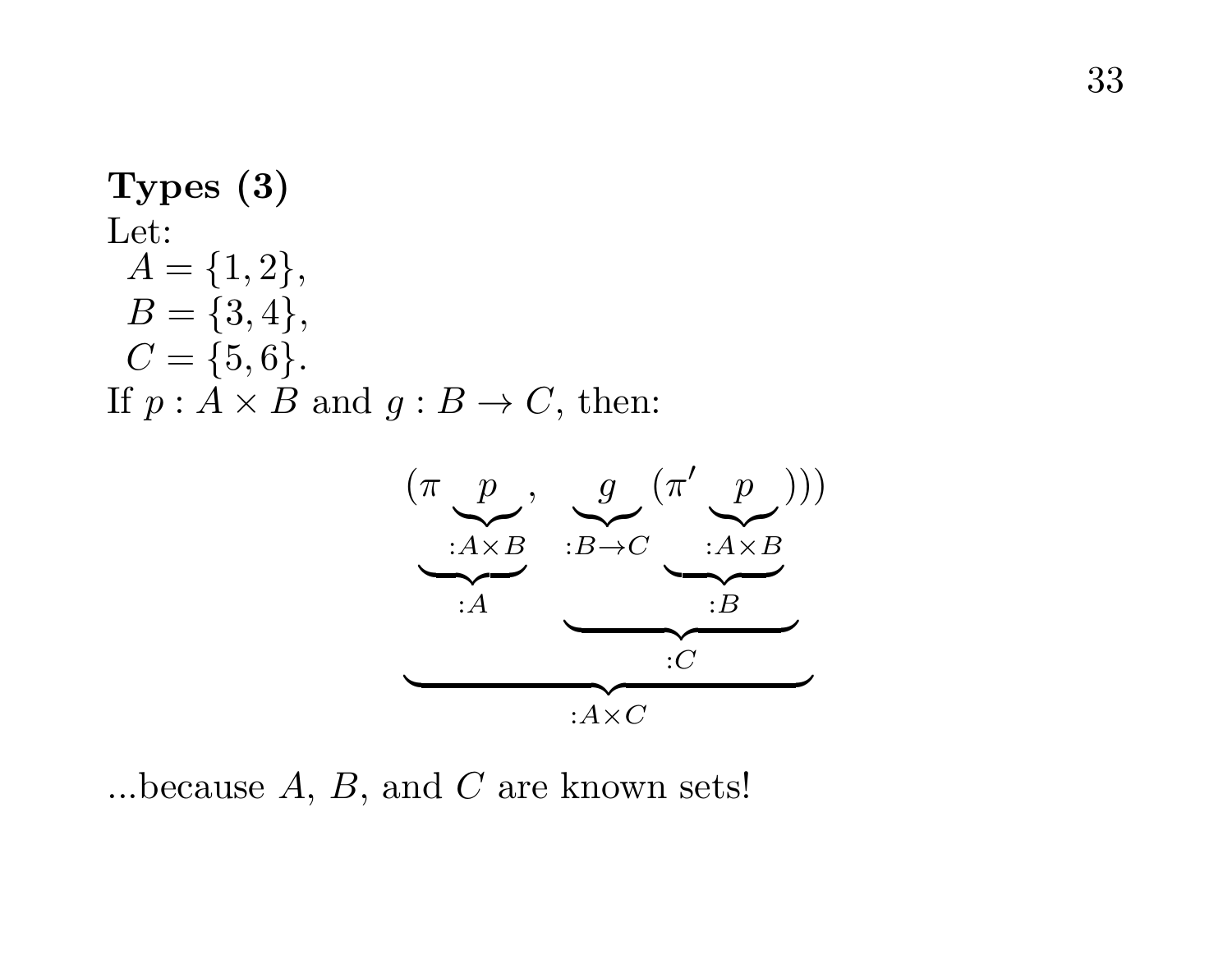## **Types (4)** More abstractly now, if  $A, B, C$  are known sets, and  $p: A \times B$  and  $q: B \to C$ , then:



i.e.,  $(\pi p, g(\pi' p))$ :  $A \times C$ .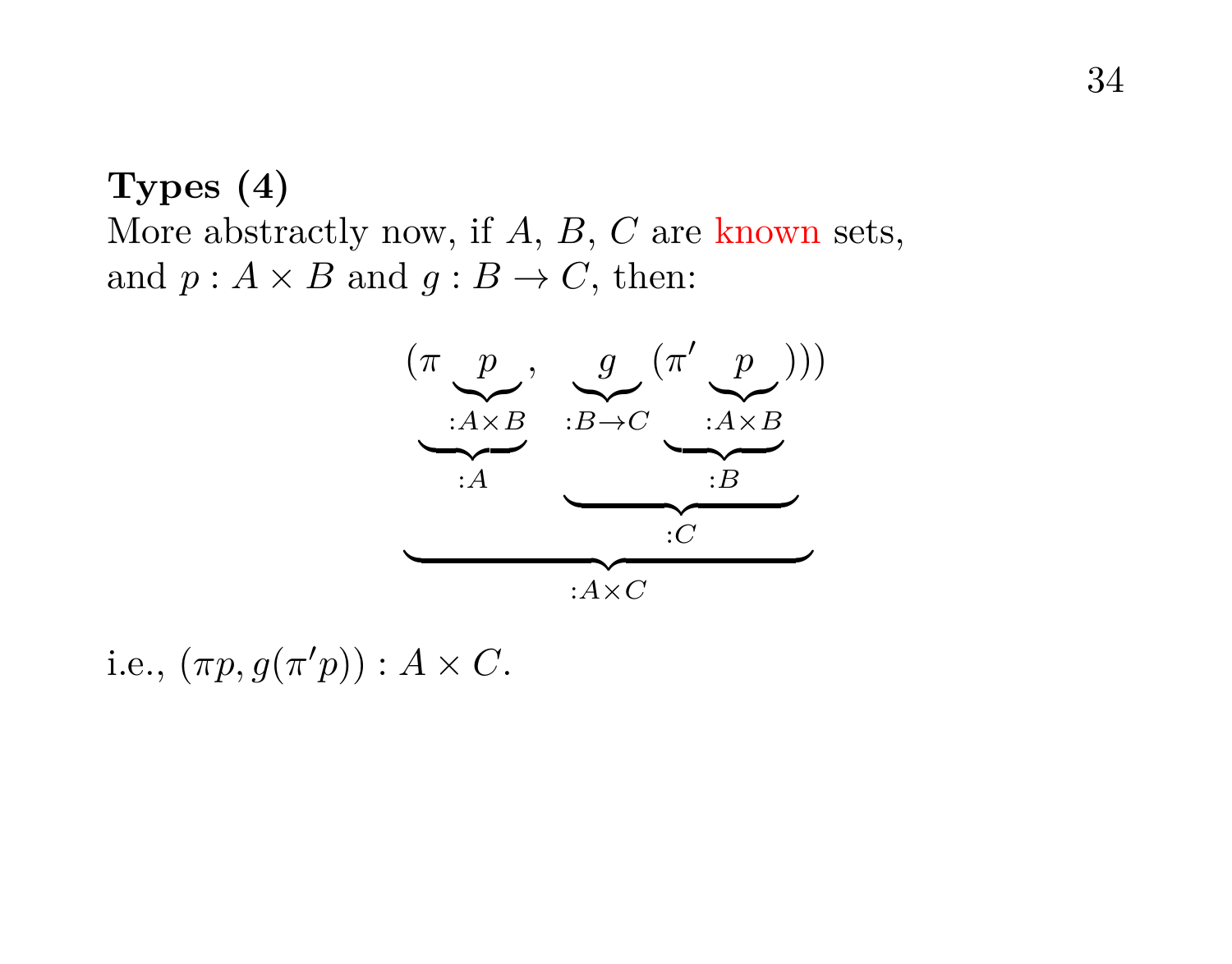## **Types (5)** At the right we see one of the standard notations for type inference:



The tree at the right is a derivation of  $(\pi p, g(\pi' p))$ :  $A \times C$ from hypotheses  $p: A \times B$  and  $q: B \rightarrow C$ (in a type system that is still unnamed)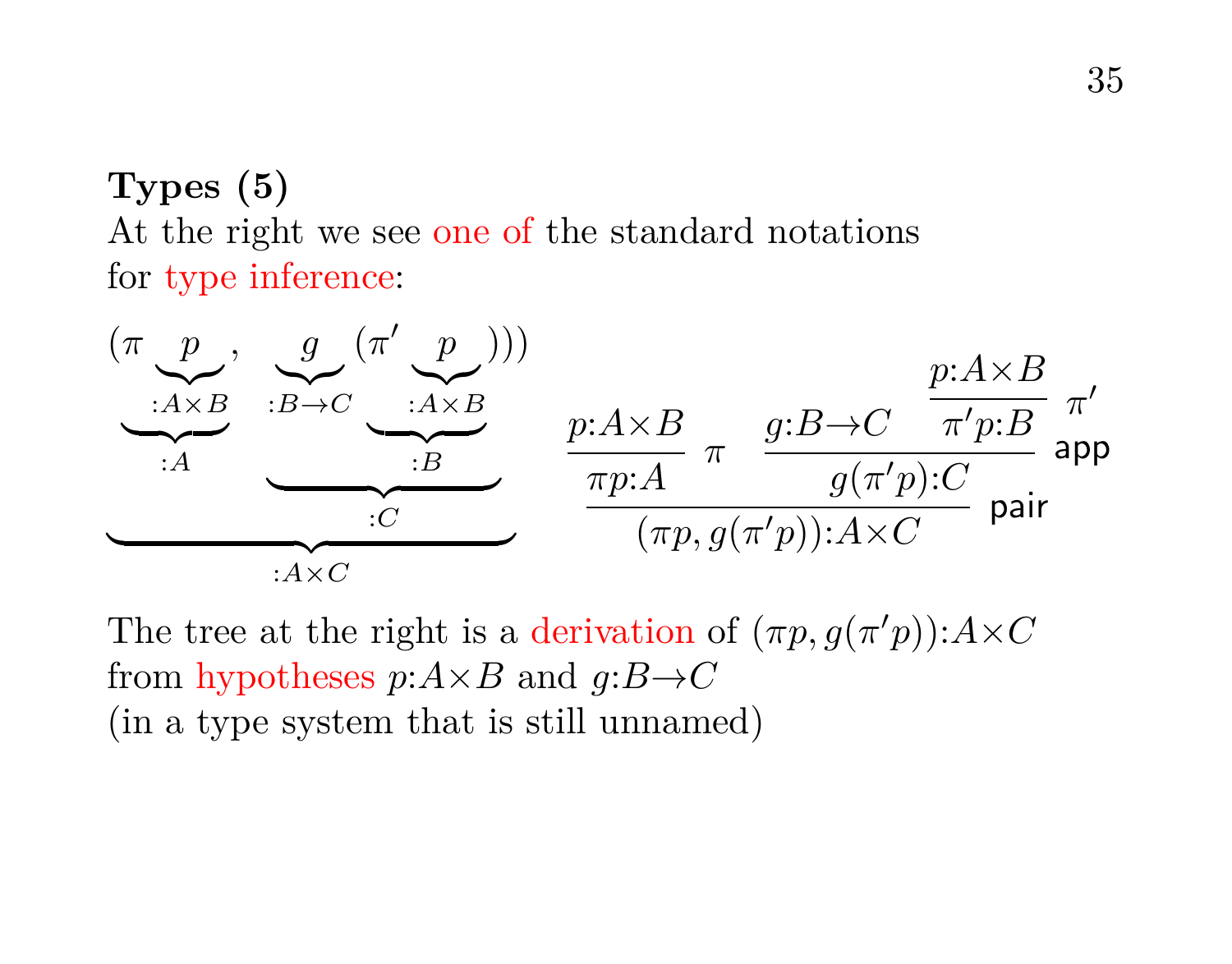**Types (6)** We had these rules in the slide "Types  $(2)$ "...

1) if  $f : A \rightarrow B$  and  $a : A$  then  $f(a) : B$ 2) if  $a : A$  and  $b : B$  then  $(a, b) : A \times B$ 3) if  $p: A \times B$  then  $\pi p: A$  and  $\pi' p: B$ 

They become tree rules, written with bars:

$$
\frac{f:A\to B\quad a:A}{f(a)}\text{ app}
$$
\n
$$
\frac{a:A\quad b:B}{(a,b):A\times B}\text{ pair}\qquad\frac{p:A\times B}{\pi p':B}\pi'\qquad\frac{p:A\times B}{\pi p':B}\pi'
$$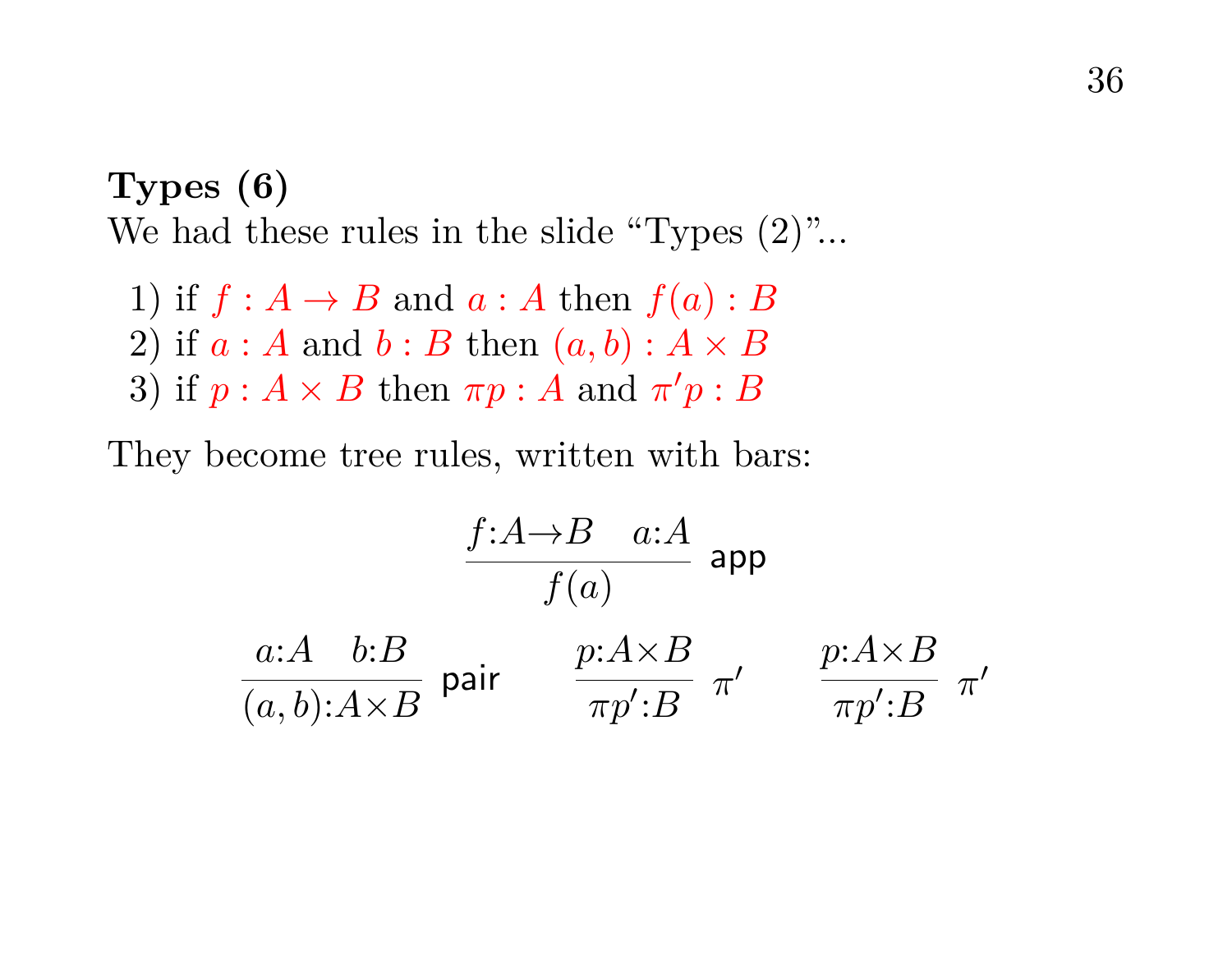**Types (7)** Each bar in a valid derivation is a substituition instance of one of the rules...

$$
\frac{p{:}A{\times}B}{\pi p{:}A} \underset{(\pi p, g(\pi' p)) : A{\times}C}{\pi' p{:}B} \underset{\text{pair}}{\pi'}
$$

$$
\left(\begin{matrix} a{:}A & b{:}B \\ \hline (a,b){:}A{\times}B \end{matrix}\right)\left[\begin{matrix} a{:}=\pi p \\ b{:}=g(\pi'p) \\ B{:}=C \end{matrix}\right]=\left(\begin{matrix} \pi p{:}A & g(\pi'p){:}C \\ \hline (\pi p,g(\pi'p)){:}A{\times}C \end{matrix}\right)\text{pair}
$$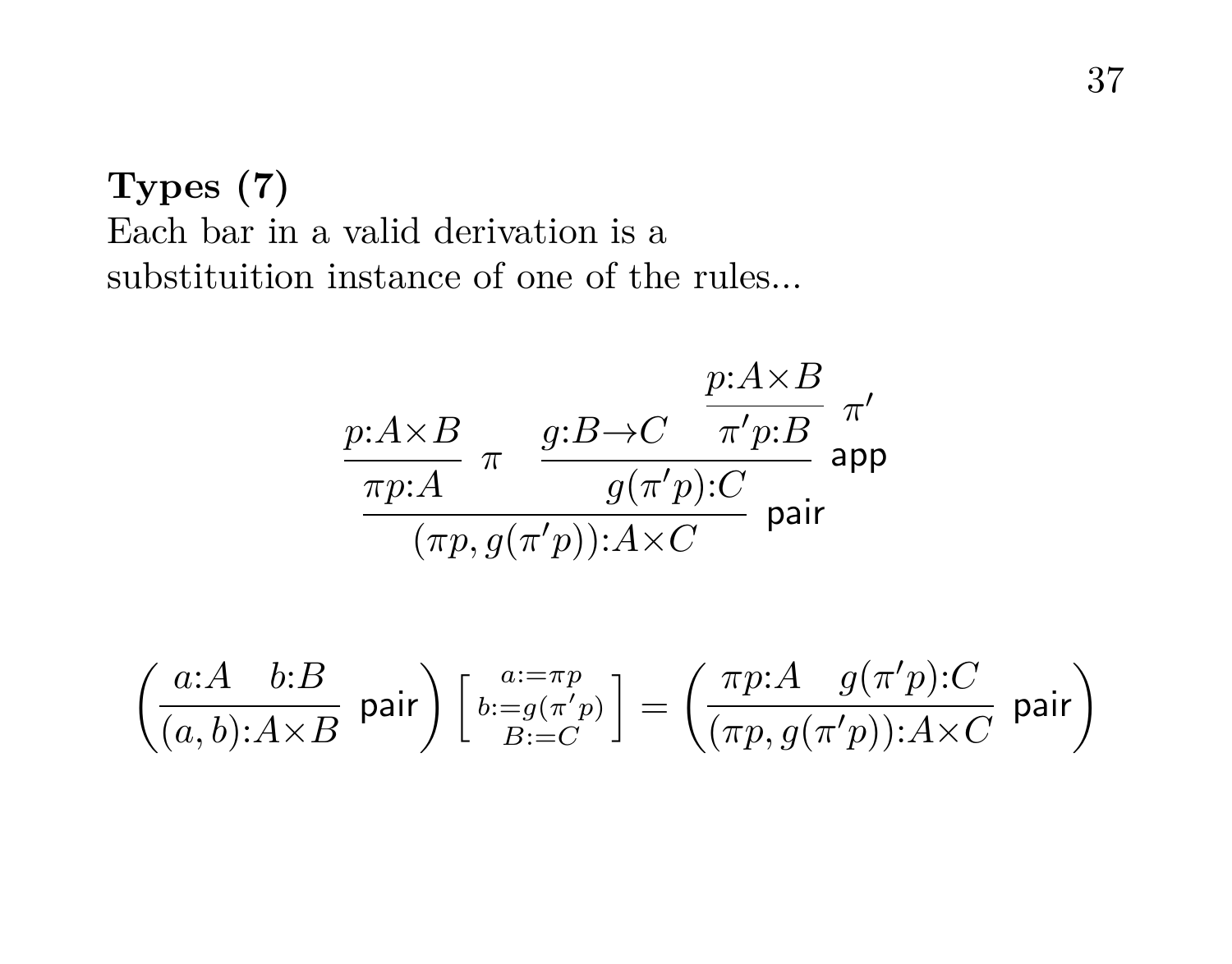**(Re)constructing missing information** Students are very good to learn syntax from examples. Exercise: I ask the students to reconstruct the missing information in trees that have just a few term names, types, and rule names...

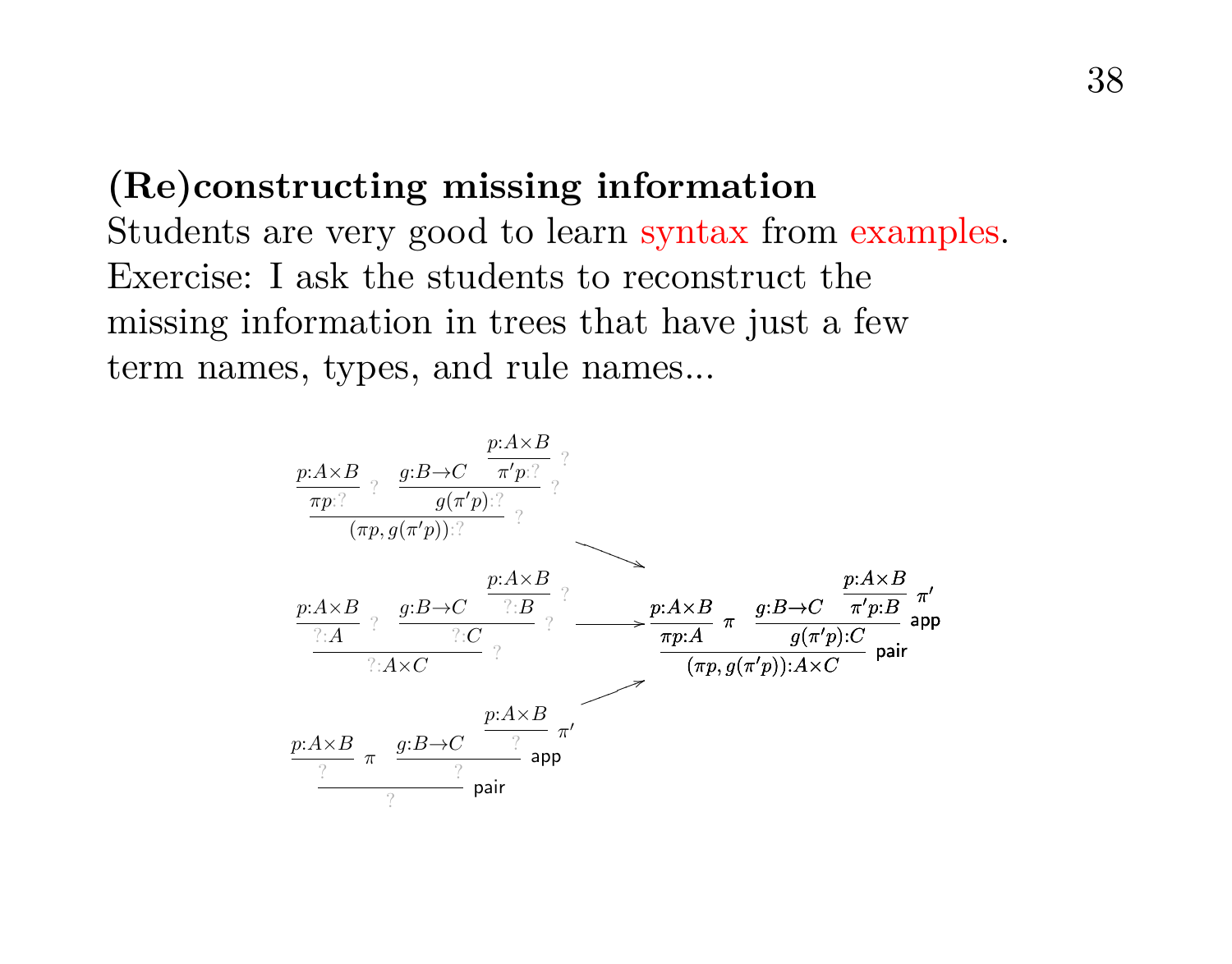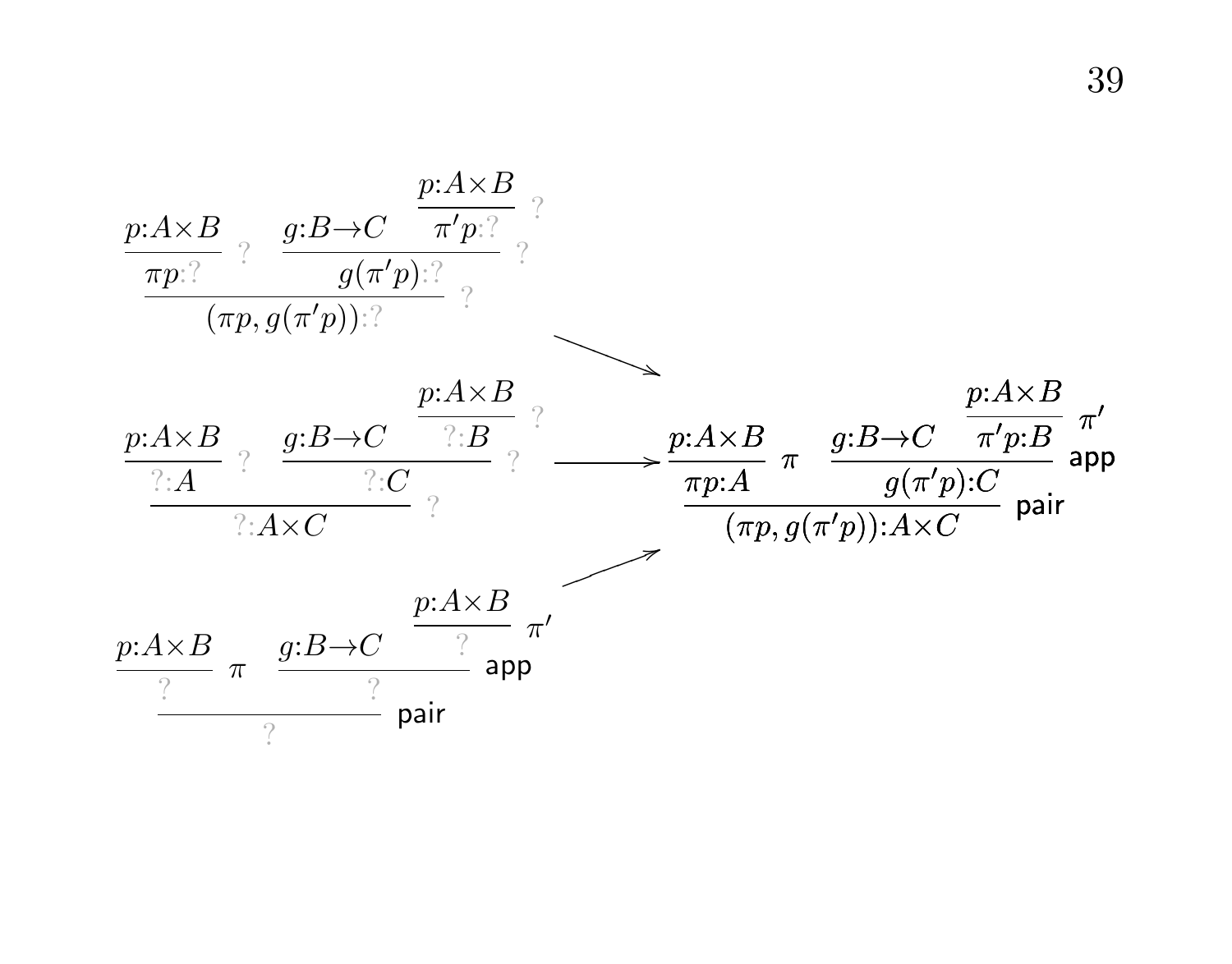**Erasing and reconstructing (and**  $\lambda$ **'s)** Erasing information is easy. Reconstructing information is harder (and may not be always possible)... What if the tree below is the result of taking something bigger, and erasing information from it?

$$
\frac{p:A\times B}{\pi p:A} \underset{(\pi p, g(\pi' p)):A\times C}{\pi \text{ s.t.}} \frac{p:A\times B}{\pi'p:B} \underset{\text{app}}{\pi'}
$$

This is the key idea for understanding ' $\lambda$ 's and discharges!!!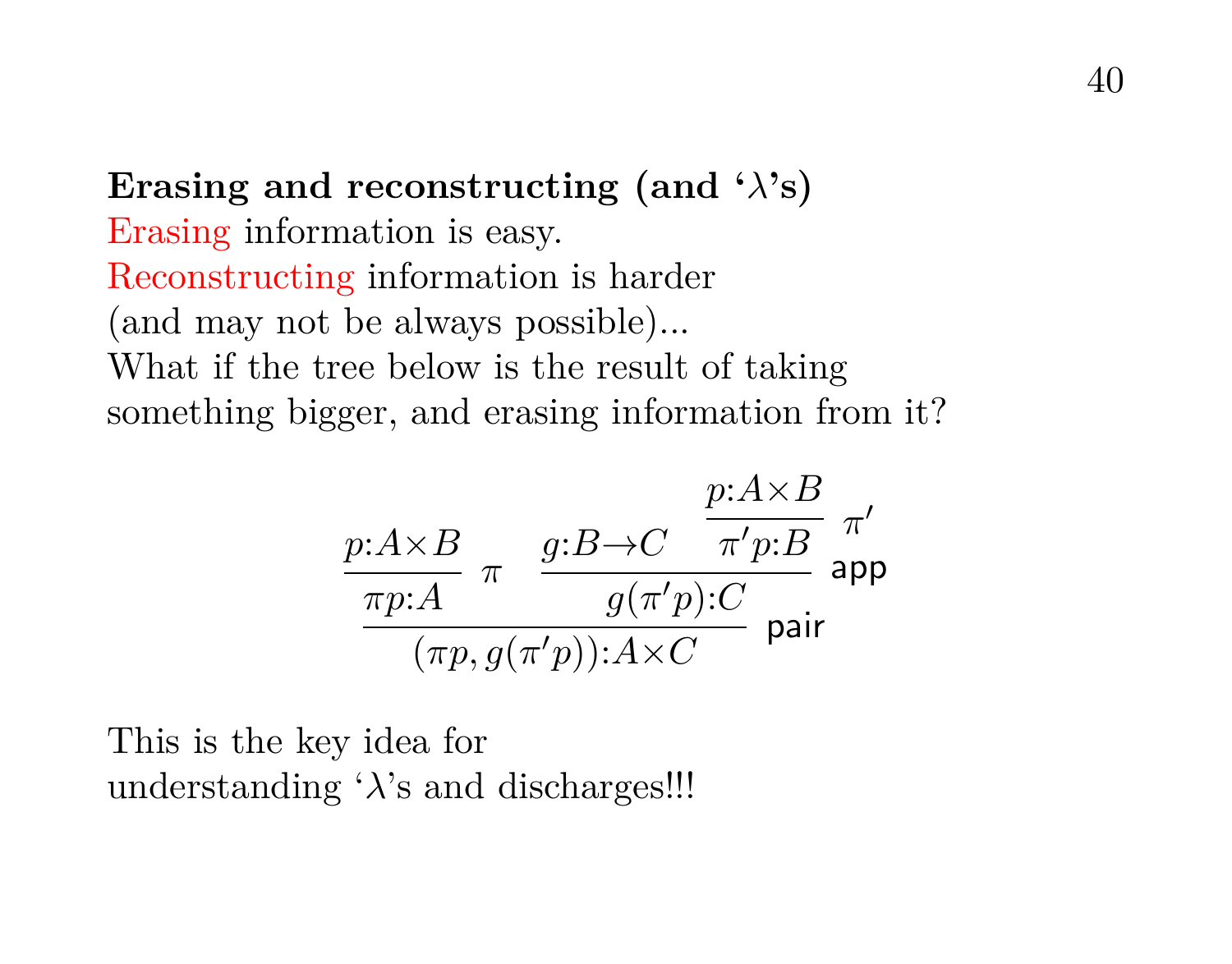**Erasing and reconstructing (and '** $\lambda$ **'s) (2)** What happens if we add to the left of each term, or to the left of each "term : type", a list of free variables, written as "free variables  $\vdash$ "?

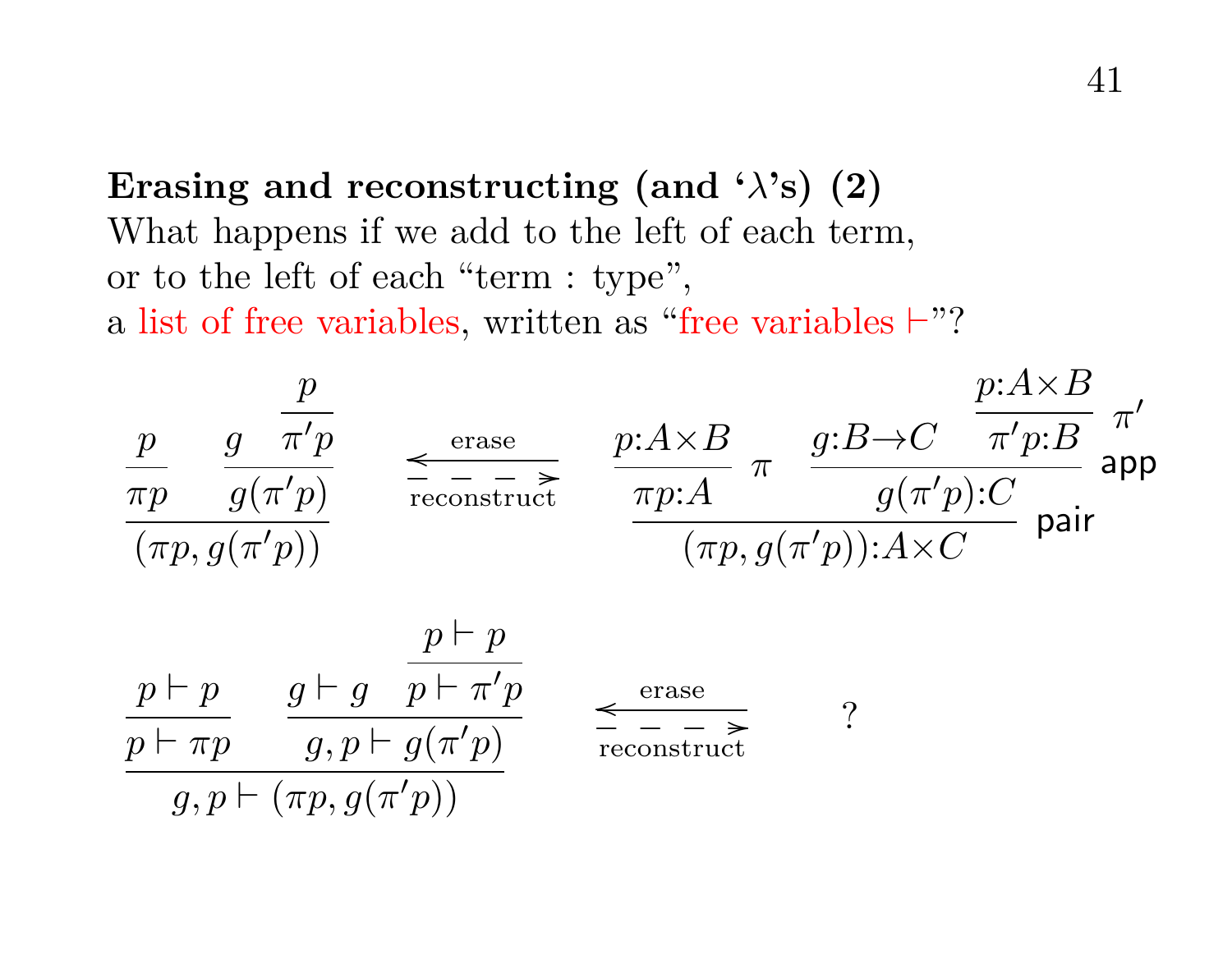**Erasing and reconstructing (and '** $\lambda$ **'s) (3)** In all the "standard" rules the context of the conclusion will be the union of the contexts of the hypotheses. The new rule  $\lambda$  is not standard. It "discharges" a variable from the list of free variables, and transfers it to the right of the  $\vdash'$ , into the ' $\lambda$ .

$$
\begin{array}{ccc}\nf \vdash f & a \vdash a & g \vdash g & a \vdash a \\
\hline\nf, a \vdash fa & g, a \vdash ga \\
f, g \vdash \lambda a. (fa, ga) & \lambda\n\end{array}\n\qquad\n\begin{array}{c}\nf:A \rightarrow B & a:A \\
\hline\nf.a:B & \text{app} & \frac{g:A \rightarrow C & a:A}{ga:C} \\
\hline\nf.a.ga):B \times C & \text{pair} \\
\hline\n(\lambda a:A.(fa,ga)):B \times C & \lambda\n\end{array}
$$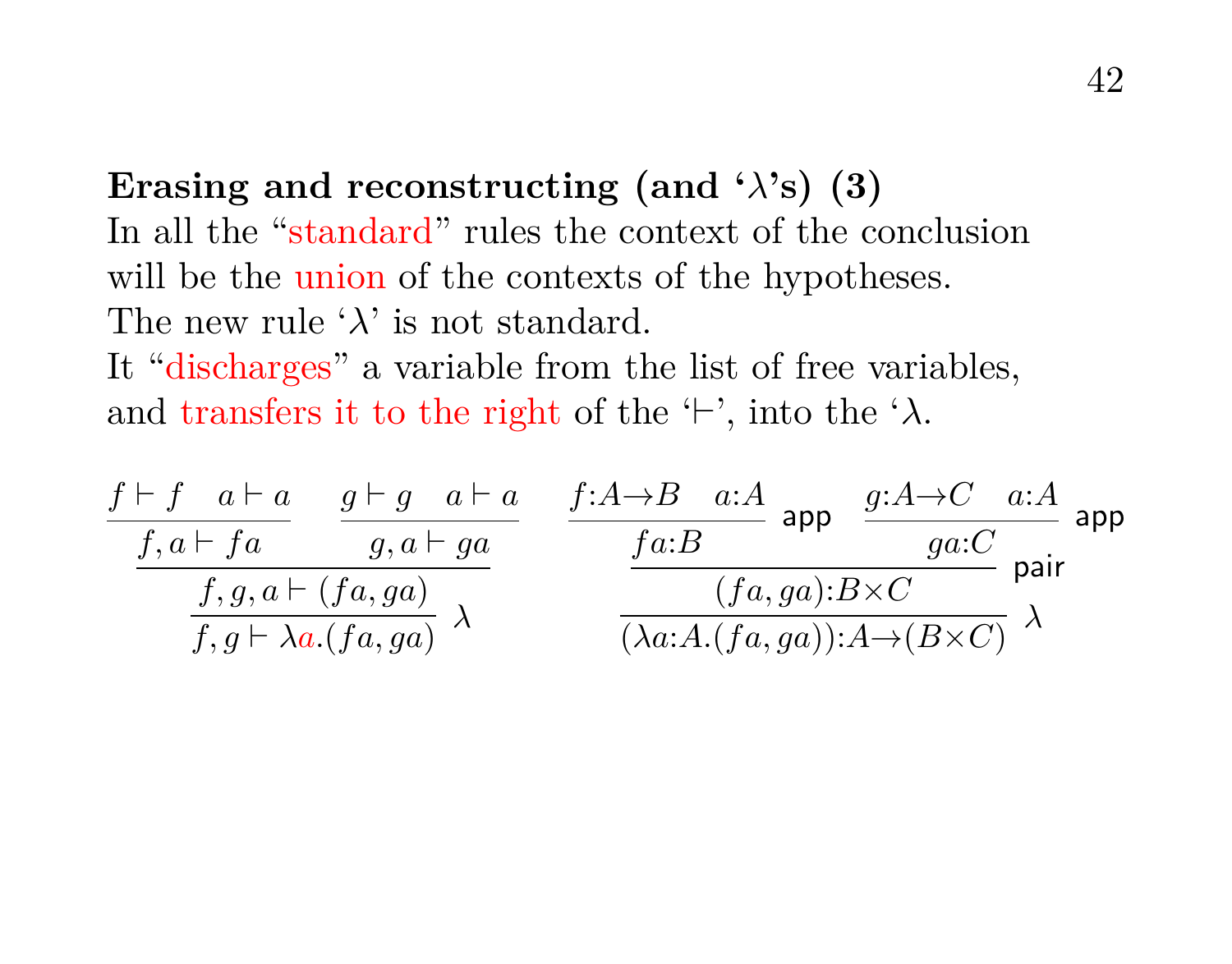### **How discharges are marked**

Convention: the context is the list of undischarged hypotheses; a bar marked as " $\lambda$ ; 1" discharges the hypotheses marked "[·]<sup>1</sup>".

$$
\frac{f}{f a} \frac{[a]^1}{g a} \frac{g}{g a} \frac{[a]^1}{f, a \vdash f a} \frac{f \vdash f \quad a \vdash a}{g, a \vdash g a}
$$
\n
$$
\frac{(fa, ga)}{\lambda a.(fa, ga)} \lambda; 1 \qquad \frac{f, g, a \vdash (fa, ga)}{f, g \vdash \lambda a.(fa, ga)} \lambda
$$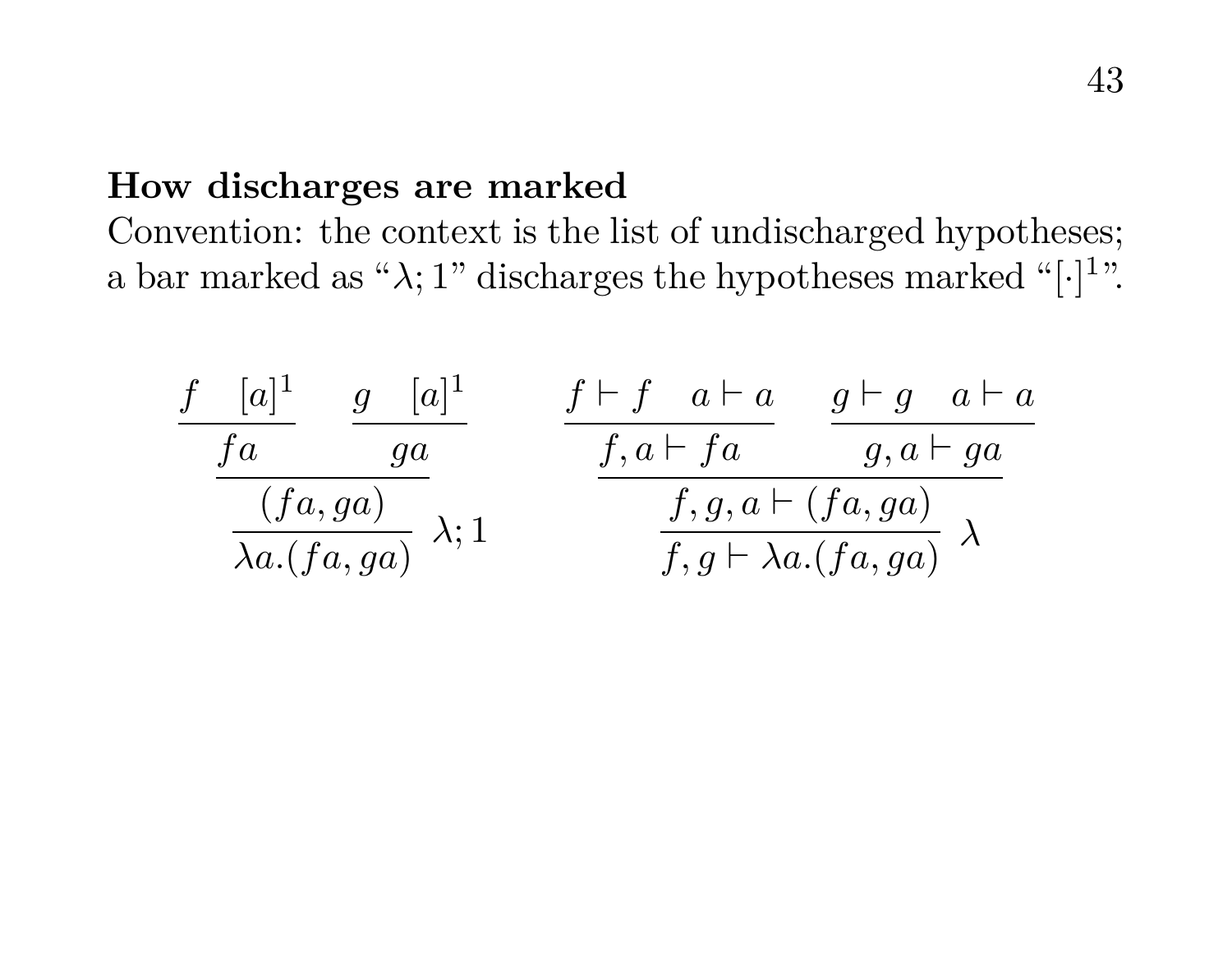## **The connection with Natural Deduction** Look at the tree below. Each node of it is of the form "term : type", The contexts (listing free variables) are not shown, the names of the rules are not shown (except for  $\lambda$ ), but the discharges are marked...

$$
\frac{f:A \to B \quad [a:A]^1}{f a:B} \quad \frac{g:A \to C \quad [a:A]^1}{g a:C}
$$
\n
$$
\frac{(fa, ga):B \times C}{(\lambda a:A.(fa, ga)):A \to (B \times C)} \quad \lambda; 1
$$

What happens if we erase the terms and leave only the types? And if after that we display the contexts?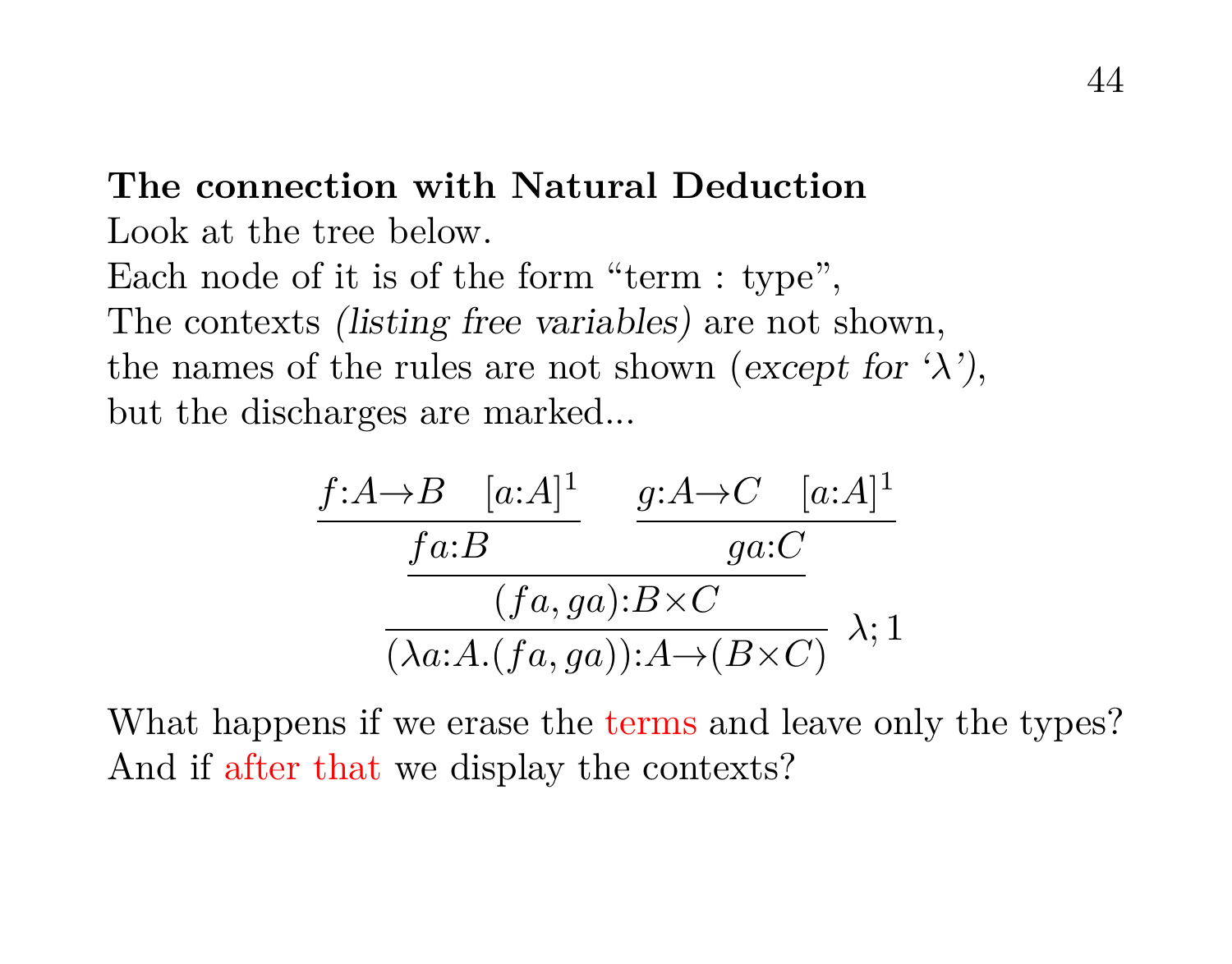**The connection with Natural Deduction (2)** After erasing the terms we get this,

$$
\frac{A \rightarrow B \quad [A]^1}{B} \quad \frac{A \rightarrow C \quad [A]^1}{C}
$$

$$
\frac{B \times C}{A \rightarrow (B \times C)} \quad 1
$$

After adding the contexts we get this:

$$
\frac{A\rightarrow B\vdash A\rightarrow B\quad [A\vdash A]^{1}}{A\rightarrow B, A\vdash B} \quad \frac{A\rightarrow C\vdash A\rightarrow C\quad [A\vdash A]^{1}}{A\rightarrow C, A\vdash C}
$$

$$
\frac{A\rightarrow B, A\rightarrow C, A\vdash B\times C}{A\rightarrow B, A\rightarrow C\vdash A\rightarrow (B\times C)} \quad 1
$$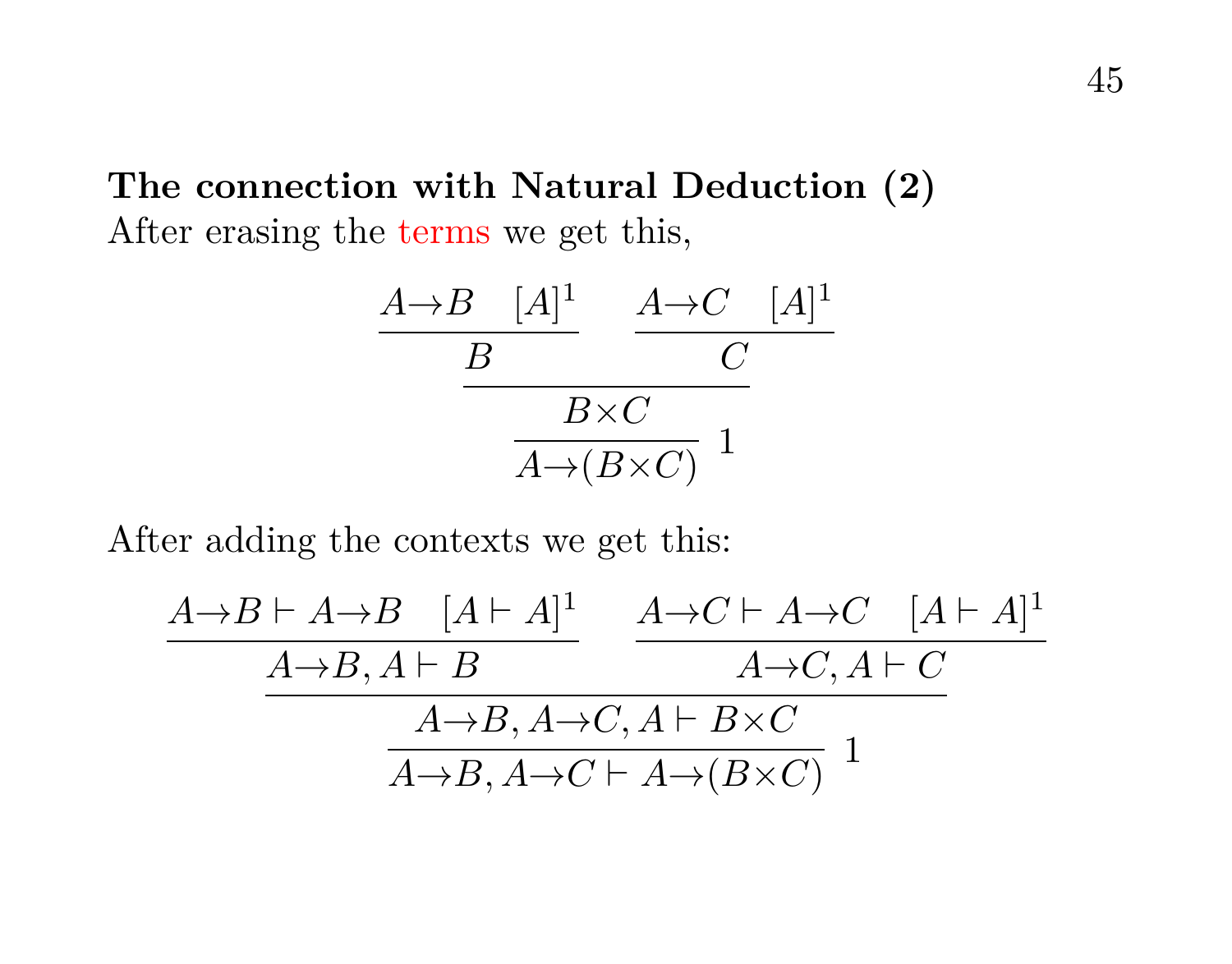**The connection with Natural Deduction (2)** If we change the notation a bit we get trees that talk about propositions and logic:

$$
\begin{array}{c|c} P \rightarrow Q & [P]^1 & P \rightarrow R & [P]^1 \\ \hline Q & R & \\ \hline \hline P \rightarrow (Q \wedge R) & 1 \\ \hline P \rightarrow (Q \wedge R) & 1 \\ \hline P \rightarrow Q, P \vdash Q & P \rightarrow R \vdash P \rightarrow R & [P \vdash P]^1 \\ \hline P \rightarrow Q, P \vdash Q & P \rightarrow R, P \vdash R \\ \hline P \rightarrow Q, P \rightarrow R, P \vdash Q \wedge R) & 1 \\ \end{array}
$$

"If  $P\rightarrow Q$  and  $P\rightarrow R$  are true then  $P\rightarrow (Q\land R)$  is true".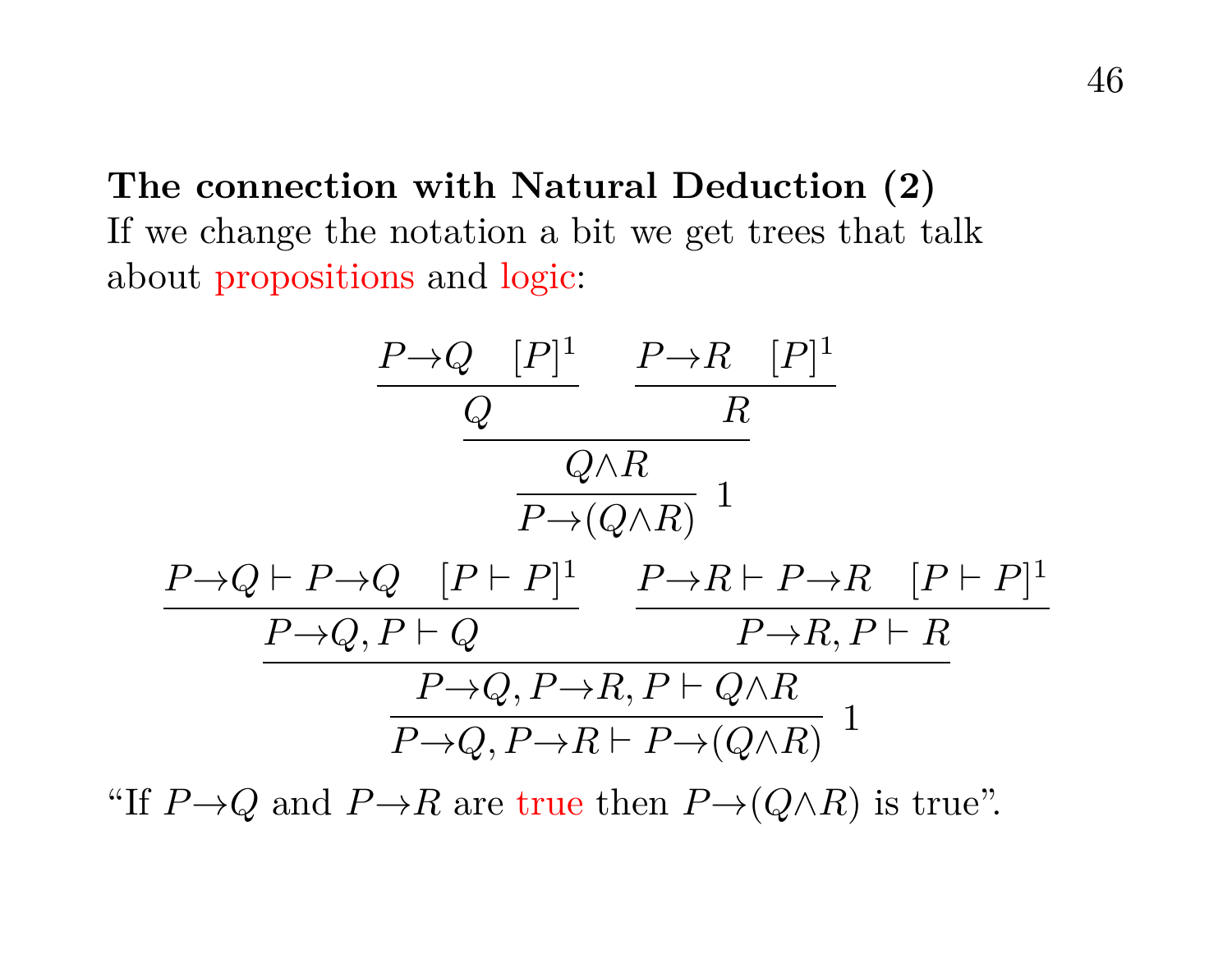### **Mixed judgments**

In the beginning (on Discrete Maths) we saw contexts that mixed type declarations (working as generators) and propositions (working as filters)...

We looked at set comprehensions in detail:  ${ a \in \{1,2\}, b \in \{2,3\}, a < b : 10a + b } = \{12, 13, 23\}$ and I mentioned briefly "mixed" judgments like this one:  $a:\{1,2\}, b:\{2,3\}, a < b \vdash (10a + b): \mathbb{N}$ 

We can interpret these mixed judgments in  $\lambda$ -calculus if we use a trick called "propositions-as-types".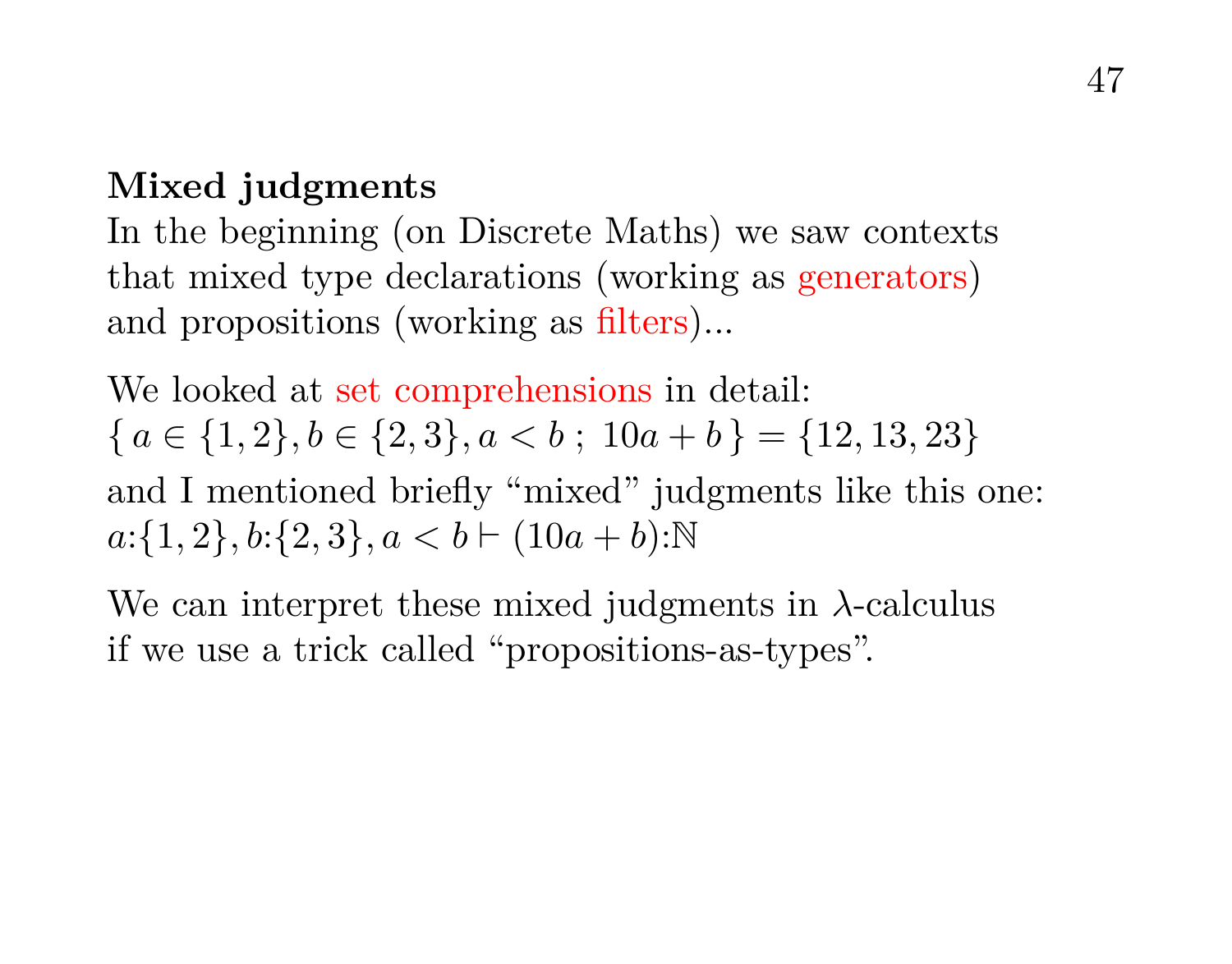### **Propositions-as-types**

We saw this tree ("in logic") as having only types:

$$
\frac{P\rightarrow Q \quad [P]^1}{Q} \quad \frac{P\rightarrow R \quad [P]^1}{R} \quad \frac{Q\land R}{P\rightarrow (Q\land R)} \quad 1
$$

if we add "terms" to it we get:

$$
\frac{f: P \to Q \quad [p:P]^1}{fp:Q} \qquad \frac{g: P \to R \quad [p:P]^1}{gp:R}
$$

$$
\frac{(fp, gp): Q \times R}{(\lambda p: P.(fp, gp)): P \to (Q \times R)} \quad 1
$$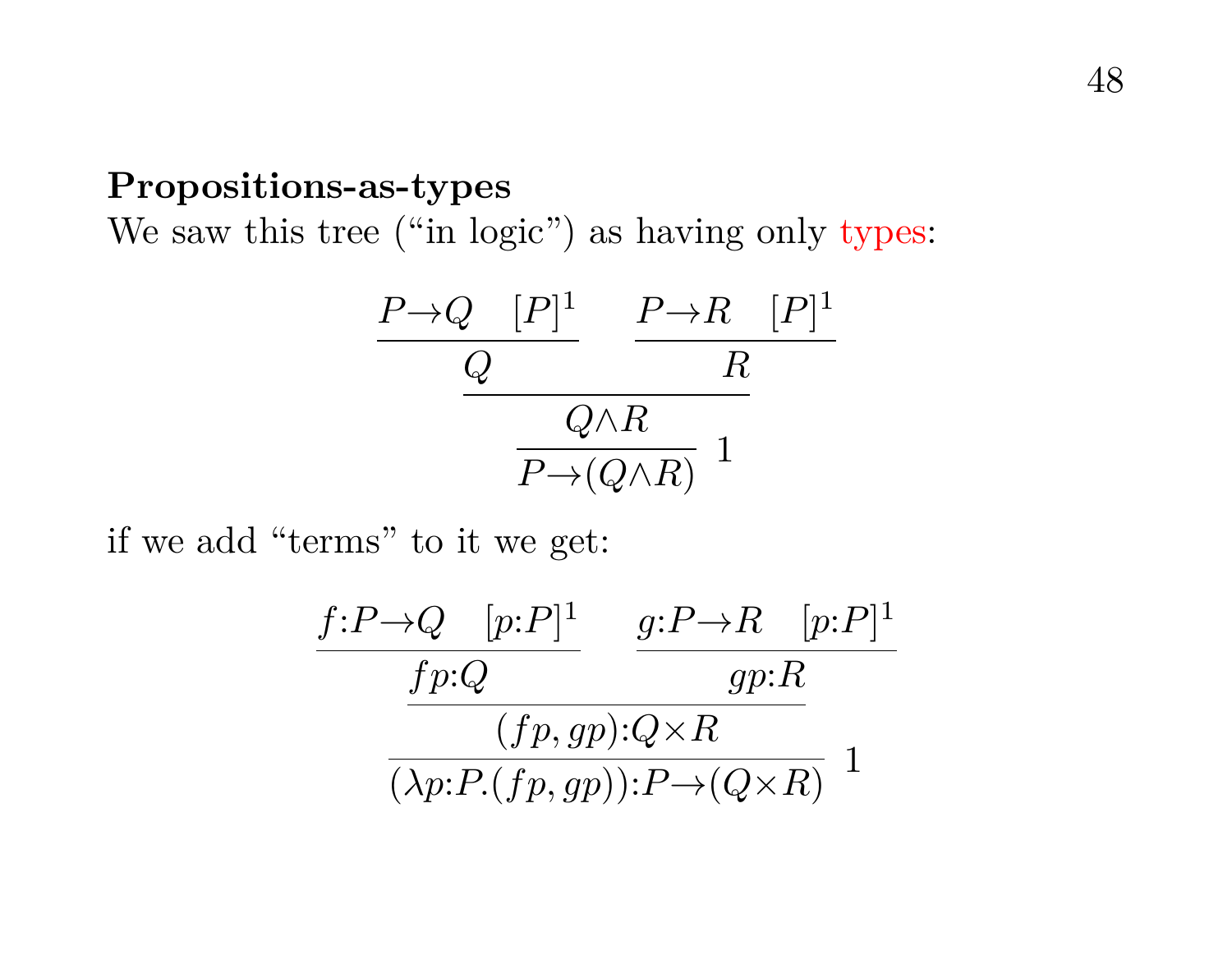## **Propositions-as-types (2)**

We can unify the notations by doing this:

$$
\frac{f:[P\rightarrow Q]\quad[p:[P]]^1}{\underline{fp:[Q]}}\quad\frac{[p:[P]]^1}{\underline{gp:[R]}}\quad\frac{g:[P\rightarrow R]\quad[p:[P]]^1}{\underline{gp:[R]}}{\underline{(fp, gp):[(Q\wedge R)]}}\\ \frac{(fp, gp):[(Q\wedge R)]}{(\lambda p: P.(fp, gp)) : [[P\rightarrow (Q\wedge R)]]} \quad 1
$$

where  $\llbracket P \rightarrow Q \rrbracket := \llbracket P \rrbracket \rightarrow \llbracket Q \rrbracket$ and  $[[P \wedge Q]] := [[P]] \times [[Q]].$ 

 $\llbracket P \rrbracket$  is the "type of evidence" for the proposition P.

In the simplest model,  $\llbracket P \rrbracket = \emptyset$  when P is false, and  $\llbracket P \rrbracket$  is a singleton set when  $\llbracket P \rrbracket$  is true.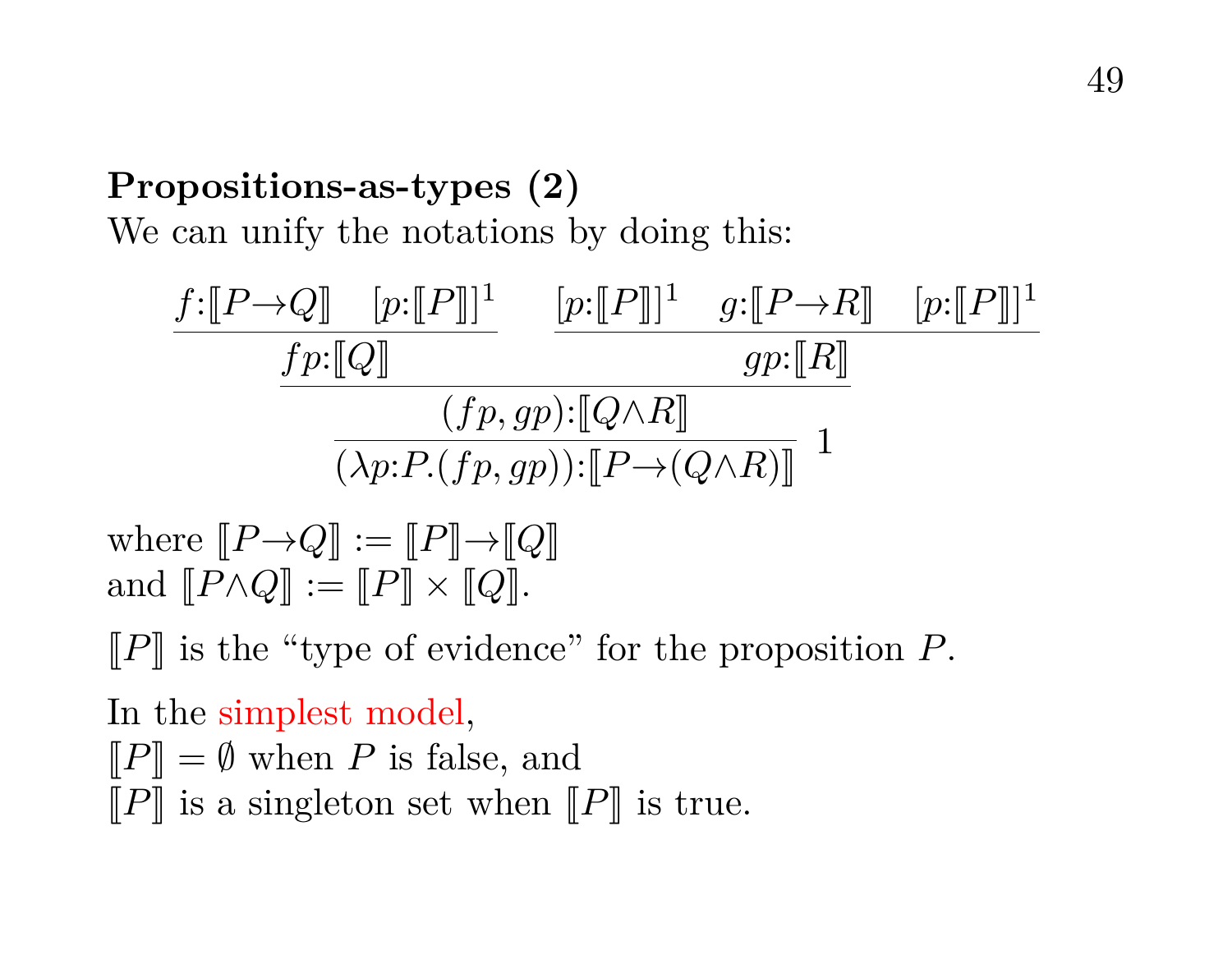## **Propositions-as-types (3)** Warning! Warning!

In the simplest model,  $\llbracket P \rrbracket = \emptyset$  when P is false, and  $\llbracket P \rrbracket$  is a singleton set when  $\llbracket P \rrbracket$  is true.

However, adults usually prefer the "BHK interpretation", in which  $\llbracket P \rrbracket$  is the set of proofs for the proposition P... See section 1.2.3 of Hermógenes Oliveira's PhD Dissertation: "Inference Rules and the Meaning of the Logical Constants" (2019).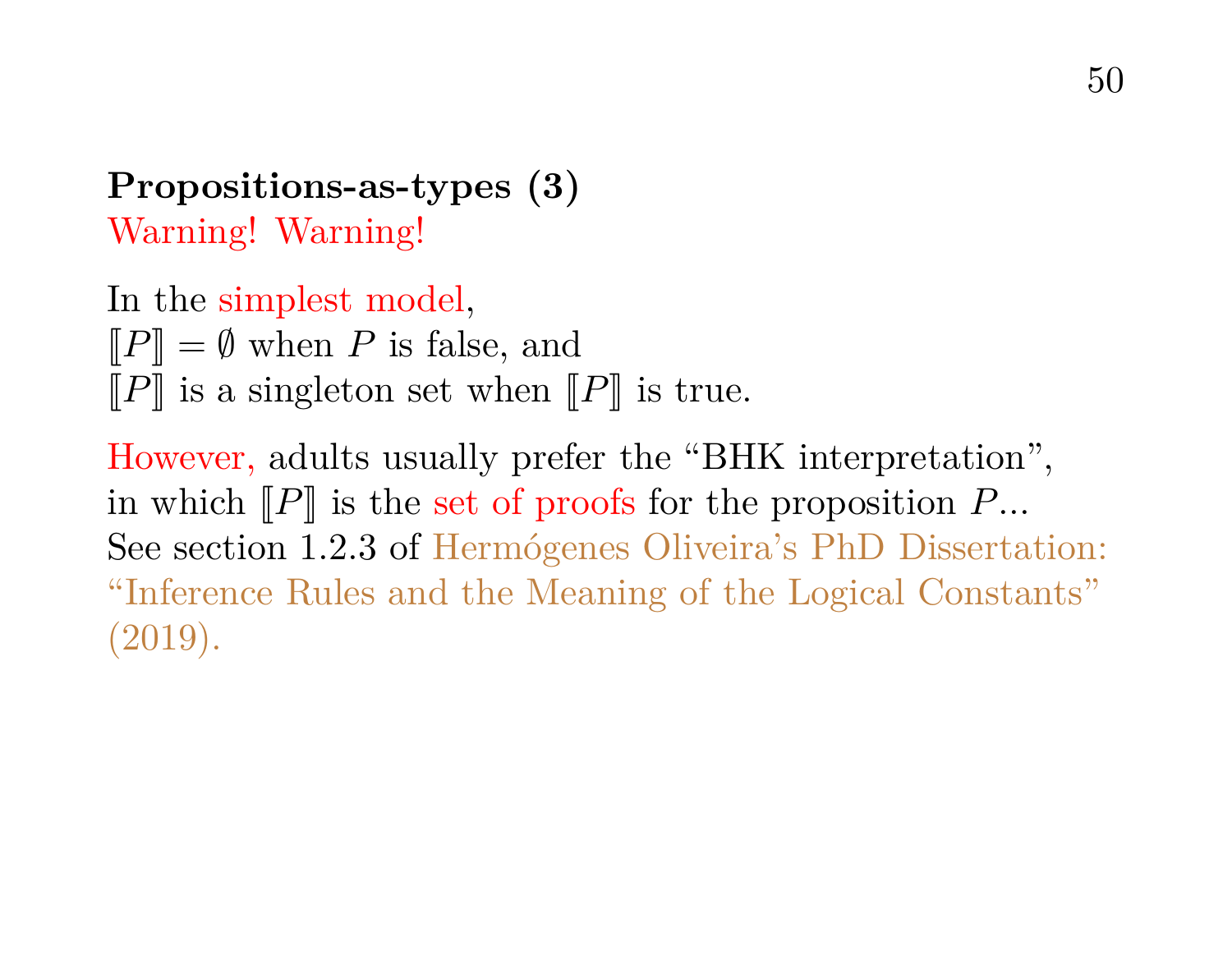### **Propositions-as-types (4)**

A set is inhabited when it has an element. A set  $\llbracket P \rrbracket$  is inhabited iff P is true. A proof of  $P\rightarrow Q$ ,  $P\rightarrow R \vdash P\rightarrow (Q\land R)$  must show that if  $\llbracket P\rightarrow Q\rrbracket$  and  $\llbracket P\rightarrow R\rrbracket$  are inhabited then  $\llbracket P\rightarrow (Q\wedge R)\rrbracket$  is inhabited. Here is a proof of  $P\rightarrow Q, P\rightarrow R \vdash P\rightarrow (O\land R)$ :

 $f:$  $\llbracket P\rightarrow Q\rrbracket$ ,  $q:$  $\llbracket P\rightarrow R\rrbracket \vdash (\lambda p: P.(\text{fp}, qp))$ : $\llbracket P\rightarrow (Q\land R)\rrbracket$ 

This term  $\lambda p$ :  $P$ . (fp, qp) can obtained by

- 1) finding a proof in ND for  $P\rightarrow Q$ ,  $P\rightarrow R \vdash P\rightarrow (Q\land R)$ ,
- 2) interpreting that proof as "types",
- 3) reconstructing its "terms"...

i.e., by proof search followed by term inference.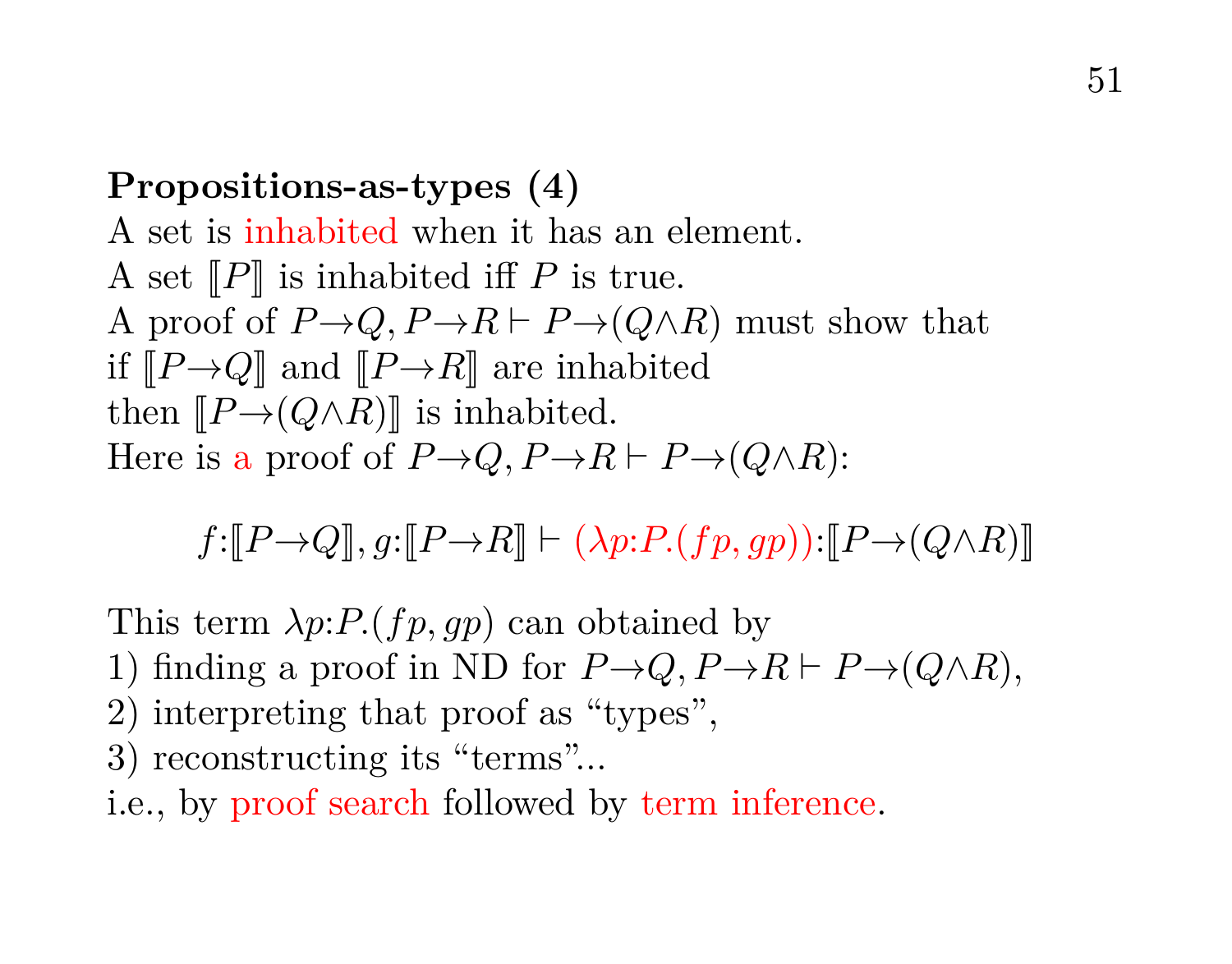**The obvious term of type such-and-such** Suppose that we know a function  $f : A \to B$  and a set C. Then "f induces a function  $(f \times C) : A \times C \to B \times C$ in a natural way".

How do we discover the function that "deserves the name"  $(f \times C)$ ?

Trick: "in a natural way" usually means "using only the operations from  $\lambda$ -calculus", (!!!!!!!) i.e., "a  $\lambda$ -term".

$$
\frac{f:A \to B}{(f \times C): A \times C \to B \times C} \quad \Rightarrow \quad \frac{A \to B}{A \times C \to B \times C} \quad \Rightarrow \quad (\dots)
$$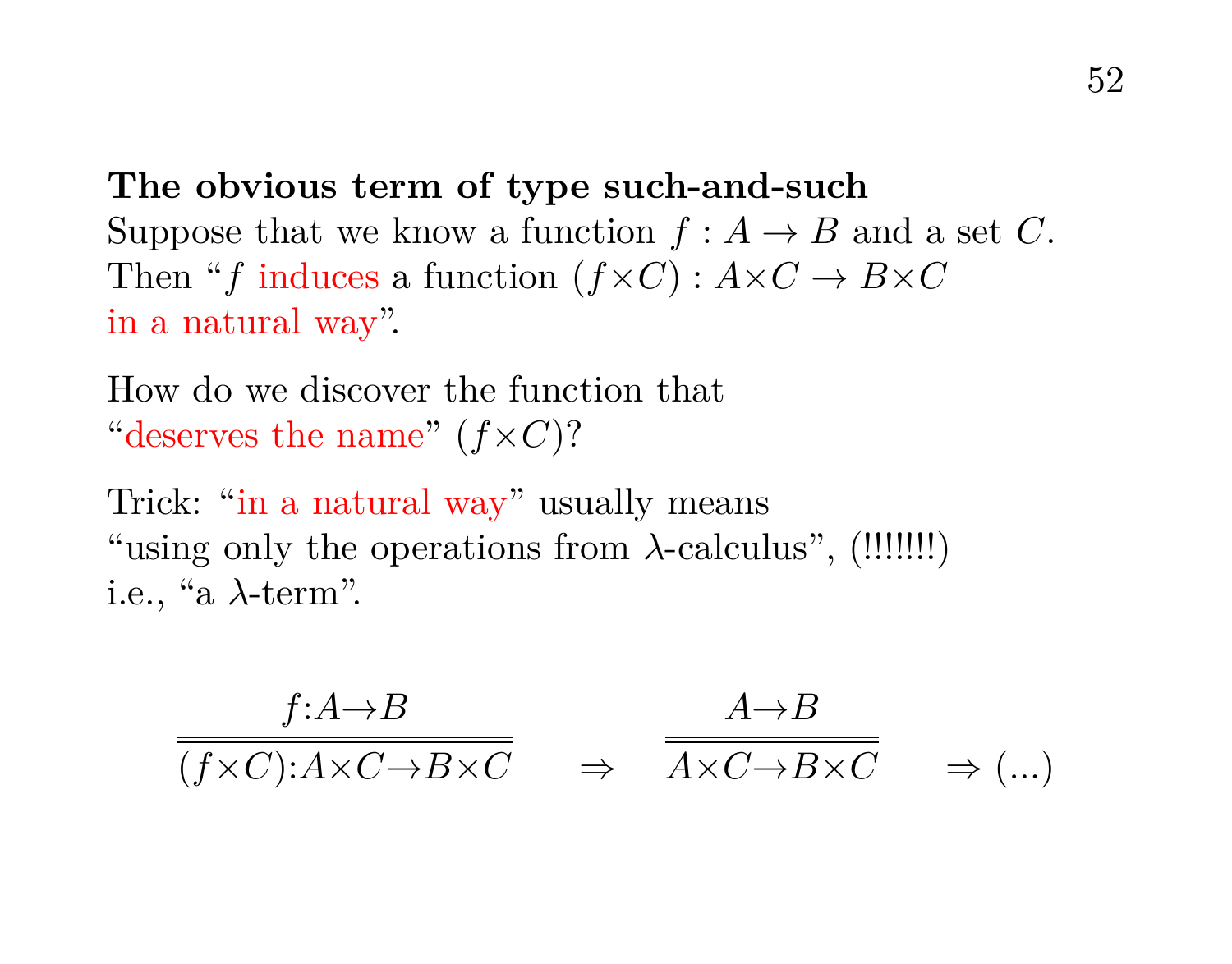$$
\frac{[A \times C]^1}{A} \xrightarrow{A \to B} \frac{[A \times C]^1}{C}
$$
\n
$$
\frac{B}{A \times C \to B \times C} \xrightarrow{B \times C} \frac{[B \times C \to B \times C]^1}{A \times C \to B \times C} = \frac{[p: A \times C]^1}{\pi p: A} \xrightarrow{f: A \to B} \frac{[p: A \times C]^1}{\pi' p: C}
$$
\n
$$
\Rightarrow \frac{f(\pi p): B}{(\lambda p: A \times C: (f(\pi p), \pi' p): A \times C \to B \times C} = \frac{1}{(\lambda p: A \times C: (f(\pi p), \pi' p))}
$$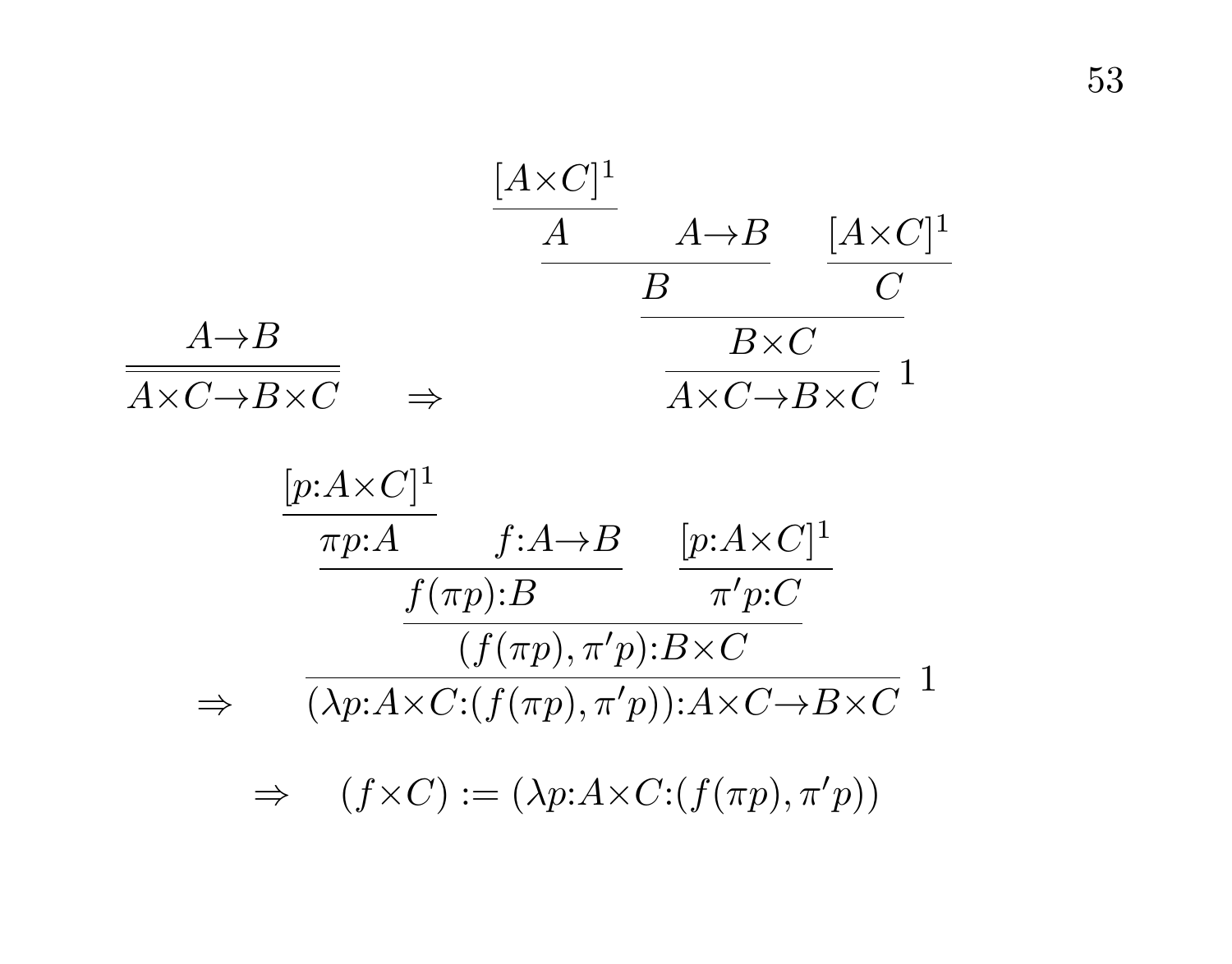#### **Cartesian Closed Categories**

The ability to find "the obvious term of type such-and-such" is exactly what we need to learn Category Theory starting by the "archetypal CCC", Set...

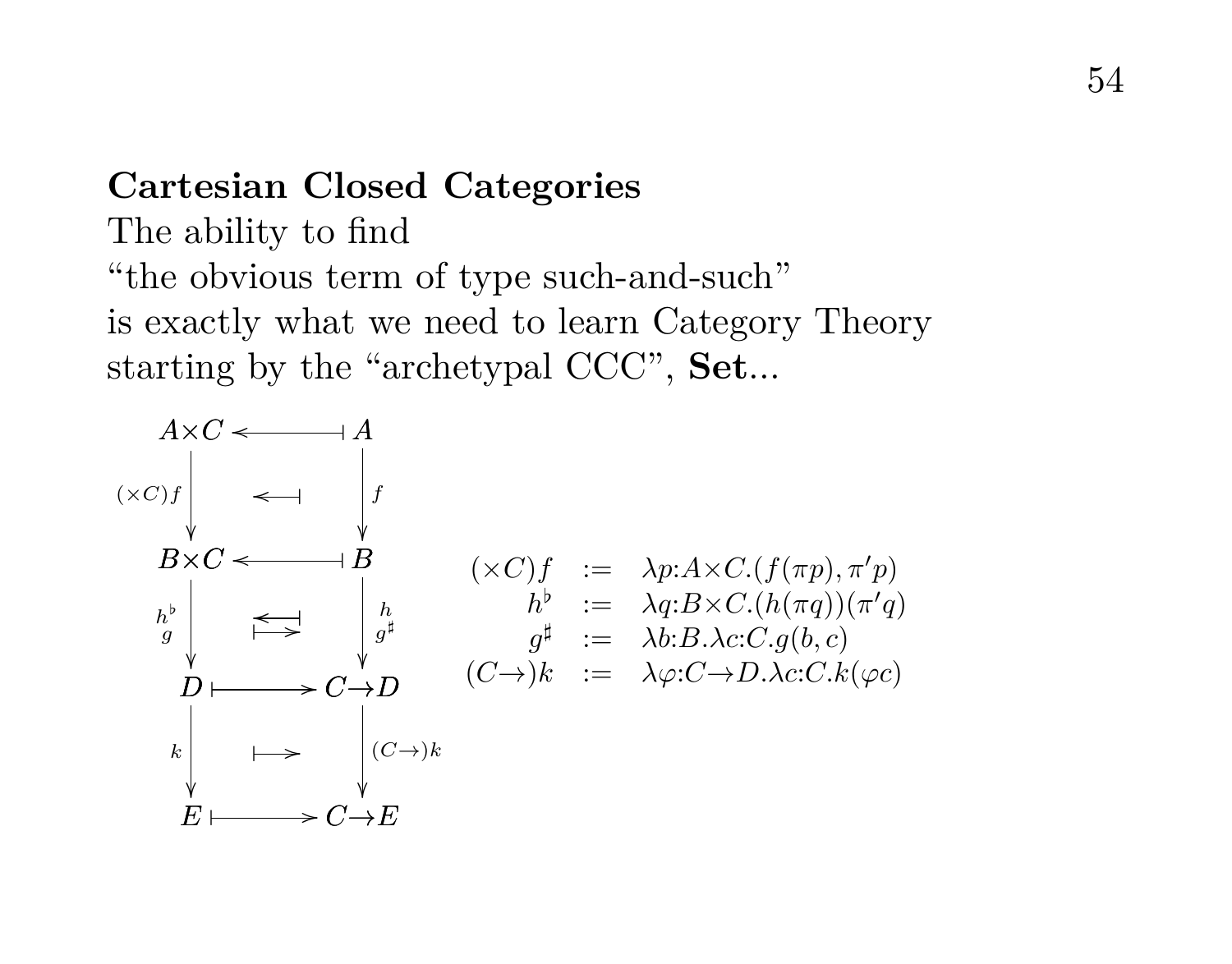## **Cartesian Closed Categories (2)** Fix an object C of Set. We have "obvious" functors ( $\times C$ ) and ( $C\rightarrow$ ), and an adjunction ( $\times C$ ) + ( $C\rightarrow$ )... ("obvious" means "definable in λ-calculus!")

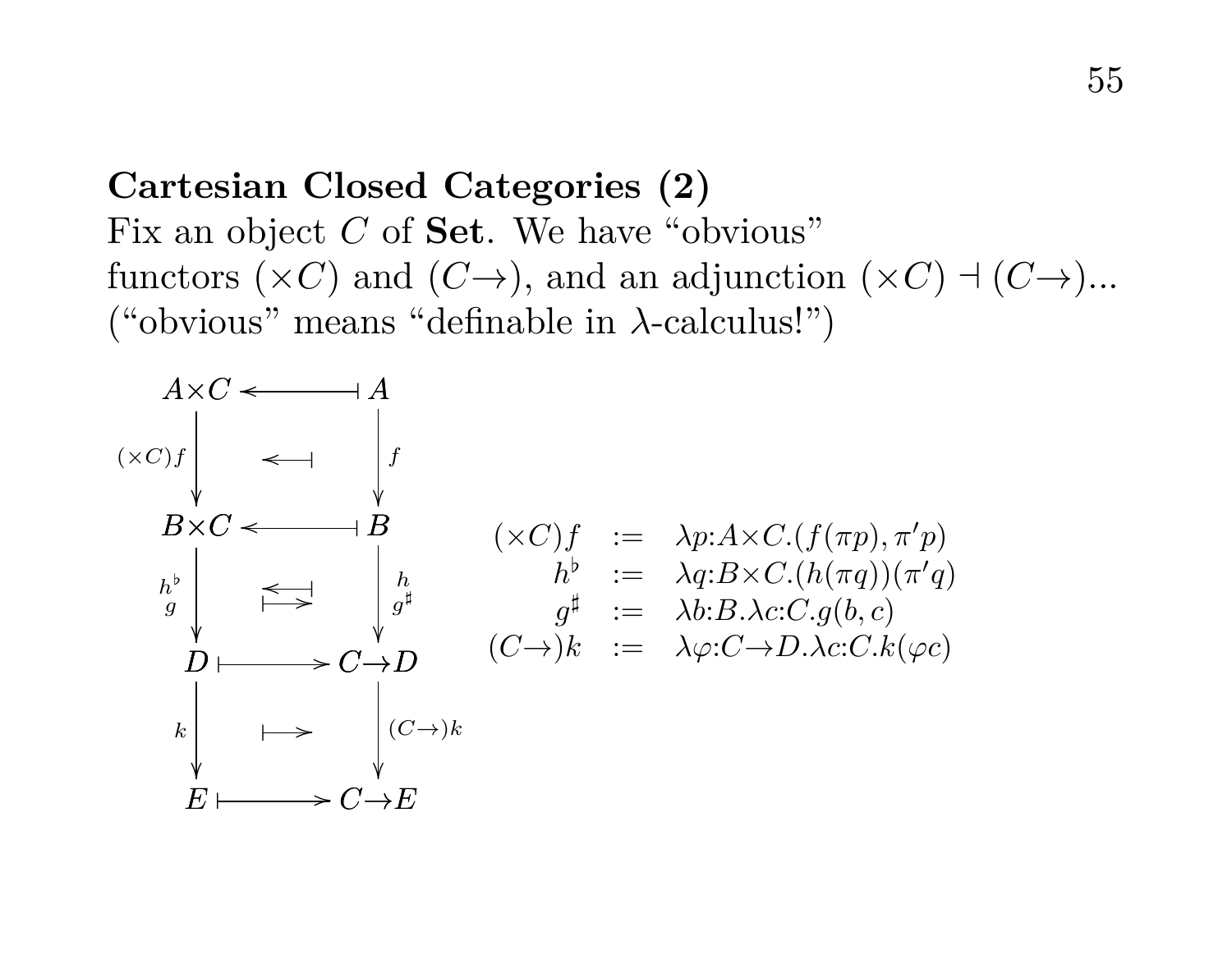### **"Logics"**

Remember that the (second-semester) course is called " $\lambda$ -Calculus, Logics, and Translations"... The "Logics" is because the course also presents Planar Heyting Algebras, like this one:



and we see that we can interpret Propositional Intuitionistic Logic ("PIL") in  $B$  (and later in the course in any topology!), and that we have a "logical" adjunction  $(\wedge Q) \dashv (Q \rightarrow)$ ... but this doesn't matter for these slides.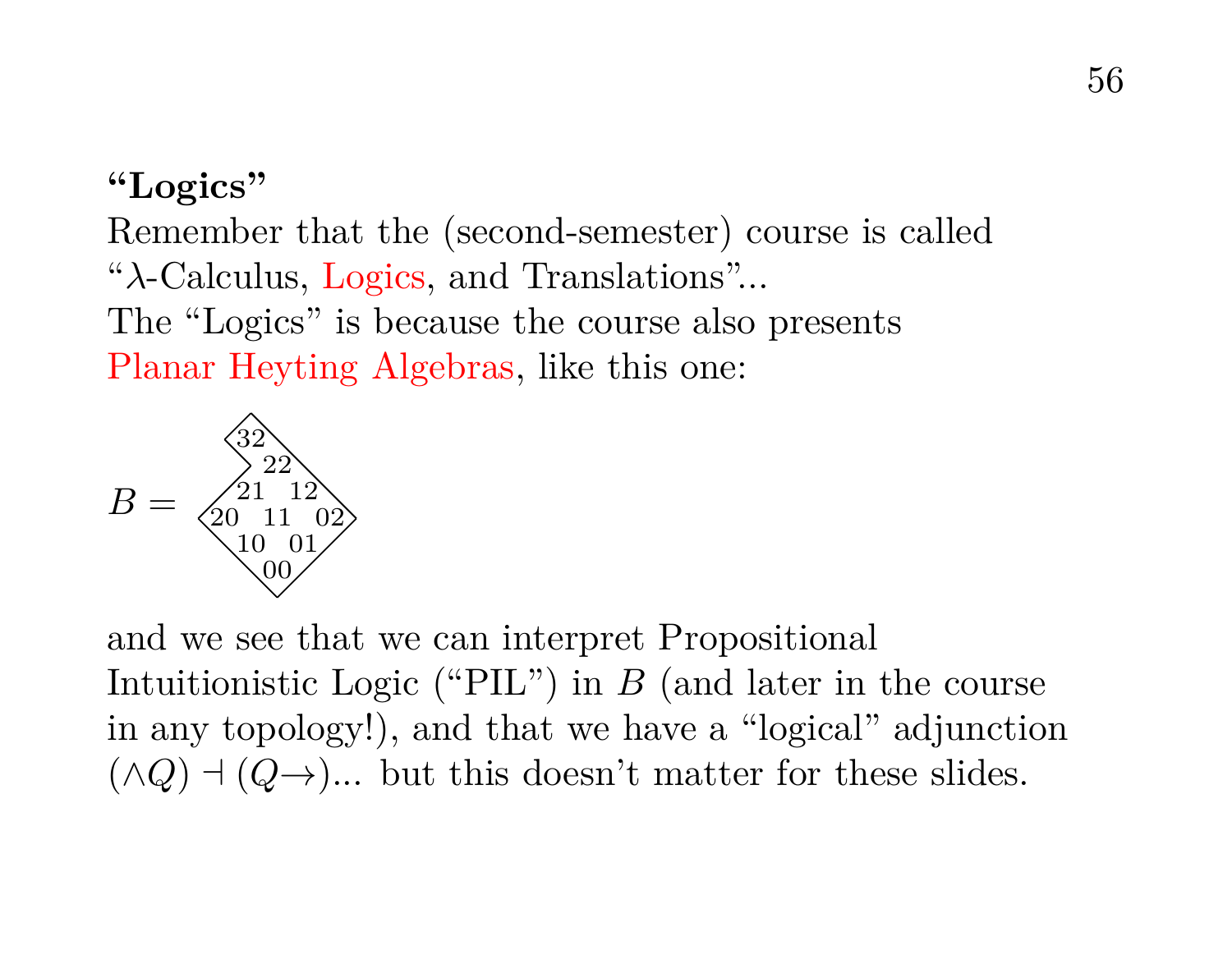# **Part 3 Dependent types and Pure Type Systems**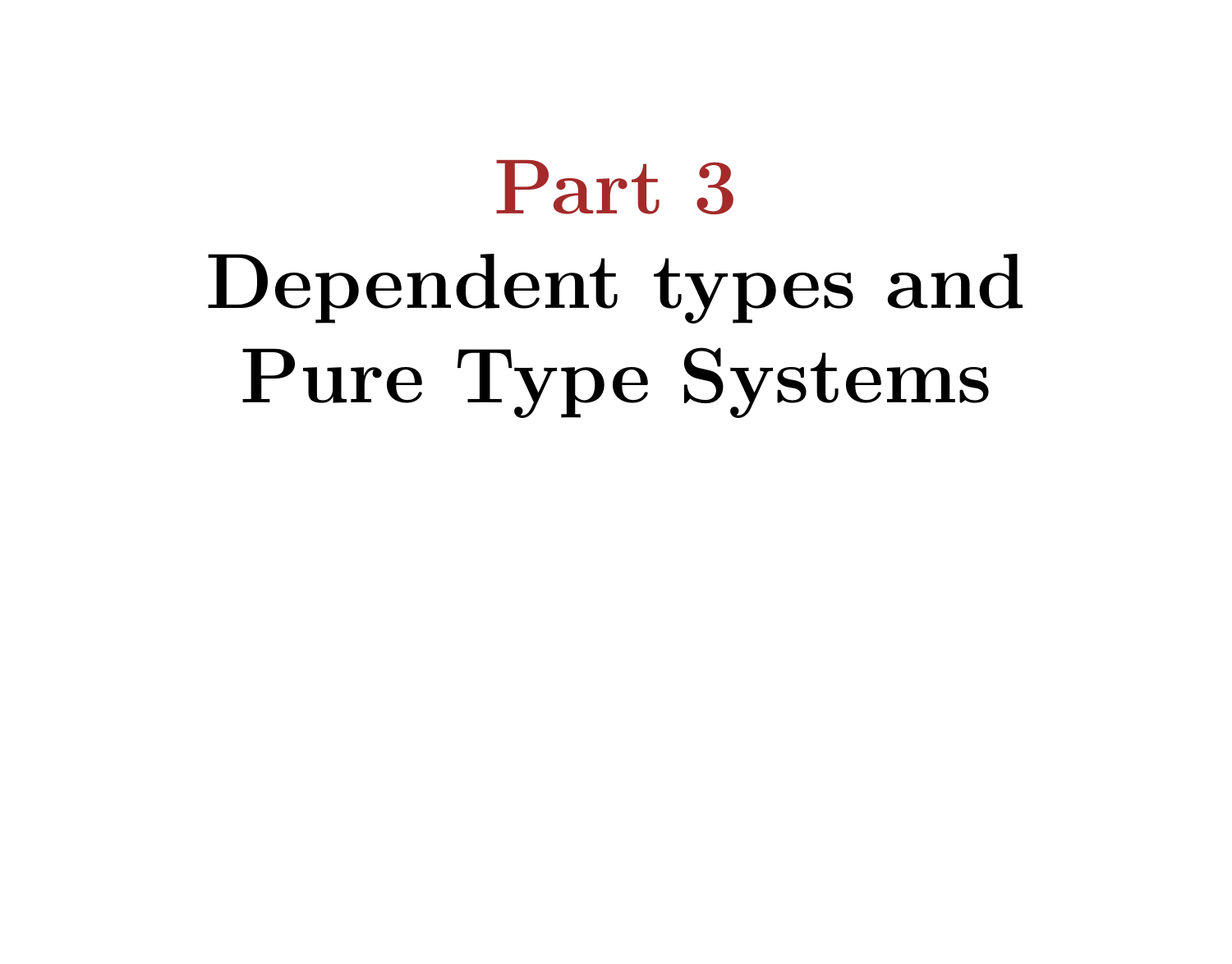Notation:  $A:\Theta, B:\Theta, C:\Theta, p : A \times B, g : B \to C \vdash (\pi p, g(\pi' p)) : A \times C$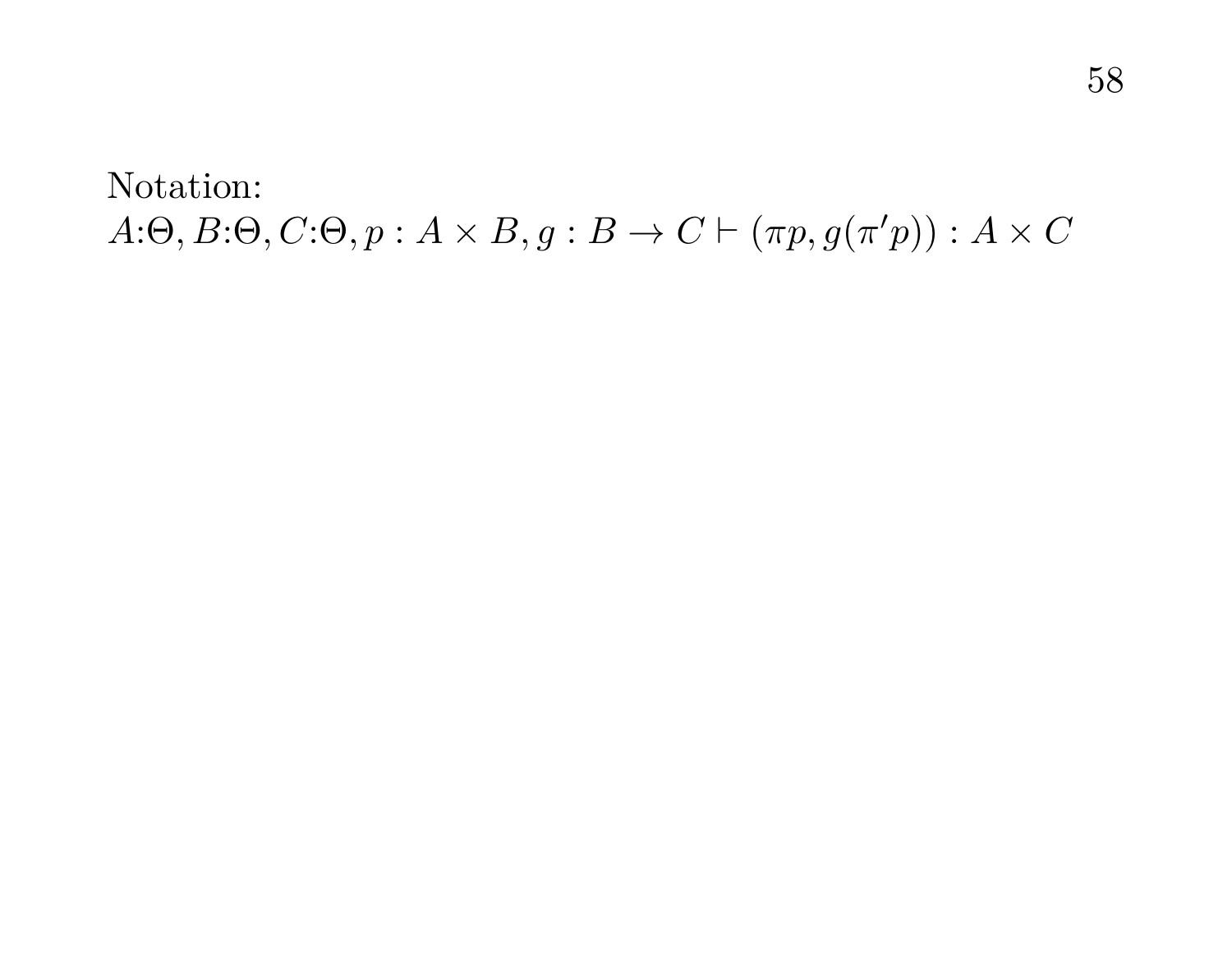### **Judgments**

Remember that in:  ${ a \in \{1,2\}, b \in \{2,3\}, a < b ; 10a + b } = \{12,13,23\}$ We also have a "context" at the left of the  $\vdash$ '. and we can read  $A:\Theta, B:\Theta, C:\Theta, p:A \times B, g:B \to C \vdash (\pi p, g(\pi' p)): A \times C$ as: for every choice of a set A, a set  $B$ . a set  $C$ .  $p: A \times B$ .  $g: B \to C$ . we can calculate  $(\pi p, g(\pi' p))$  without errors, and we will have  $(\pi p, g(\pi' p)) \in A \times C$ .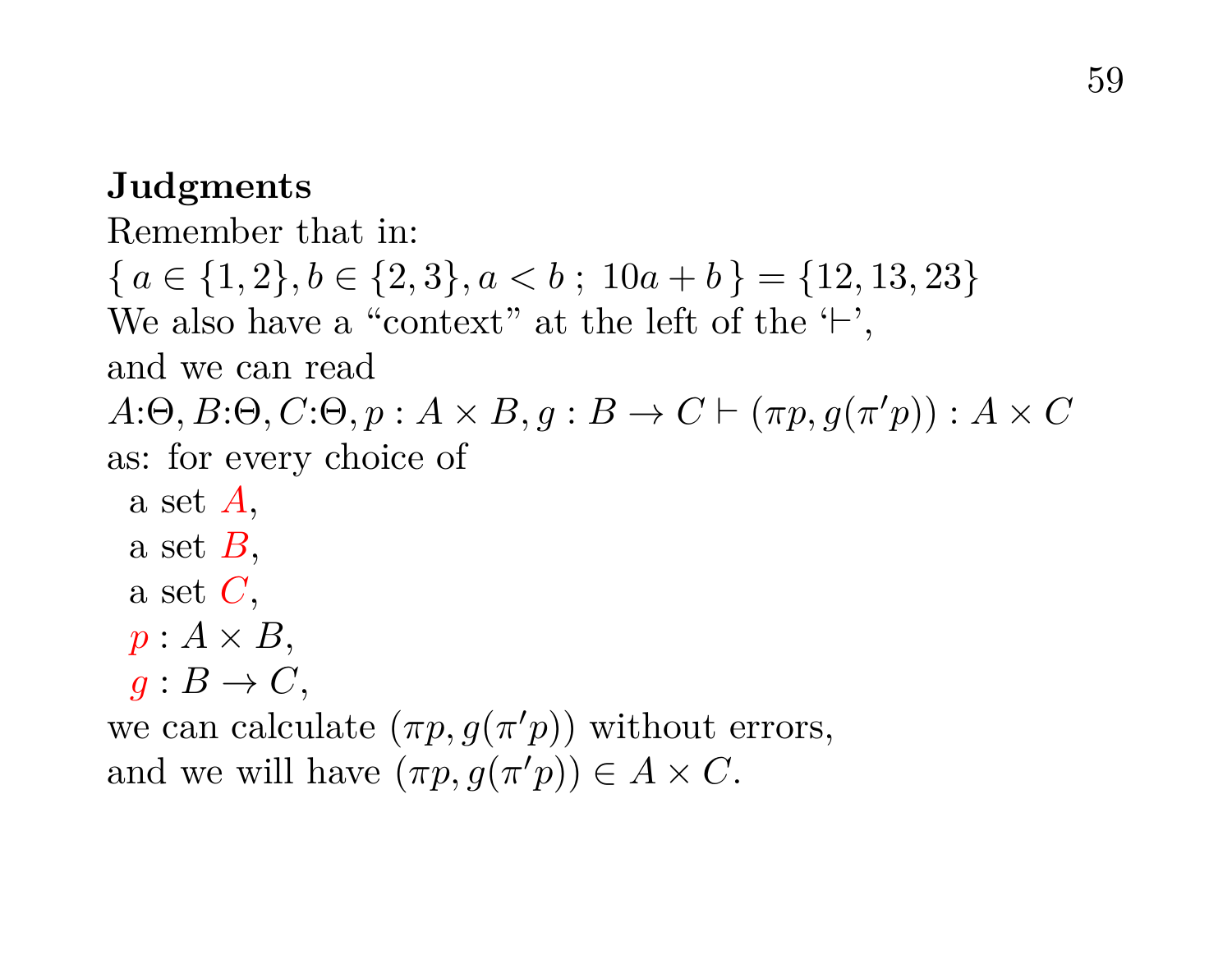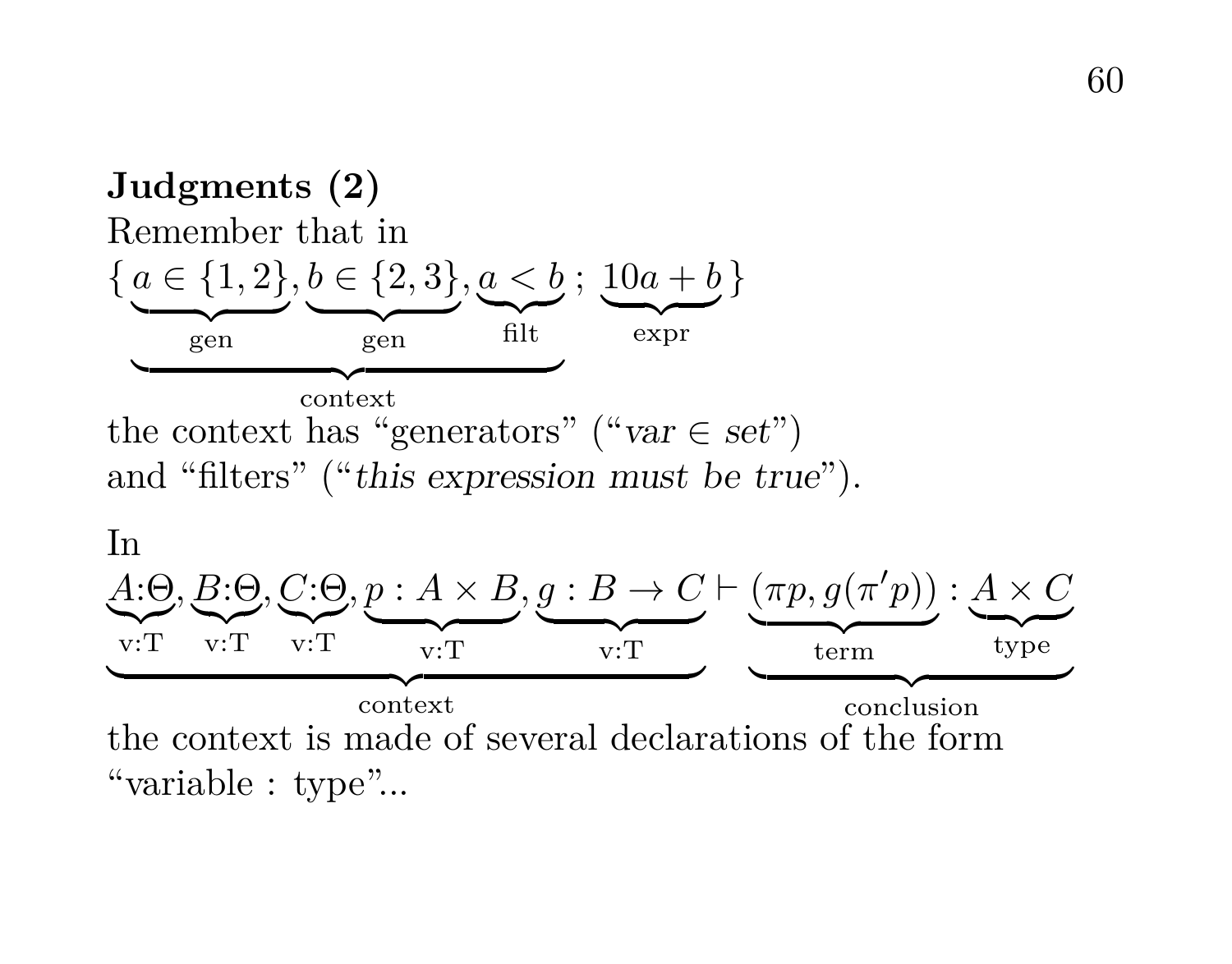## **Judgments (3)** If we think  $-$  informally  $-$  that Θ is the "set of all sets" (mnemonic: Theta for "Theths"), then we can put these judgments for  $\lambda$ -calculus in a very homogeneous form...



the context is a series of declarations of the form "var : type", and the conclusion is of the form "term : type".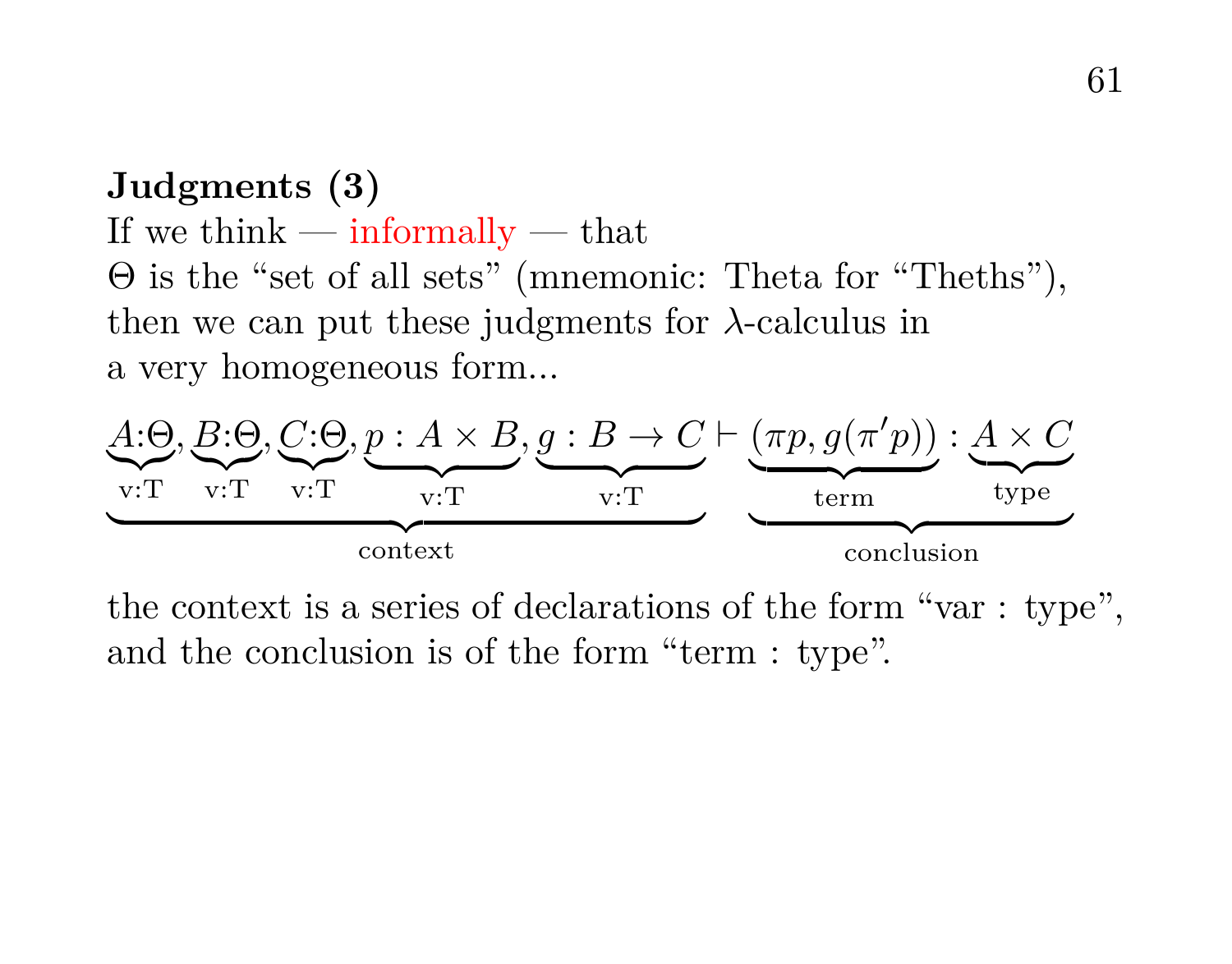## **"Simple typing, Curry-style in** λ**"**

(↑) This is the title of chapter 12 in Hindley/Seldin (2008). Here is a derivation in their system  $TA_{\lambda}^{\rightarrow}$ , from p.161:

$$
\frac{1}{x:\rho \to \sigma \to \tau} \quad \frac{2}{[z:\rho]} \quad (\to e) \quad \frac{[y:\rho \to \sigma] \quad [z:\rho]}{y:\sigma} \quad (\to e)
$$
\n
$$
\frac{xz:\sigma \to \tau}{xz(yz):\tau} \quad (\to e)
$$
\n
$$
\frac{xz(yz):\tau}{\lambda z.xz(yz):(\rho \to \tau)} \quad (\to i-2)
$$
\n
$$
\frac{\lambda yz.xz(yz):(\rho \to \sigma) \to \rho \to \tau}{\lambda xyz.xz(yz):(\rho \to \sigma \to \tau) \to (\rho \to \sigma) \to \rho \to \tau} \quad (\to i-1)
$$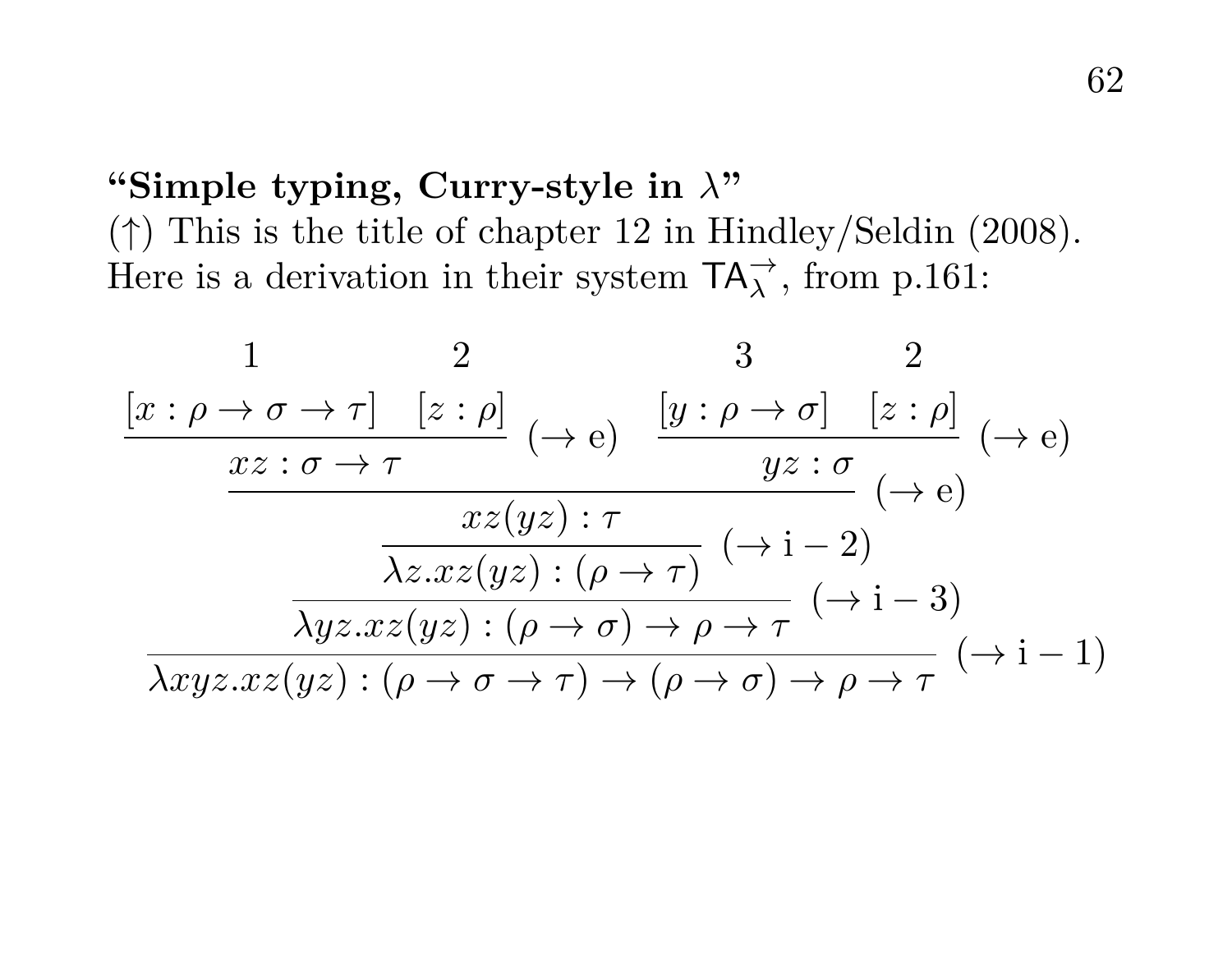## **"Simple typing, Curry-style in** λ**" (2)** If we take the previous derivation,

rename  $\sqrt{ }$  $\overline{1}$  $\begin{array}{ll} \rho := A \\ \tau := C \\ \tau := C \\ z := a \\ y := f \\ x := g \end{array}$ 1 in it,

add some parentheses, and rewrite  $\lambda$ gfa to  $\lambda$ g. $\lambda$ f. $\lambda$ a, we get:

$$
\frac{1}{[g:A \to (B \to C)]} \quad \frac{2}{[a:A]} \quad (\to e) \quad \frac{[f:A \to B] \quad [a:A]}{f a:B} \quad (\to e)
$$
\n
$$
\frac{ga:B \to C}{\frac{(ga)(fa):C}{\lambda a.(ga)(fa):A \to C} \quad (\to i-2)}
$$
\n
$$
\frac{\lambda f.\lambda a.(ga)(fa):A \to C}{}(\to i-3)
$$
\n
$$
\lambda g.\lambda f.\lambda a.(ga)(fa):A \to (B \to C)) \to ((A \to B) \to (A \to C))} \quad (\to i-1)
$$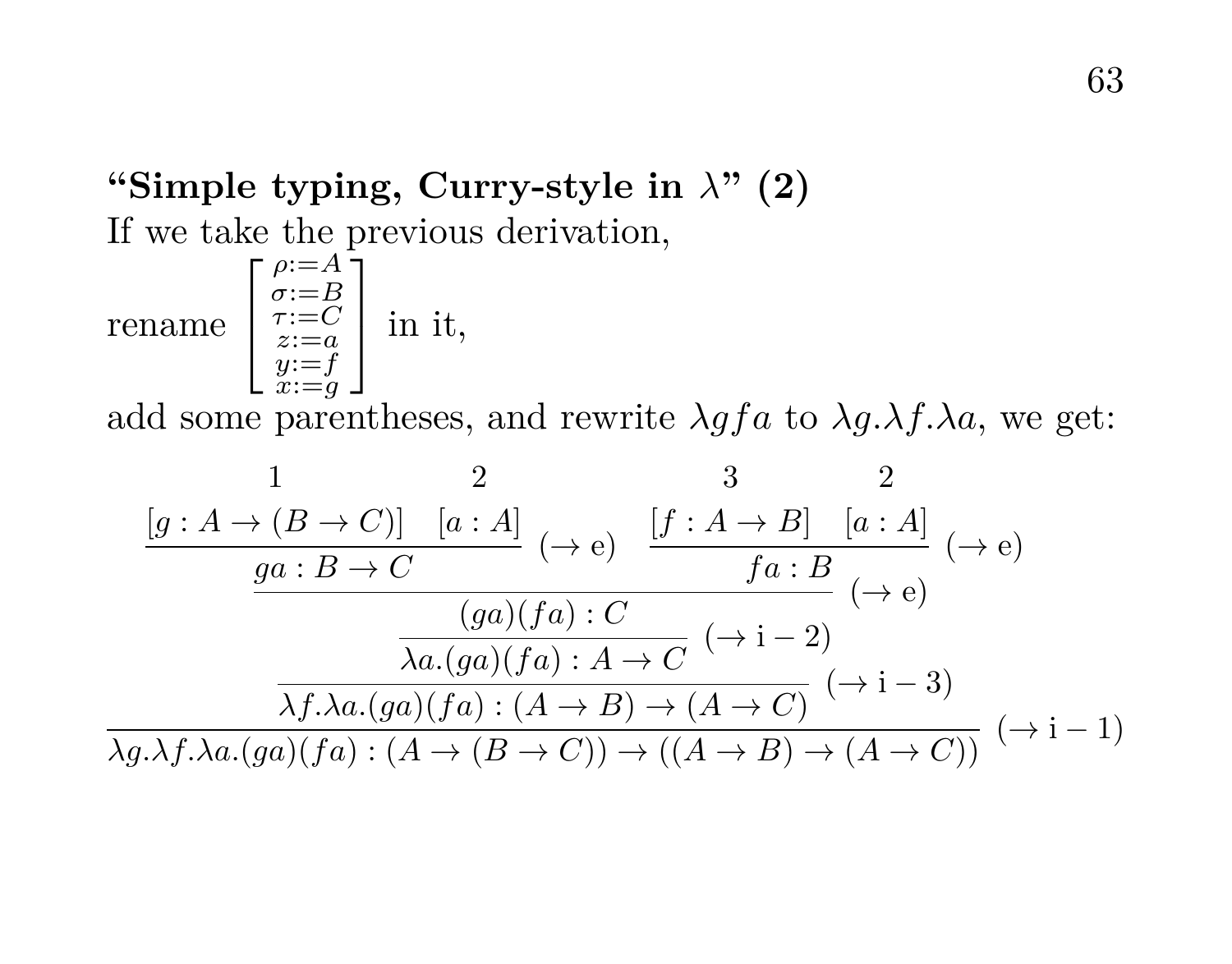## **"Simple typing, Curry-style in** λ**" (3)** If we rename its rules to 'app' and ' $\lambda$ ' and change the notation for discharge of hypotheses a bit, we get:

$$
\frac{[g:A \to (B \to C)]^1 \quad [a:A]^2}{ga:B \to C} \text{ app } \frac{[f:A \to B]^3 \quad [a:A]^2}{fa:B} \text{ app}
$$
\n
$$
\frac{(ga)(fa):C}{\lambda a.(ga)(fa):A \to C} \lambda;2
$$
\n
$$
\frac{\lambda f.\lambda a.(ga)(fa):A \to B) \to (A \to C)}{\lambda g.\lambda f.\lambda a.(ga)(fa):A \to (B \to C)) \to ((A \to B) \to (A \to C))} \lambda;1
$$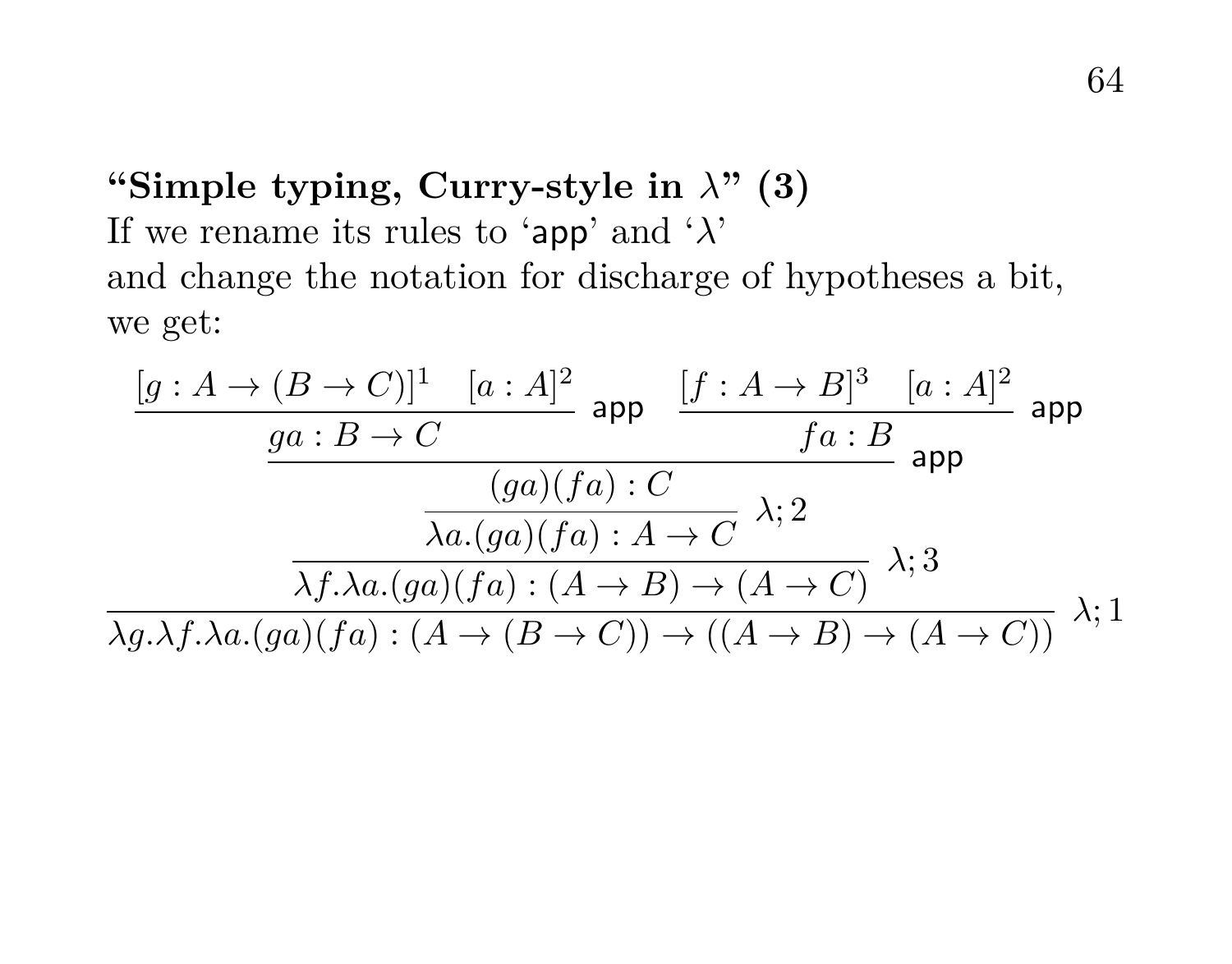**"Simple typing, Curry-style in** λ**" (4)** If we interpret a rule like ' $\lambda$ ; 2' as "introduce a ' $\lambda$ ' and discharge the hypothesis '2'", and we use  $a \vdash$  to display the undischarged hypotheses at some nodes starting from the bottom, we get:



The undischarged hypotheses are exactly the free variables!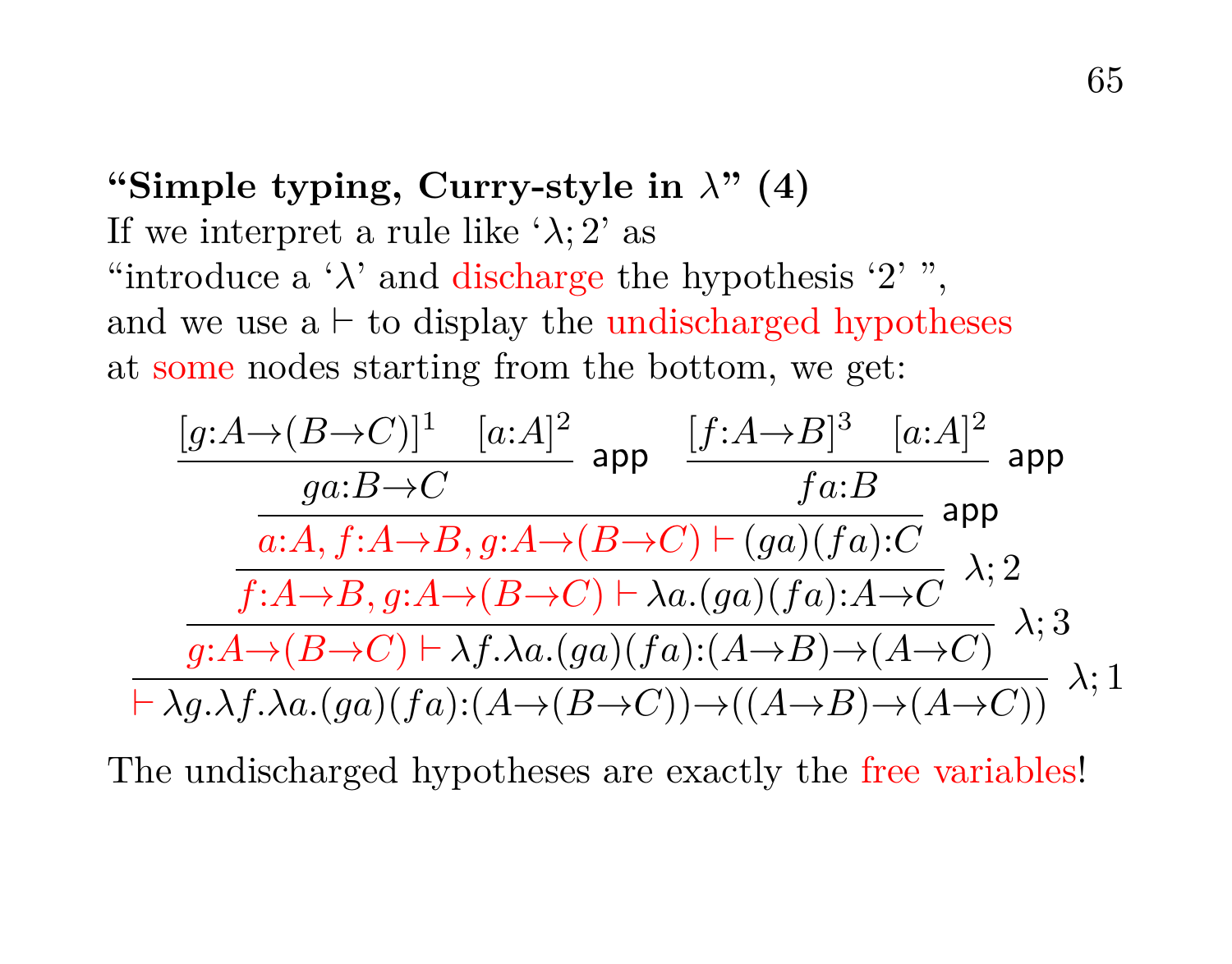## **"Simple typing, Curry-style in** λ**" (5)** If we extend the idea

"The undischarged hypotheses are exactly the free variables" to the nodes in the second line, inheriting the order from below — first a, then f, then  $q$  — we get:

$$
\frac{[g:A\rightarrow (B\rightarrow C)]^1}{a:A,g:A\rightarrow (B\rightarrow C) \vdash ga:B\rightarrow C} \text{ app } \frac{[f:A\rightarrow B]^3 \quad [a:A]^2}{a:A,f:A\rightarrow B \vdash fa:B} \text{ app } } \frac{a:A,f:A\rightarrow B \land f \land a}{a:A,f:A\rightarrow B \vdash fa:B} \text{ app } \frac{a:A,f:A\rightarrow B,g:A\rightarrow (B\rightarrow C) \vdash (ga)(fa):C}{f:A\rightarrow B,g:A\rightarrow (B\rightarrow C) \vdash \lambda a.(ga)(fa):A\rightarrow C} \lambda; 2 \\ \frac{g:A\rightarrow (B\rightarrow C) \vdash \lambda f.\lambda a.(ga)(fa):(A\rightarrow B) \rightarrow (A\rightarrow C)}{g:A\rightarrow (B\rightarrow C) \vdash \lambda f.\lambda a.(ga)(fa):(A\rightarrow (B\rightarrow C)) \rightarrow ((A\rightarrow B) \rightarrow (A\rightarrow C))} \lambda; 1
$$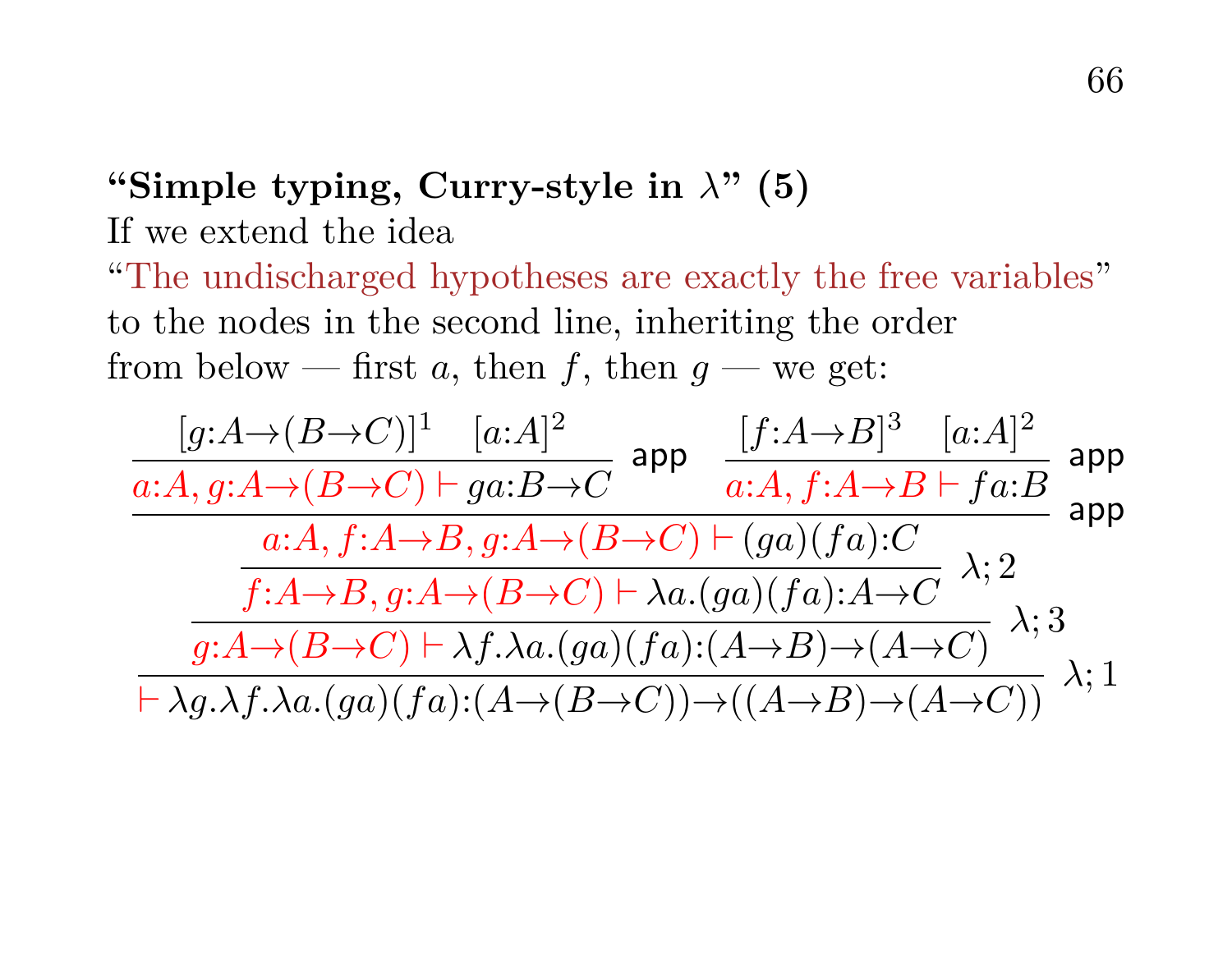### **"Simple typing, Curry-style in** λ**" (6)**

The passage from the 2nd line to the 3rd line takes the contexts "a:..., g:...  $\vdash$ " and "a:..., f:...  $\vdash$ " above the line and produces a context " $a:...$ ,  $f:...$ ,  $g:...$   $\vdash$ " below, that is the union of the the contexts above:

$$
\frac{[g:A\rightarrow (B\rightarrow C)]^1}{a:A,g:A\rightarrow (B\rightarrow C) \vdash ga:B\rightarrow C} \text{ app } \frac{[f:A\rightarrow B]^3 \quad [a:A]^2}{a:A,f:A\rightarrow B \vdash fa:B} \text{ app } } \frac{a:A,f:A\rightarrow B \vdash a:B}{a:A,f:A\rightarrow B \vdash fa:B} \text{ app } \frac{a:A,f:A\rightarrow B, g:A\rightarrow (B\rightarrow C) \vdash (ga)(fa):C}{f:A\rightarrow B,g:A\rightarrow (B\rightarrow C) \vdash \lambda a.(ga)(fa):A\rightarrow C} \lambda; 2
$$
\n
$$
\frac{g:A\rightarrow (B\rightarrow C) \vdash \lambda f.\lambda a.(ga)(fa):(A\rightarrow B) \rightarrow (A\rightarrow C)}{g:A\rightarrow (B\rightarrow C) \vdash \lambda f.\lambda a.(ga)(fa):(A\rightarrow (B\rightarrow C)) \rightarrow ((A\rightarrow B) \rightarrow (A\rightarrow C))} \lambda; 1
$$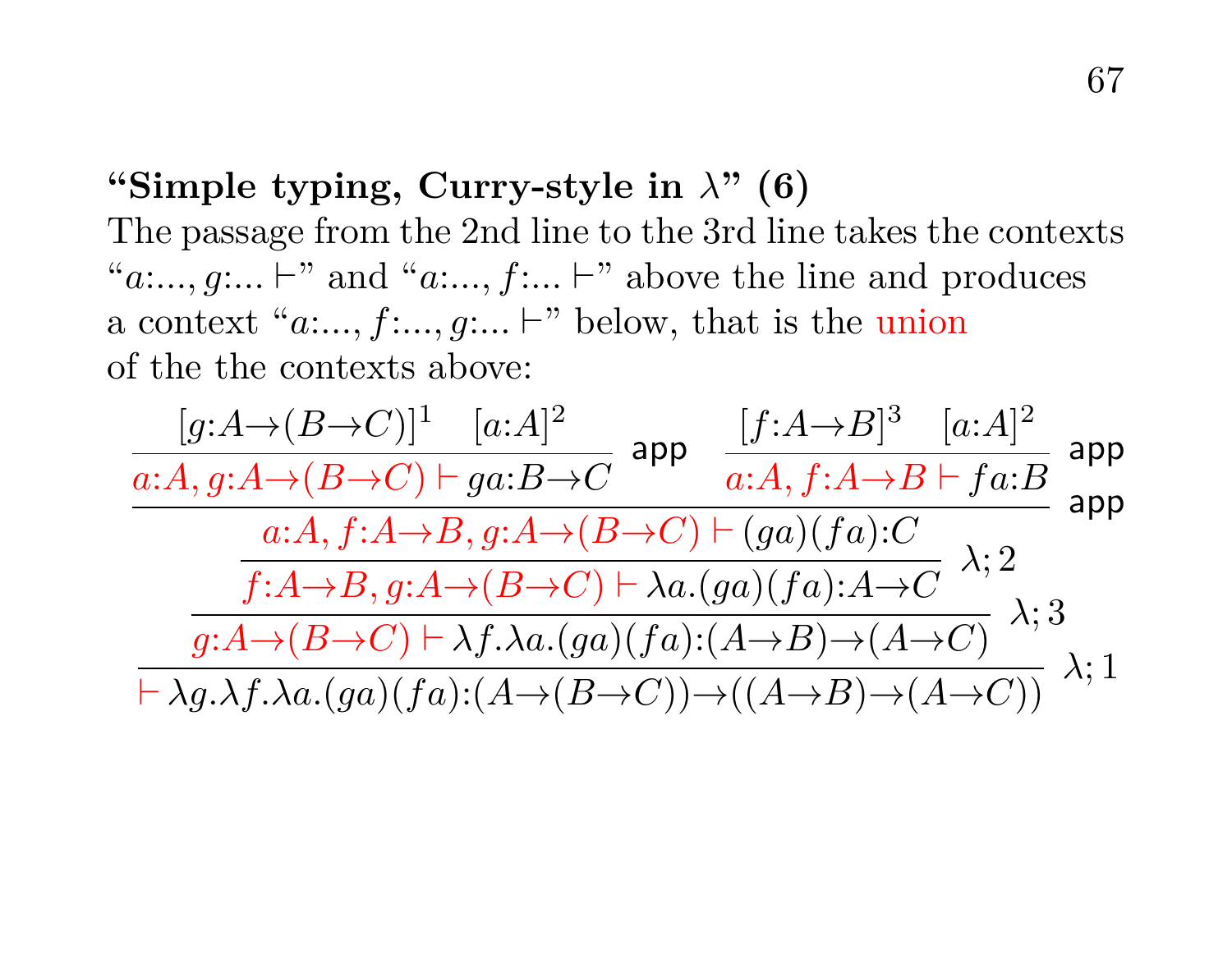## **"Simple typing, Curry-style in** λ**" (7)** If we extend these two ideas — free variables and union to the top line, we get this:

$$
\frac{[g:A\rightarrow(B\rightarrow C)\vdash g:A\rightarrow(B\rightarrow C)]^{1}}{a:A,g:A\rightarrow(B\rightarrow C)\vdash ga:B\rightarrow C} \xrightarrow{a:A,f:A\rightarrow B\vdash f:A\rightarrow B\uparrow^3} \frac{[a:A+a:A]^2}{a:A,f:A\rightarrow B\rightarrow C} \xrightarrow{a:A,f:A\rightarrow B\vdash f.a:B} \text{app}
$$
\n
$$
\xrightarrow{a:A,f:A\rightarrow B,g:A\rightarrow(B\rightarrow C)\vdash (ga)(fa):C} \lambda;2
$$
\n
$$
\xrightarrow{f:A\rightarrow B,g:A\rightarrow(B\rightarrow C)\vdash \lambda a.(ga)(fa):A\rightarrow C} \lambda;3
$$
\n
$$
\xrightarrow[\lambda,g,A\rightarrow(A\rightarrow C)\vdash \lambda f.\lambda a.(ga)(fa):A\rightarrow B)\rightarrow(A\rightarrow C)]} \lambda;1
$$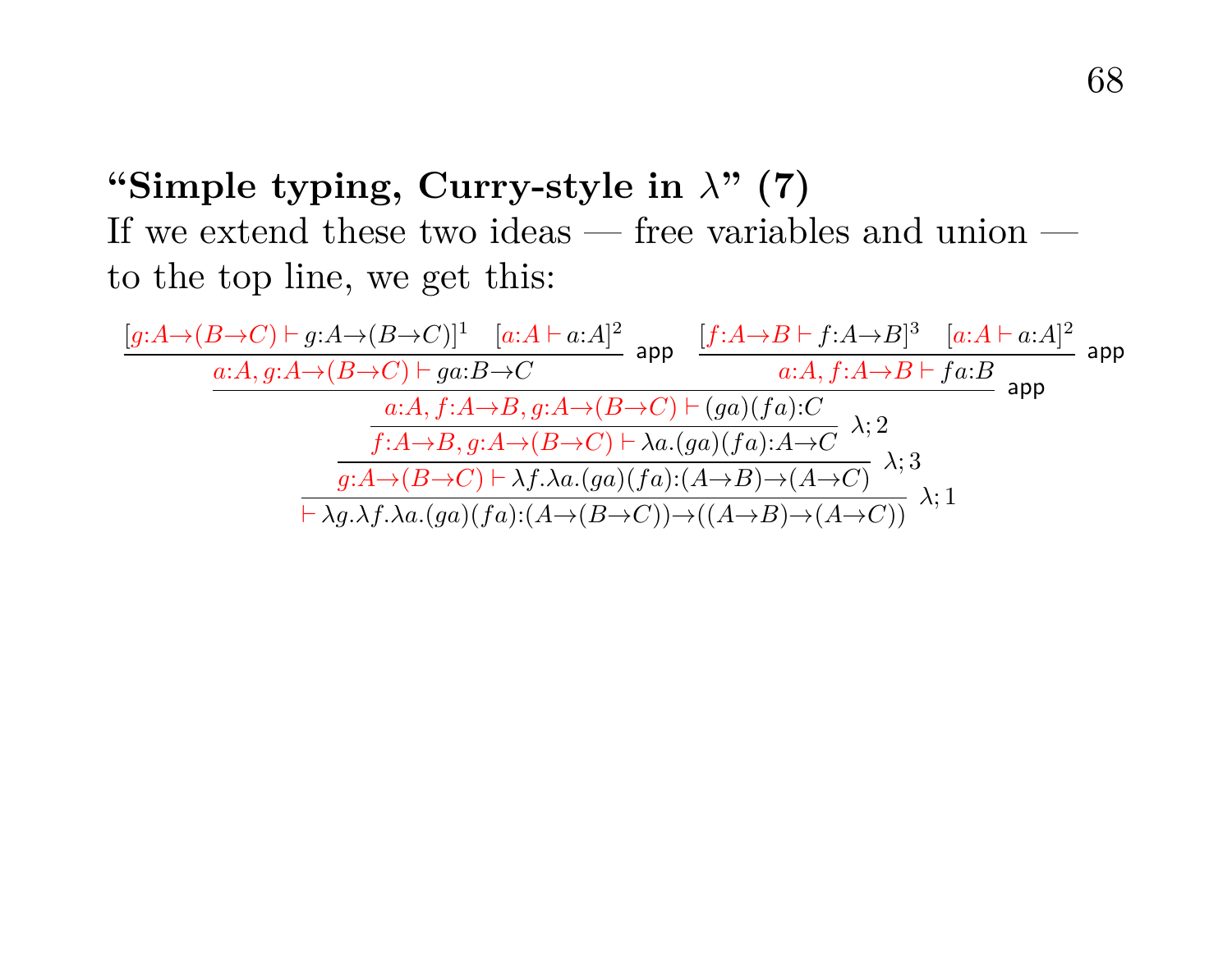**"Simple typing, Curry-style in** λ**" (8)** If we extend these two ideas to the top line and we erase the things like  $[$   $]$ <sup>2</sup>' and '; 2', we get something whose intuitive semantics is very simple, and that will be our motivation for more advanced type systems...

$$
\frac{\frac{\overline{g:A}\rightarrow(B\rightarrow C)\vdash g:A\rightarrow(B\rightarrow C)}{a:A,g:A\rightarrow(B\rightarrow C)\vdash ga:B\rightarrow C}}{\underbrace{a:A,g:A\rightarrow(B\rightarrow C)\vdash ga:B\rightarrow C}}\xrightarrow{a:A,f:A\rightarrow B\vdash f.a:B}\xrightarrow{a:A,f:A\rightarrow B\vdash fa:B}\xrightarrow{a\rightarrow A}\xrightarrow{a:A,f:A\rightarrow B,g:A\rightarrow(B\rightarrow C)\vdash(ga)(fa):C}\xrightarrow{f:A\rightarrow B,g:A\rightarrow(B\rightarrow C)\vdash\lambda a.(ga)(fa):A\rightarrow C}\lambda}{\underbrace{\overline{g:A\rightarrow(B\rightarrow C)\vdash\lambda f.\lambda a.(ga)(fa):(A\rightarrow B)\rightarrow(A\rightarrow C)}\xrightarrow{\lambda}}\xrightarrow{\lambda}\xrightarrow{f.\lambda g.\lambda f.\lambda a.(ga)(fa)(A\rightarrow(B\rightarrow C))\rightarrow((A\rightarrow B)\rightarrow(A\rightarrow C))}\xrightarrow{\lambda}
$$

...but this derivation suggests that the judgments in the top line are axioms. Let's change this...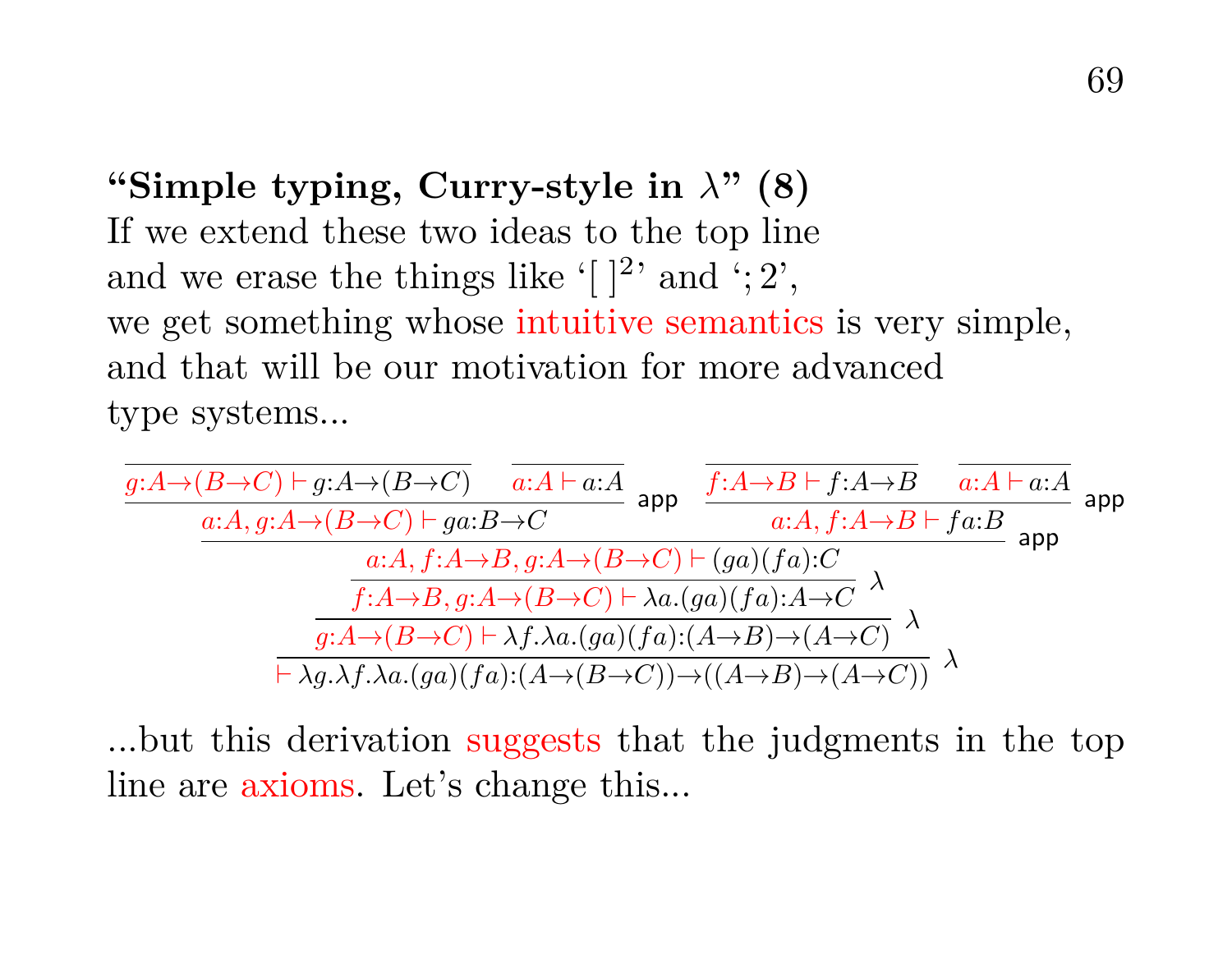### **"Simple typing, Curry-style in** λ**" (9)**

Let's create a rule 'v' that works like this: "if  $A \rightarrow B$  is a set then we can introduce a variable whose domain is  $A \rightarrow B$ ", and a rule ' $\rightarrow$ ' that works like this: "if A is a set and  $B\rightarrow C$  is a set then  $A \rightarrow (B \rightarrow C)$  is a set:

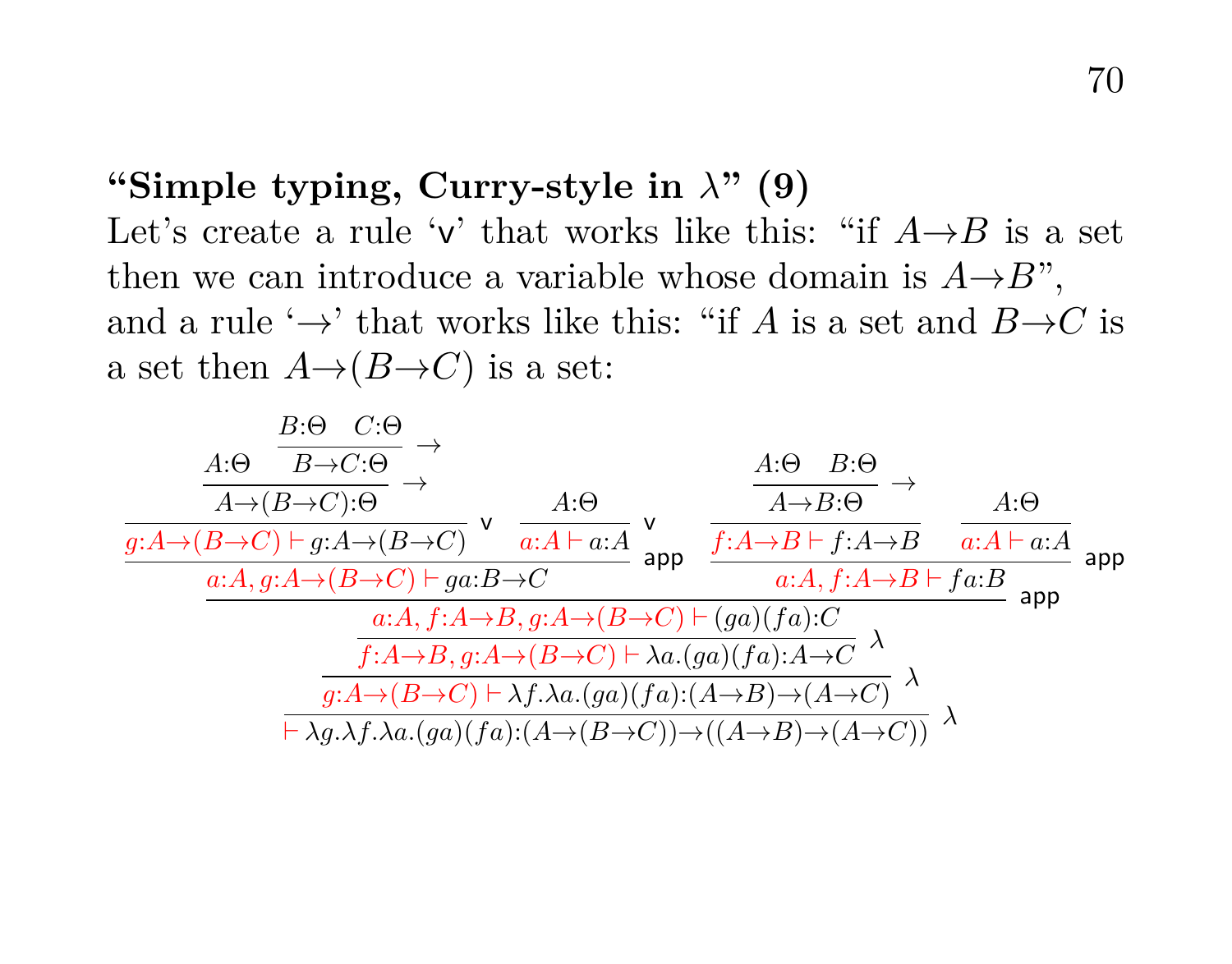**"Simple typing, Curry-style in** λ**" (10)** If we fold, as in an accordion, the middle part of the last derivation, we get:

A:Θ B:Θ C:Θ  $\vdash \lambda q.\lambda f.\lambda a.(qa)(fa):(A\rightarrow (B\rightarrow C))\rightarrow ((A\rightarrow B)\rightarrow (A\rightarrow C))$ 

and we can interpret this as:

if we know the values of  $A, B, C$  (and they are ":Θ", i.e., sets), then the judgement below the double bar is true. For example, this holds when

 $A = \{1, 2\}, B = \{3, 4\}, C = \{5, 6\}.$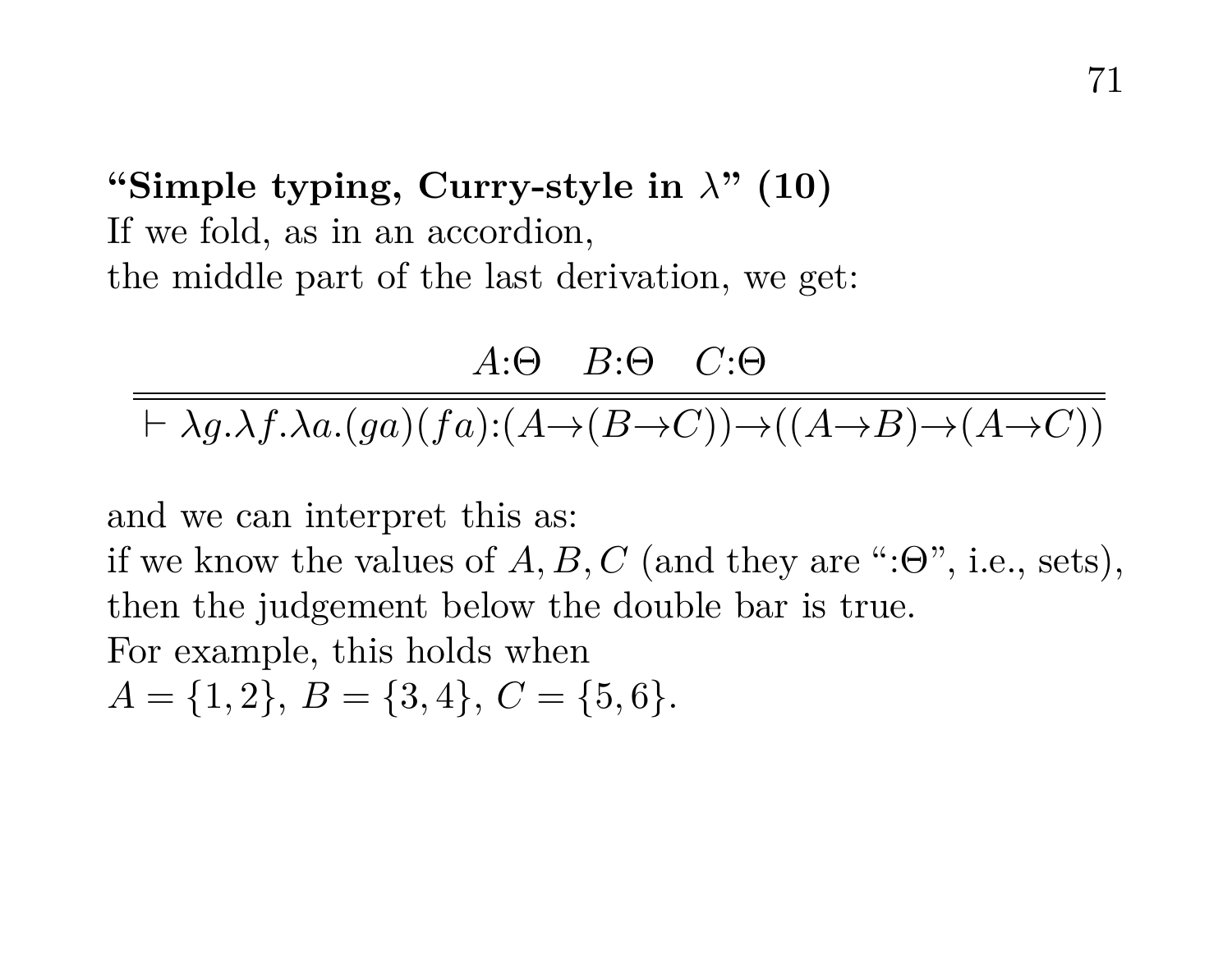**Back to types** Remember that we had:

1) if  $f : A \rightarrow B$  and  $a : A$  then  $f(a) : B$ 2) if  $a : A$  and  $b : B$  then  $(a, b) : A \times B$ 3) if  $p: A \times B$  then  $\pi p: A$  and  $\pi' p: B$ 

and:

$$
A{:}\Theta \quad B{:}\Theta \quad C{:}\Theta
$$

 $\vdash \lambda q.\lambda f.\lambda a.(ga)(fa):(A\rightarrow (B\rightarrow C))\rightarrow ((A\rightarrow B)\rightarrow (A\rightarrow C))$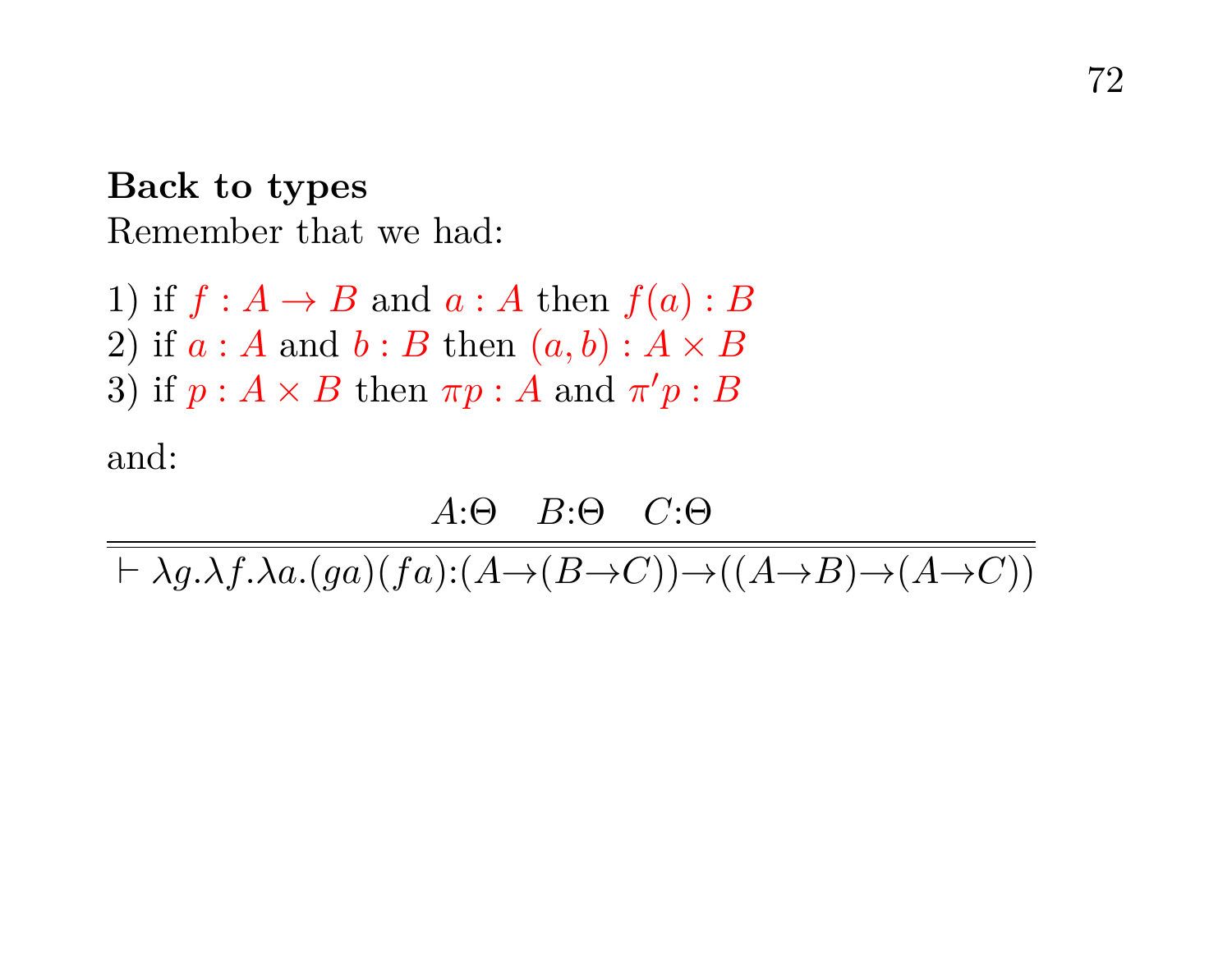#### **back-to-types-2**

Let's try to list all the rules that we saw up to this point. We have rules that produce new sets, and rules that produce new elements of sets. The only rules that do something strange to the context are the rule ' $\lambda$ ', that moves a hypothesis from the context to the  $\lambda$ , and the rule 'v', the introduces a new variable at both sides of the  $\vdash$ ...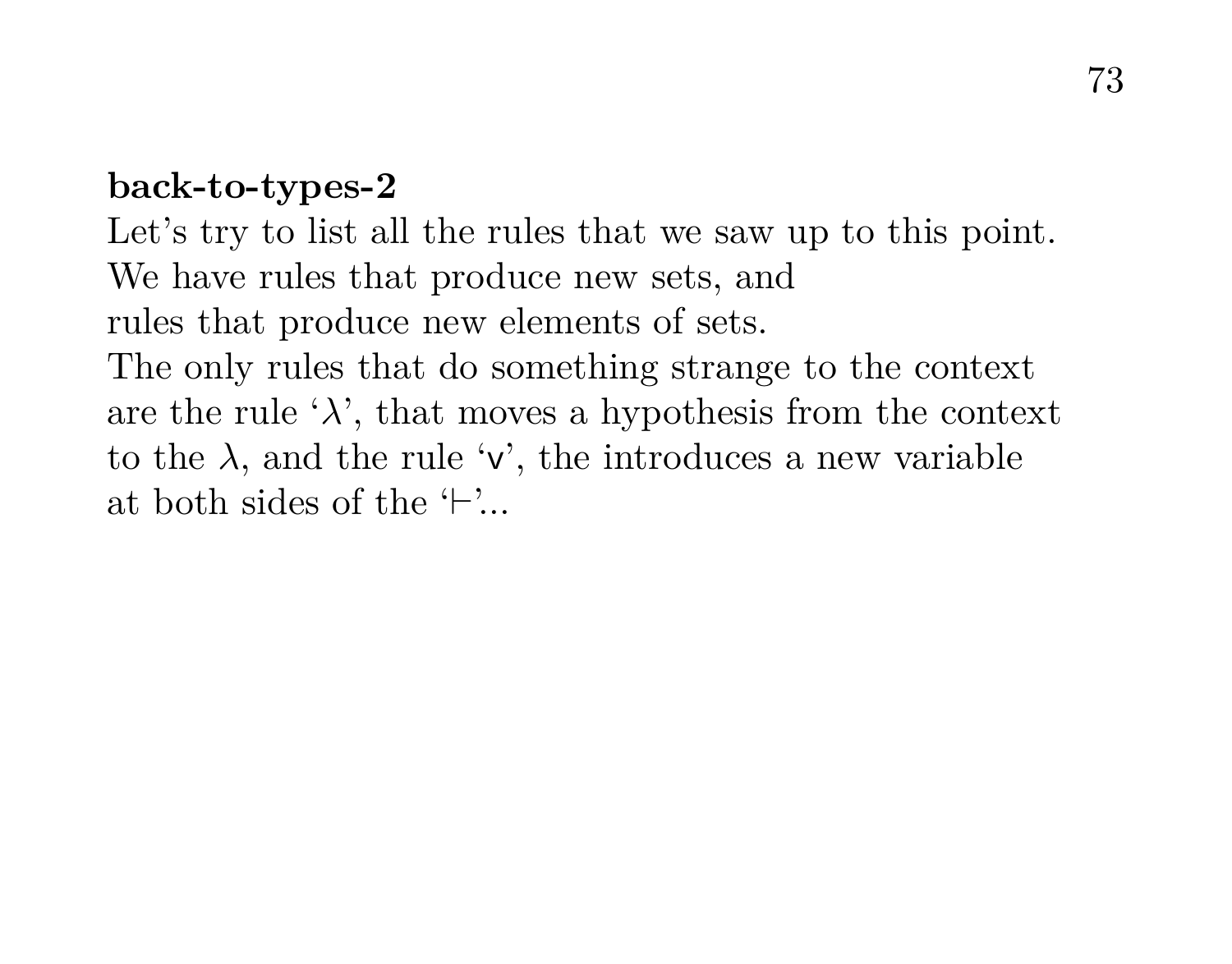#### **Impurities**

We are using a non-standard trick here to present  $\lambda$ -calculus in a way that feels concrete. I call it "impurities".

I learned Pure Type Systems ages ago (2002?) from Herman Geuvers's PhD thesis. Everything was very abstract in it (no semantics! No intuition!), and very syntactical. He didn't explain what "pure" means...

Let me show an abstract of a talk that I gave in 2002.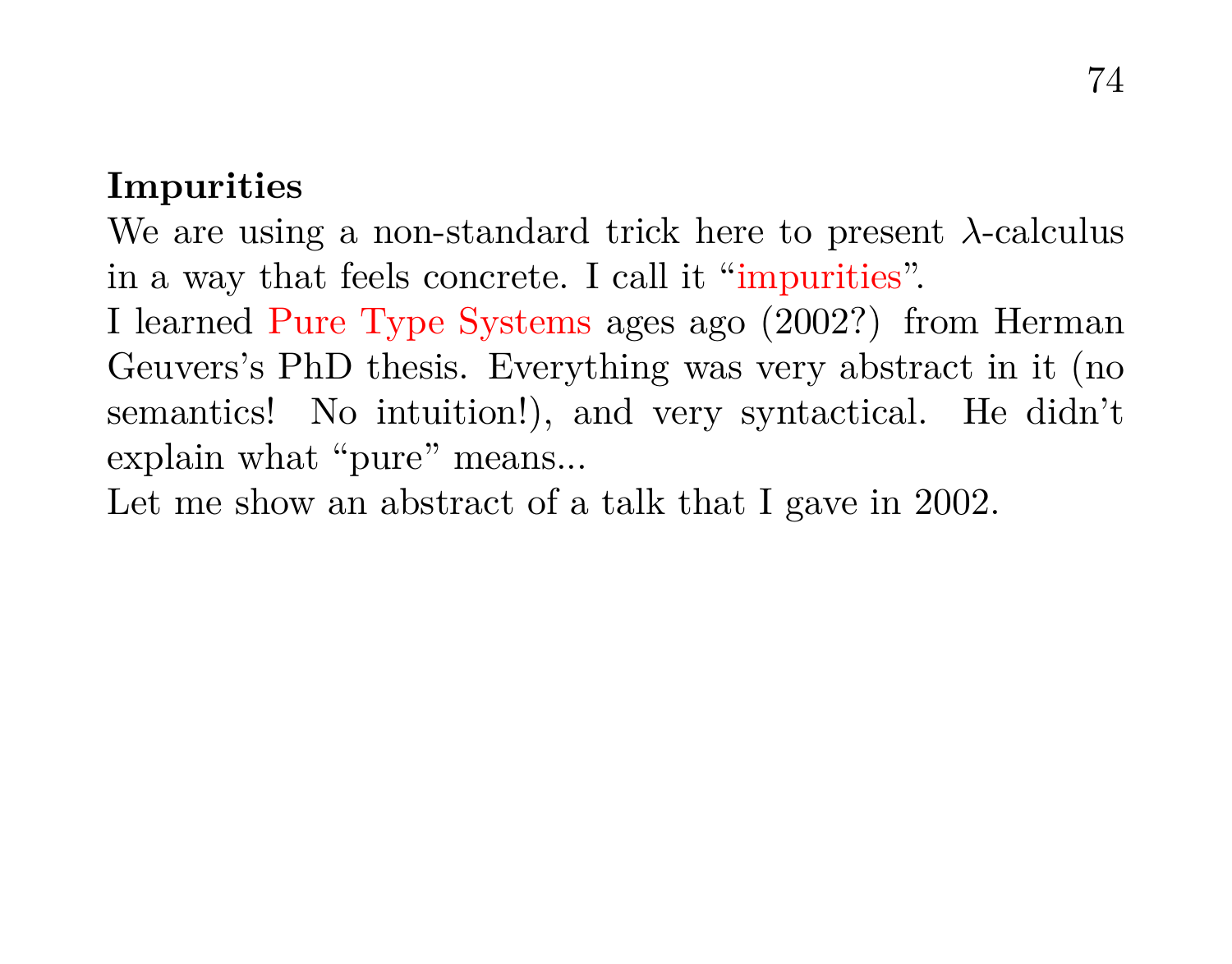## **"A System of Natural Deduction for Categories"** <http://angg.twu.net/math-b.html#FMCS-2002> Abstract:

We will present a logic (system DNC) whose terms represent categories, objects, morphisms, functors, natural transformations, sets, points, and functions, and whose rules of deduction represent certain constructive operations involving those entities. Derivation trees in this system only represent the "Tpart" (for "terms" and "types") of the constructions, not the "P-part" ("proofs" and "propositions"): the rules that generate functors and natural transformations do not check that they obey the necessary equations. So, we can see derivations in this system either as constructions happening in a "syntactical world", that should be related to the "real world" in some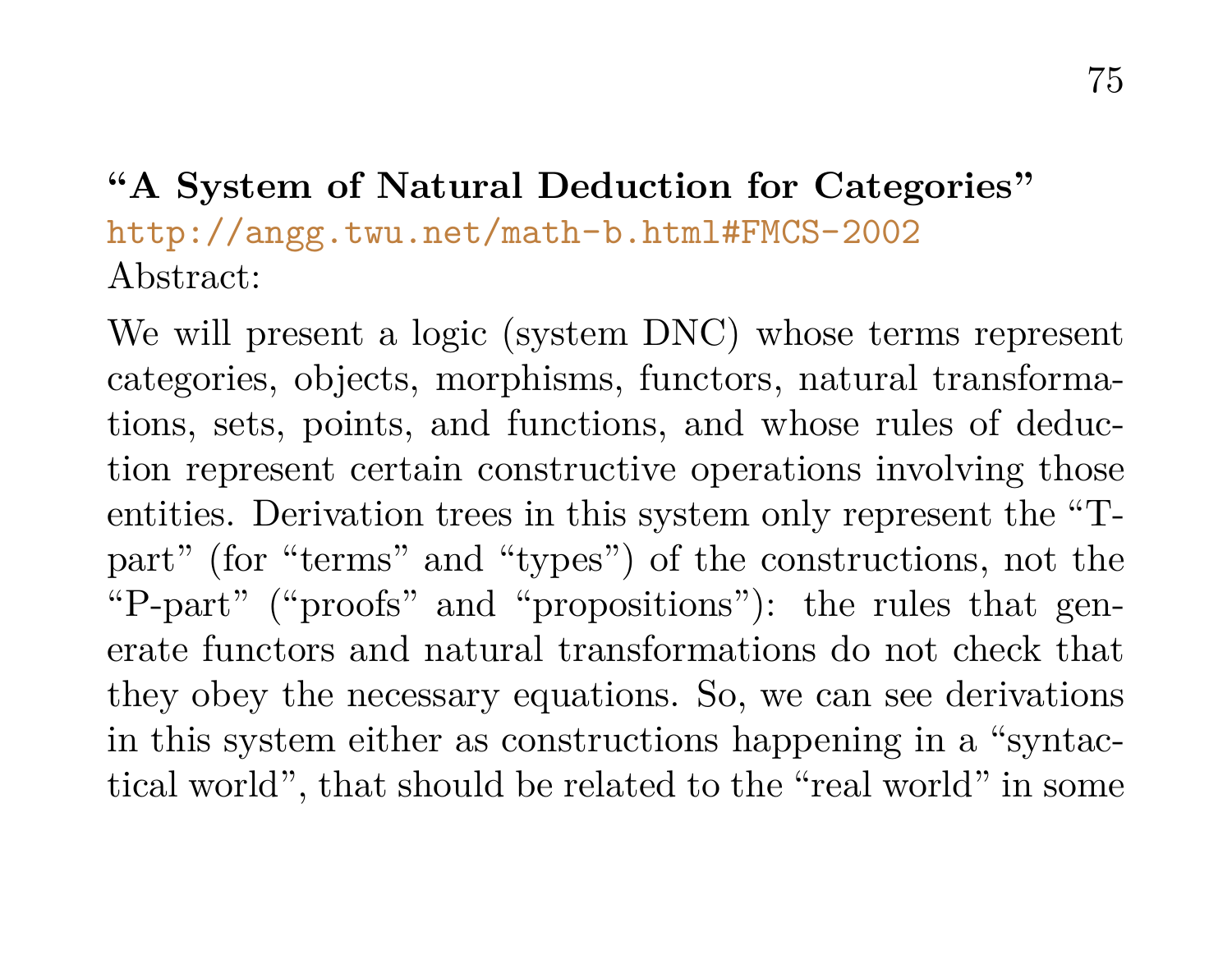way (maybe through meta-theorems that are yet to be found), or as being just "skeletons" of the real constructions, with the P-parts having been omitted for briefness.

## (2nd paragraph deleted)

The way to formalize DNC, and to provide a translation between terms in its "logic" and the usual notations for Category Theory, is based on the following idea. Take a derivation tree D in the Calculus of Constructions, and erase all the contexts and all the typings that appear in it; also erase all the deduction steps that now look redundant. Call the new tree  $D'$ . If the original derivation,  $D$ , obeys some mild conditions, then it is possible to reconstruct it — modulo exchanges and unessential weakenings in the contexts — from  $D'$ , that is much shorter. The algorithm that does the reconstruction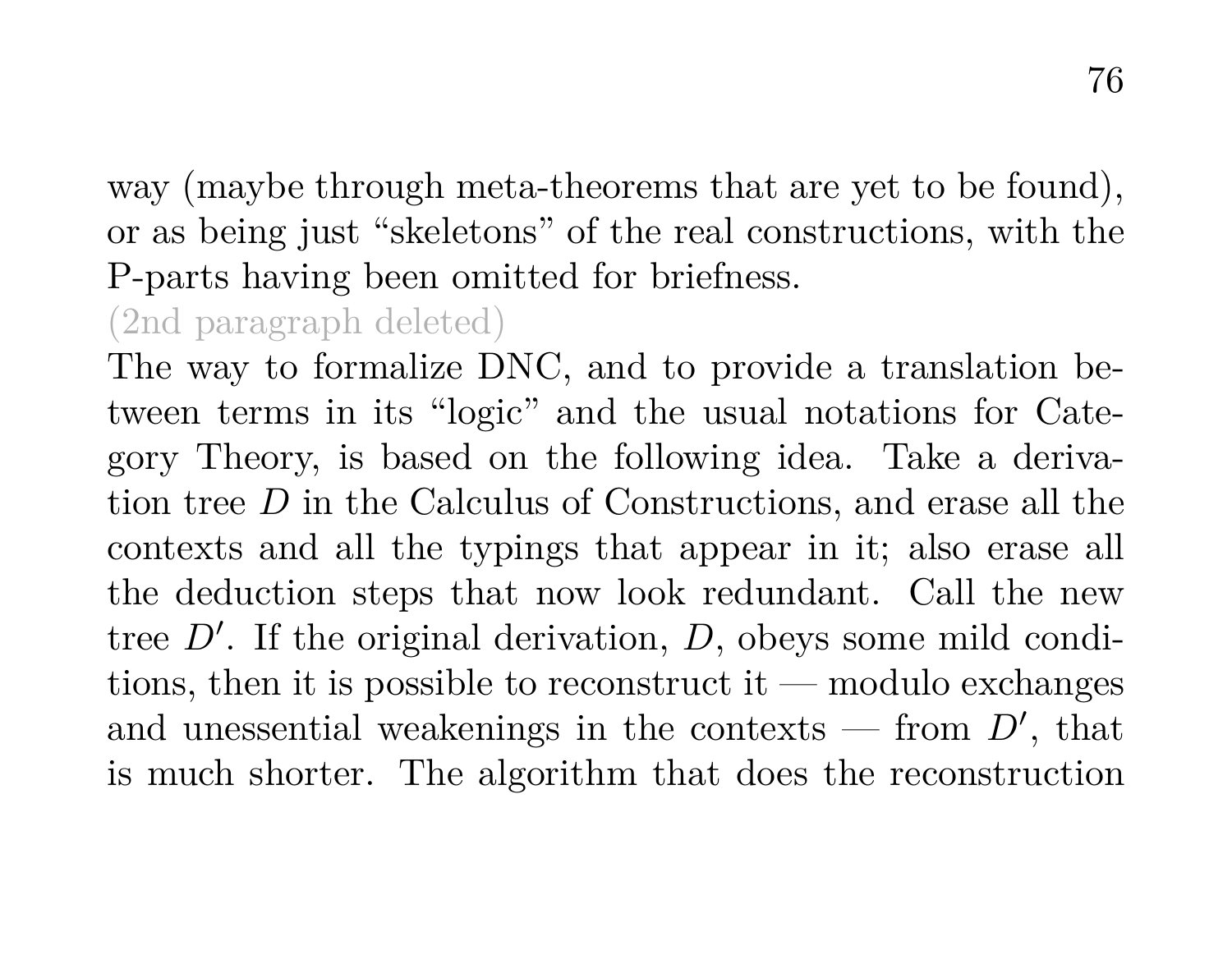generates as a by-product a "dictionary" that tells the type and the "minimal context" for each term that appears in  $D'$ ; by extending the language that the dictionary can deal with we get a way to translate DNC terms and trees — and also, curiously, with a few tricks more, and with some minimal information to "bootstrap" the dictionary, categorical diagrams written in a DNC-like language.

(End of the abstract.)

So

I started to add "impurities" to PTSs an in informal way, mixing PTS syntax and mathema to be able to present judgments in a I gave some talks that To make a long story short, I added "impurities" to a Pure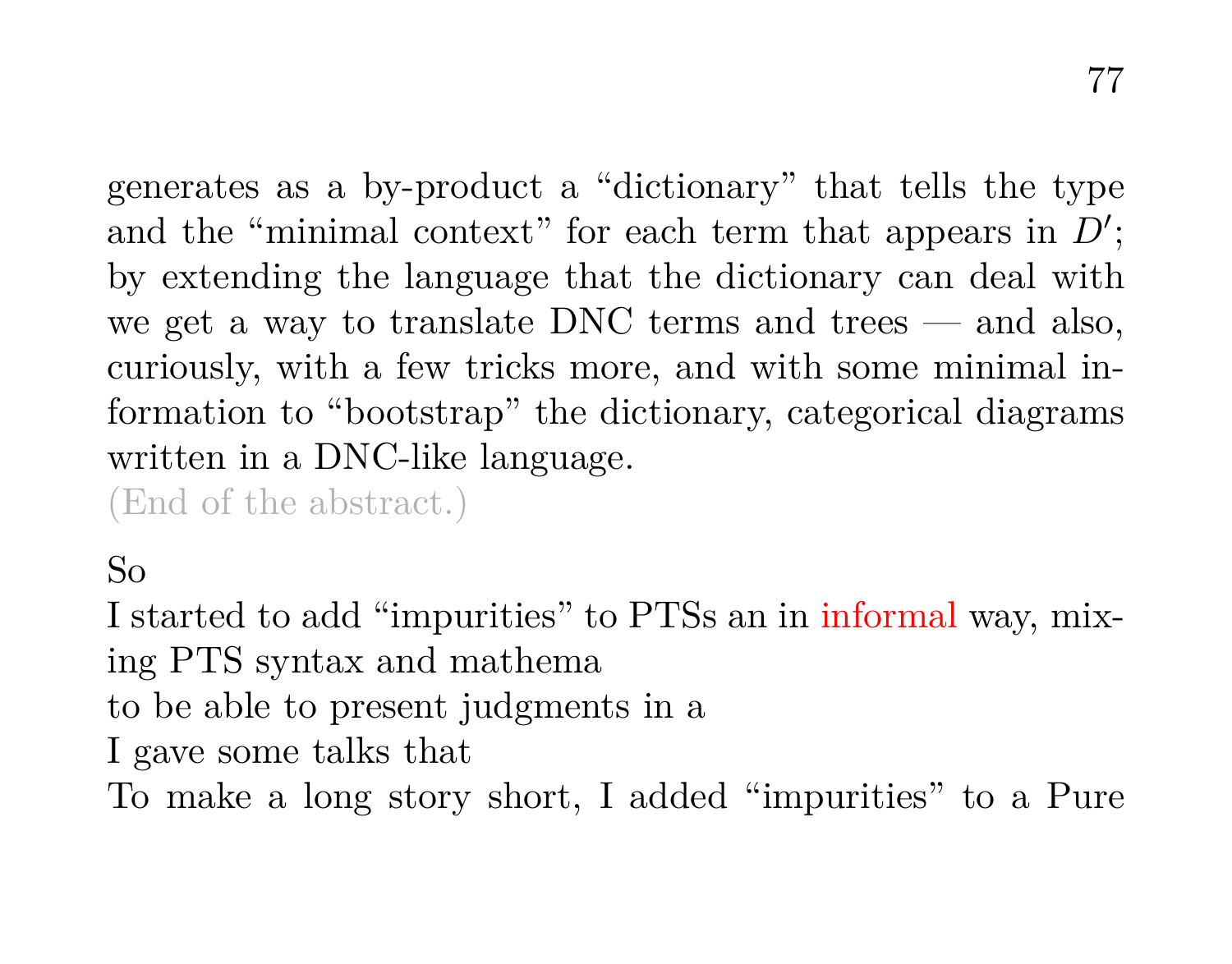Type System  $-$  in an informal way!  $-$  to be able to present PTS

Here is a part of the

I was working on a kind of "Curry-Howard for CT"

I gave some talks that year

I had to make some presentations in conferences that year Note that we started from expressions with  $\lambda$ 's and types that were quite concrete, like

#### **Interlude: Logic for Children**

From the webpage of the LfC workshop at the UniLog 2018:

The "children" in "logic for children" means "people without mathematical maturity", which in its turn means people who:

• have trouble with very abstract definitions,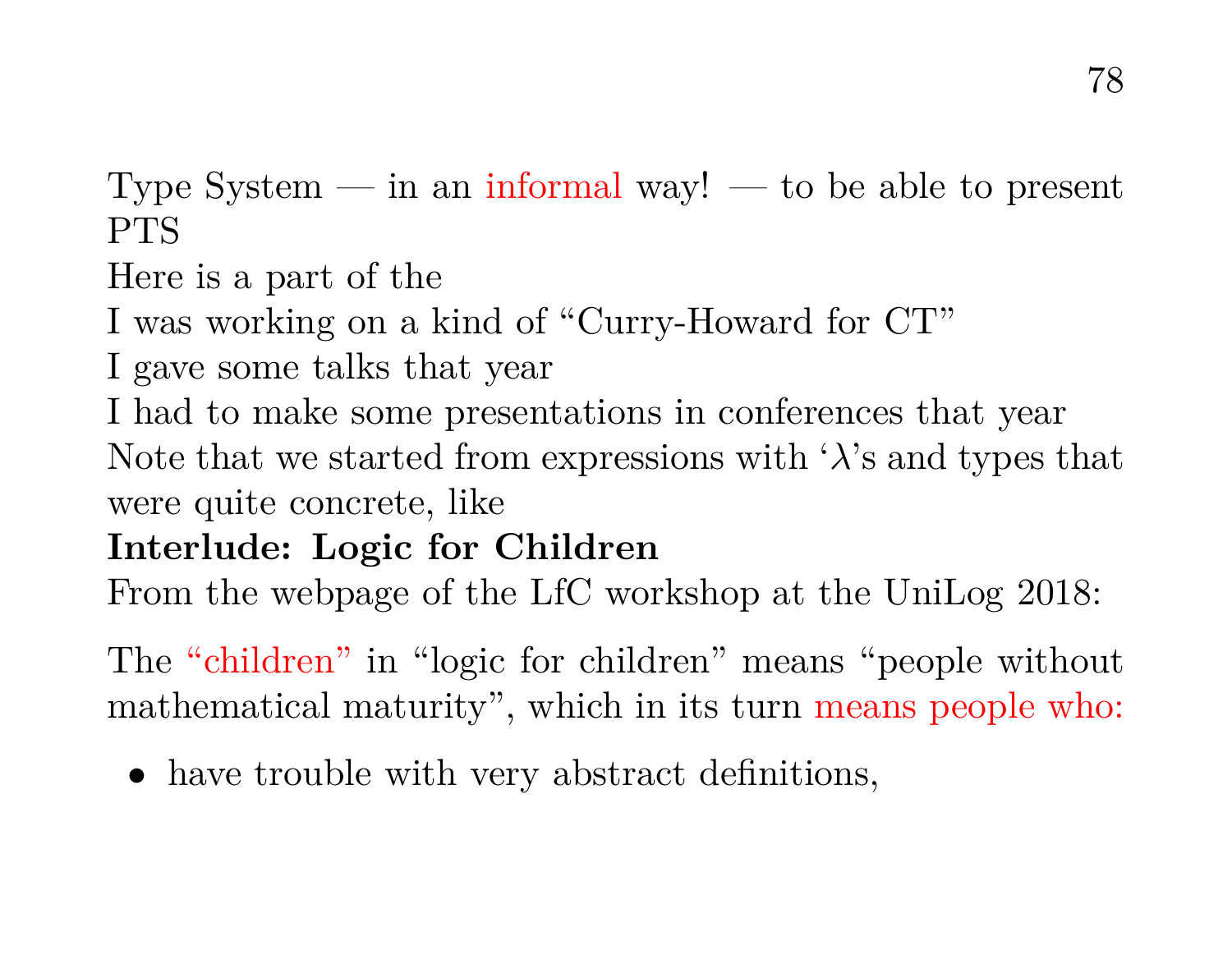- prefer to start from particular cases (and then generalize),
- handle diagrams better than algebraic notations,
- like to use diagrams and analogies.

If we say that categorical definitions are "for adults" — because they may be very abstract — and that particular cases, diagrams, and analogies are "for children", then our intent with this workshop becomes easy to state. "Children" are willing to use "tools for children" to do mathematics, even if...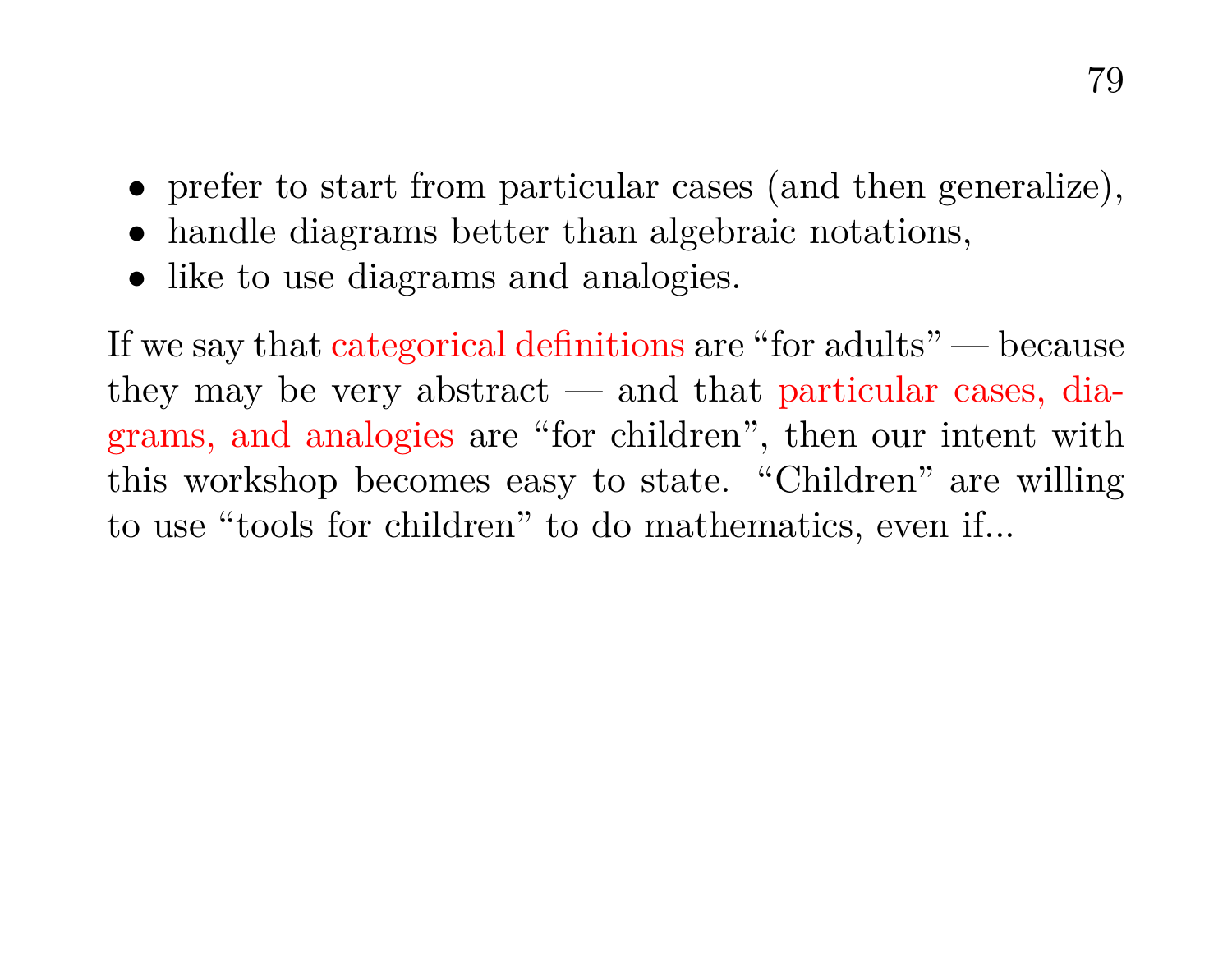## **Logic for Children (2)**

From the webpage of the LfC workshop at the UniLog 2018:

(...) "Children" are willing to use "tools for children" to do mathematics, even if they will have to translate everything to a language "for adults" to make their results dependable and publishable, and even if the bridge between their tools "for children" and "for adults" is somewhat defective, i.e., if the translation only works on simple cases...

We are interested in that bridge between maths "for adults" and "for children" in several areas. Maths "for children" are hard to publish, even informally as notes (see this thread in the Categories mailing list), so often techniques are rediscovered over and over, but kept restricted to the "oral culture" of the area.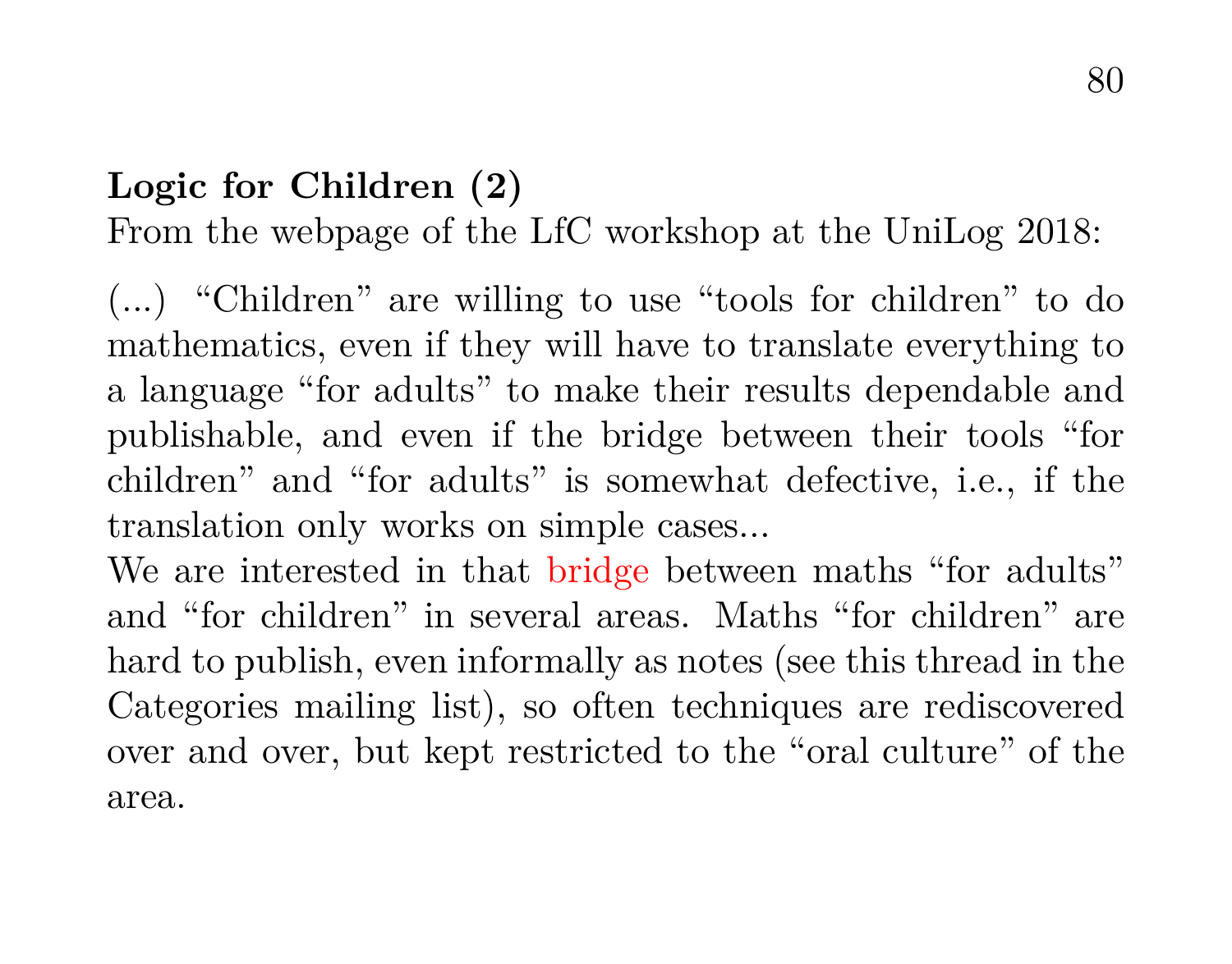# **Logic for Children: tools** We are going to use three "tools for children here"... 1. Parallel diagrams: particular / general



The diagrams for the general case and for a particular case have the same shape — or have very similar shapes.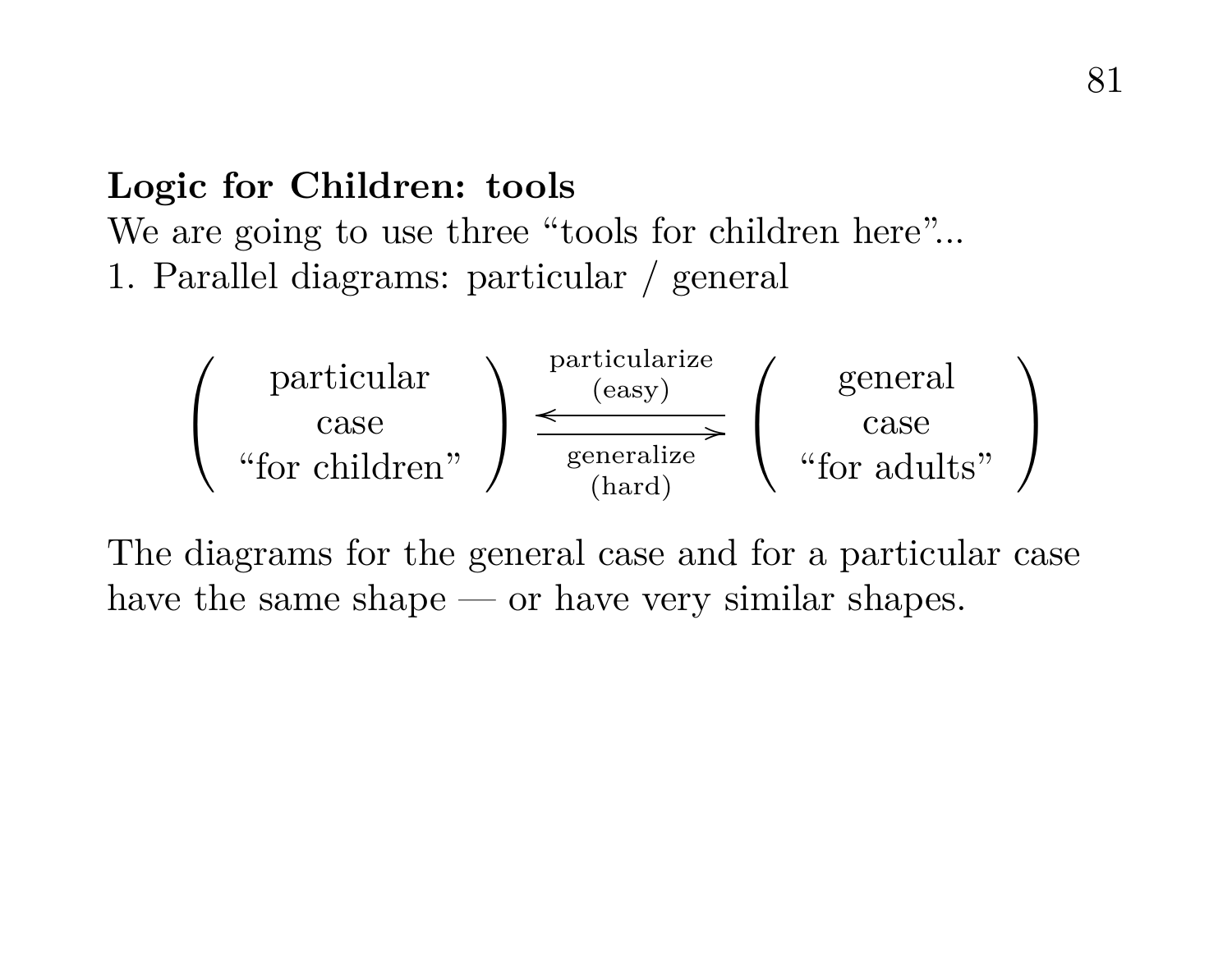# **Logic for Children: tools (2)** We are going to use three "tools for children here"... 2. External / internal views  $(\rightarrow)' (\rightarrow')$

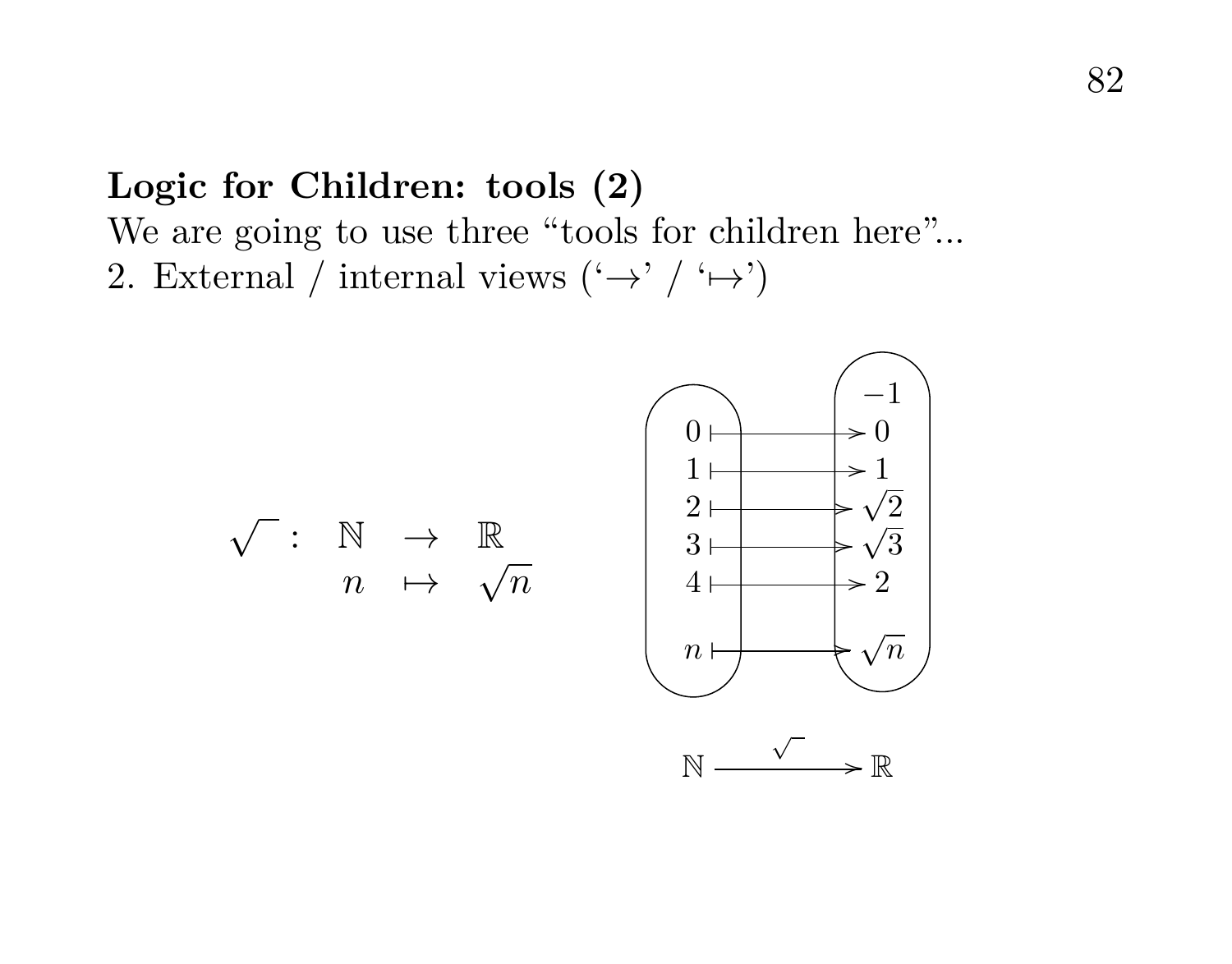#### 83

## **Logic for Children: tools (3)**

We are going to use three "tools for children here"... 3. The object "deserving a name"

$$
A \xrightarrow{(\times C)} A \times C
$$
\n
$$
a \longrightarrow (a, c)
$$
\n
$$
\downarrow \qquad (\times C)(f) \qquad := (a, c) \rightarrow (b, c)
$$
\n
$$
\downarrow \qquad \qquad \downarrow \qquad \qquad \downarrow
$$
\n
$$
B \longmapsto B \times C
$$
\n
$$
b \longrightarrow (b, c)
$$
\n
$$
a \longrightarrow (a, c)
$$
\n
$$
\downarrow \qquad (\times C)(f) \qquad := (a, c) \rightarrow (b, c)
$$
\n
$$
= (\lambda(a, c). (f(a, c)), \pi'(a, c)))
$$
\n
$$
= (\lambda(a, c). (f(\pi(a, c)), \pi'(a, c)))
$$
\n
$$
= (\lambda p. (f(\pi p), \pi' p))
$$

Note: I was obsessed by this idea for years, but it took me a long time to formalize it... it was incredibly useful as a private notation, but it seemed to work only in small examples. The trick to make it work is to use dictionaries.

Article: "Internal Diagrams and Archetypal Reasoning in Category Theory" [Ochs2013]. I still love about 80% of it, but I abandoned the idea of "downcasing types".

In the course about λ-Calculus, Logics, and Translation I don't even mention to the students that that paper exists.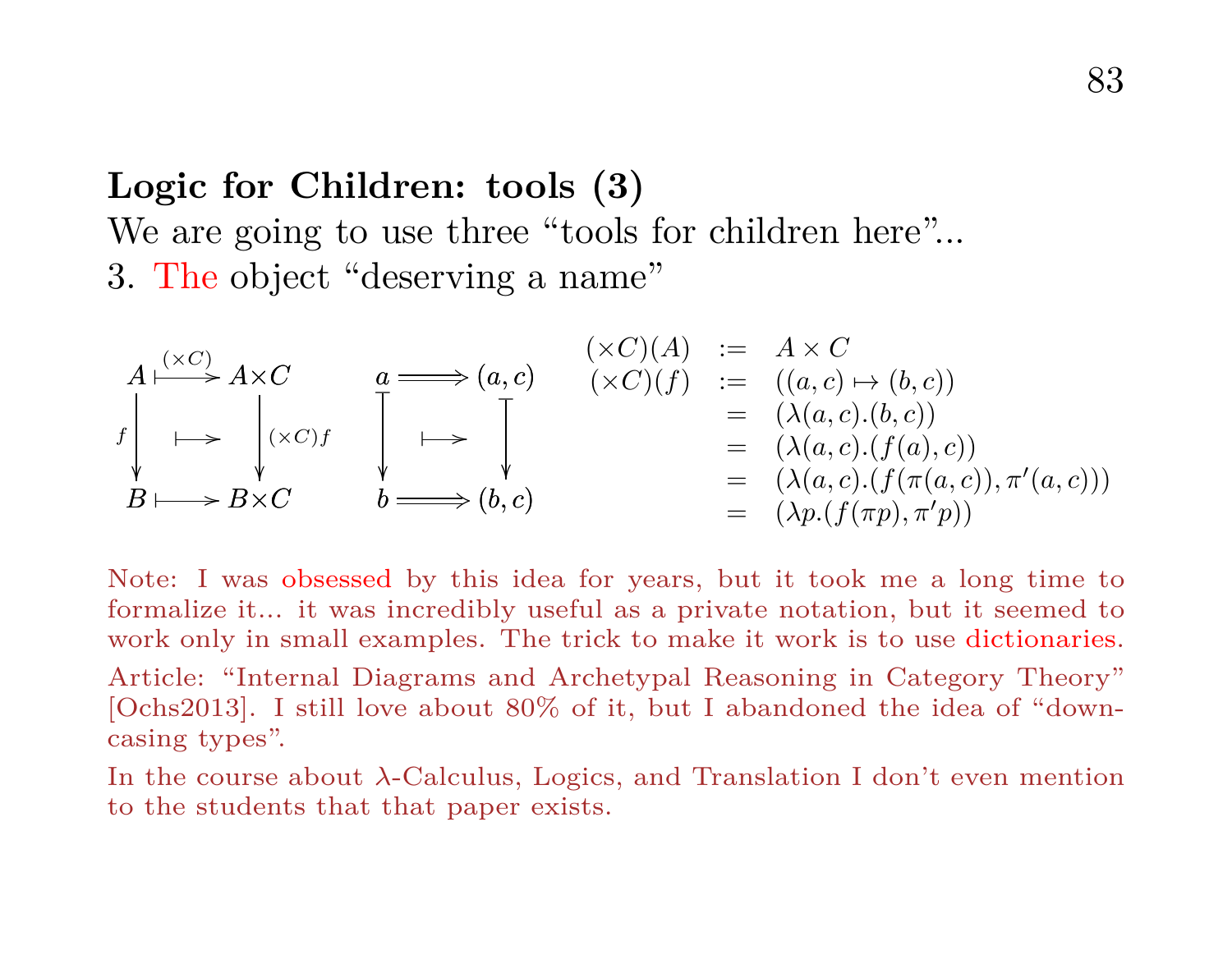## **End of the interlude**

Let's go back to what our (2nd-semester) students see in the course!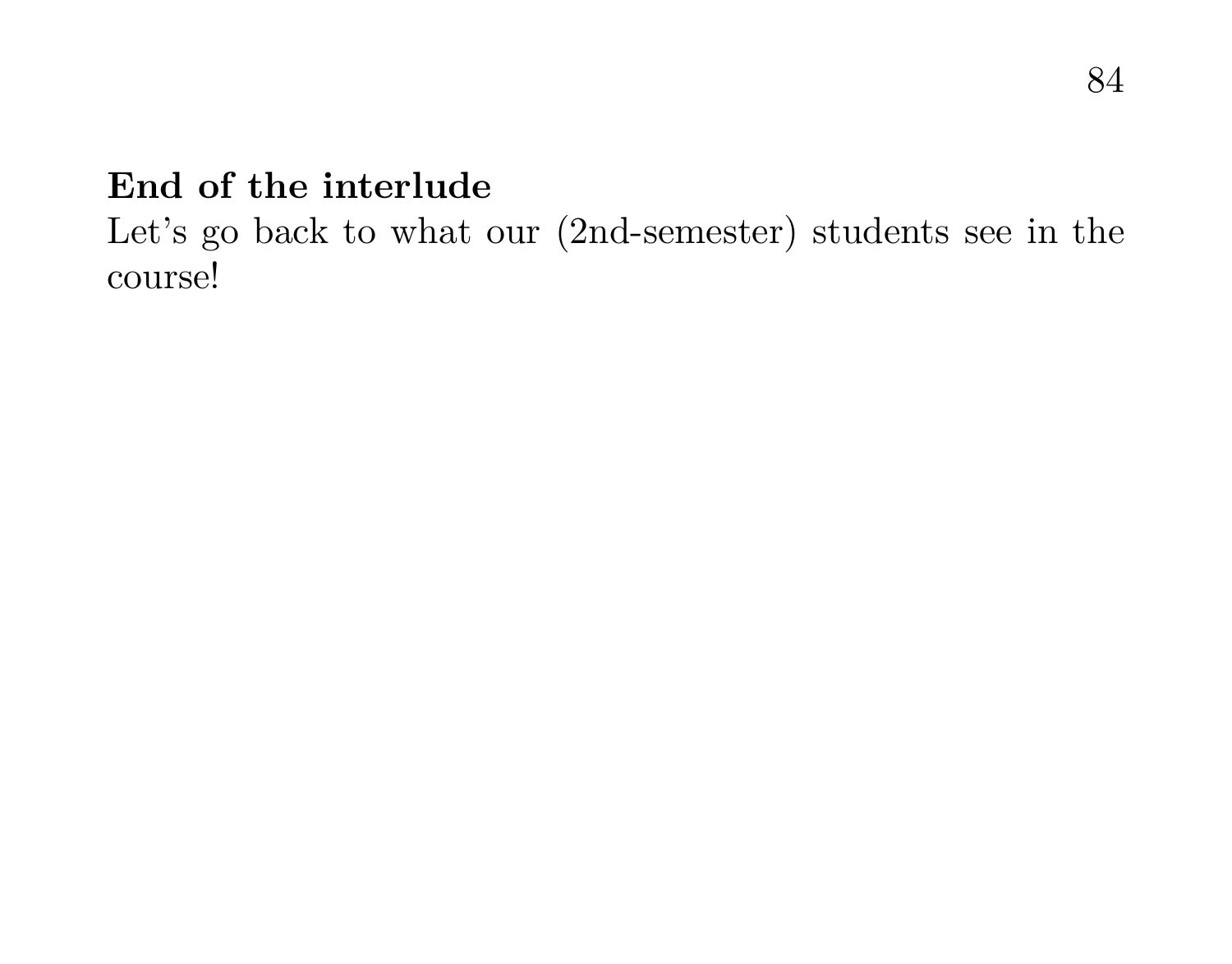#### **Spaces of functions**

Let:  $A = \{1, 2\}, B = \{3, 4\}, C_1 = \{5, 6\}, C_2 = \{7, 8, 9\}.$ If  $f : A \rightarrow B$  then there are four possible values for f... Trick: our first interpretation for  $\cdot$ : ' is  $\cdot \in$ ', and  $A \to B$  is  $B^A$  — the set of functions from A to B.

$$
f: A \to B \text{ means that } f \text{ can be}
$$
  
\n
$$
\{(1,3), (2,3)\} \text{ or}
$$
  
\n
$$
\{(1,3), (2,4)\} \text{ or}
$$
  
\n
$$
\{(1,4), (2,3)\} \text{ or}
$$
  
\n
$$
\{(1,4), (2,4)\}, \text{so}
$$
  
\n
$$
(A \to B) = B^A = \begin{cases} \{(1,3), (2,3)\}, \\ \{(1,3), (2,4)\}, \\ \{(1,4), (2,3)\} \end{cases}
$$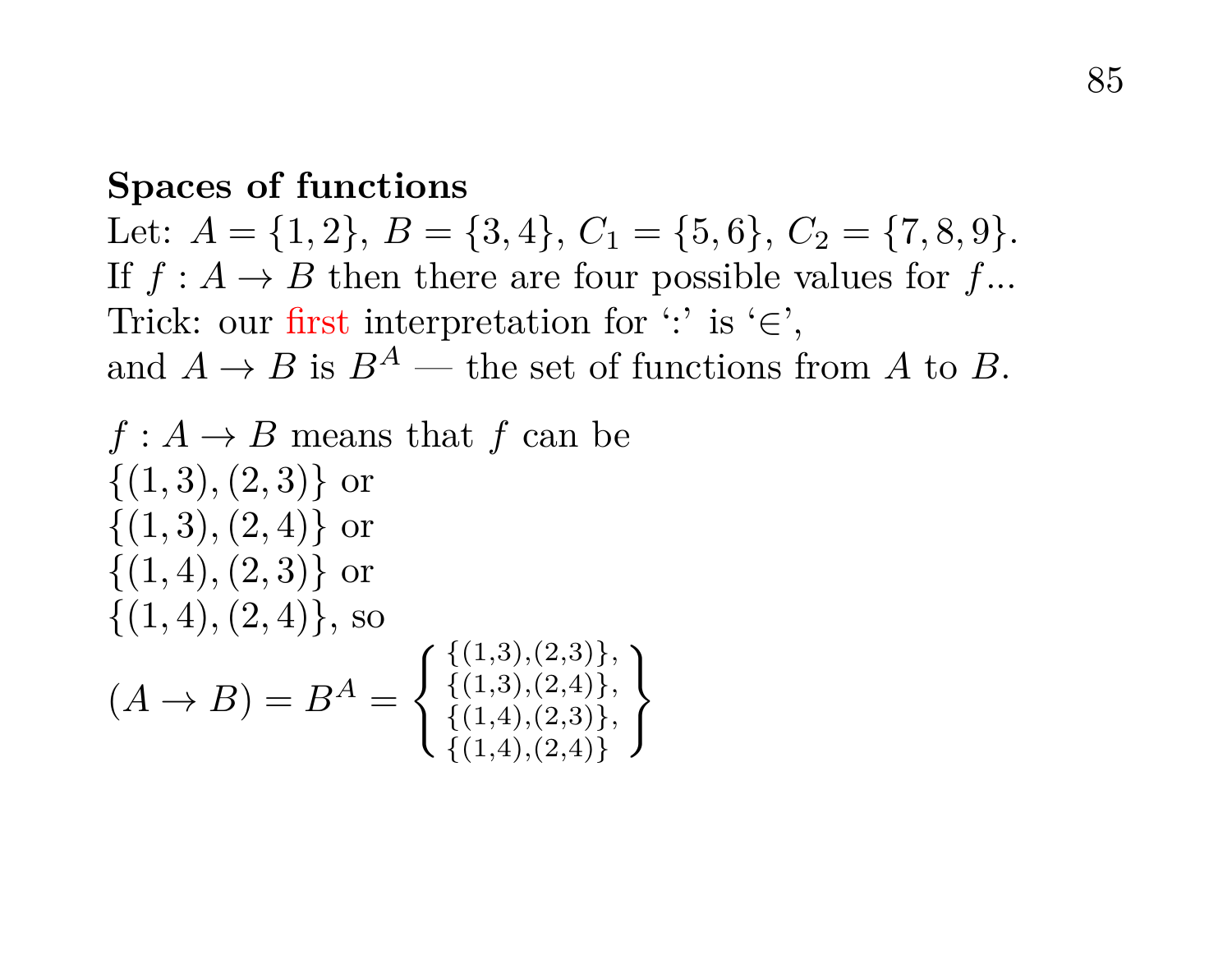**Spaces of functions (2)** Let:  $A = \{1, 2\}, B = \{3, 4\}, C_1 = \{5, 6\}, C_2 = \{7, 8, 9\}.$ If  $f : A \to B$  then f takes each  $a \in A$  to an element of B. Let q be a function that takes each  $a \in A$  to an element of  $C_a$ .

This means that g can be

 $\{(1, 5), (2, 7)\}\text{ or }$  $\{(1, 5), (2, 8)\}\;$ or  $\{(1, 5), (2, 9)\}\text{ or}$  $\{(1,6), (2,7)\}\text{ or}$  $\{(1,6), (2,8)\}\;$  or  $\{(1,6), (2,9)\}\dots$  $f \in \{b_1 \in B, b_2 \in B; \{(1, b_1), (2, b_2)\}\} = \Pi a:A.B = (A \rightarrow A)$ 

 $q \in \{c_1 \in C_1, c_2 \in C_2; \{(1, c_1), (2, c_2)\}\} = \Pi a: A.C_a$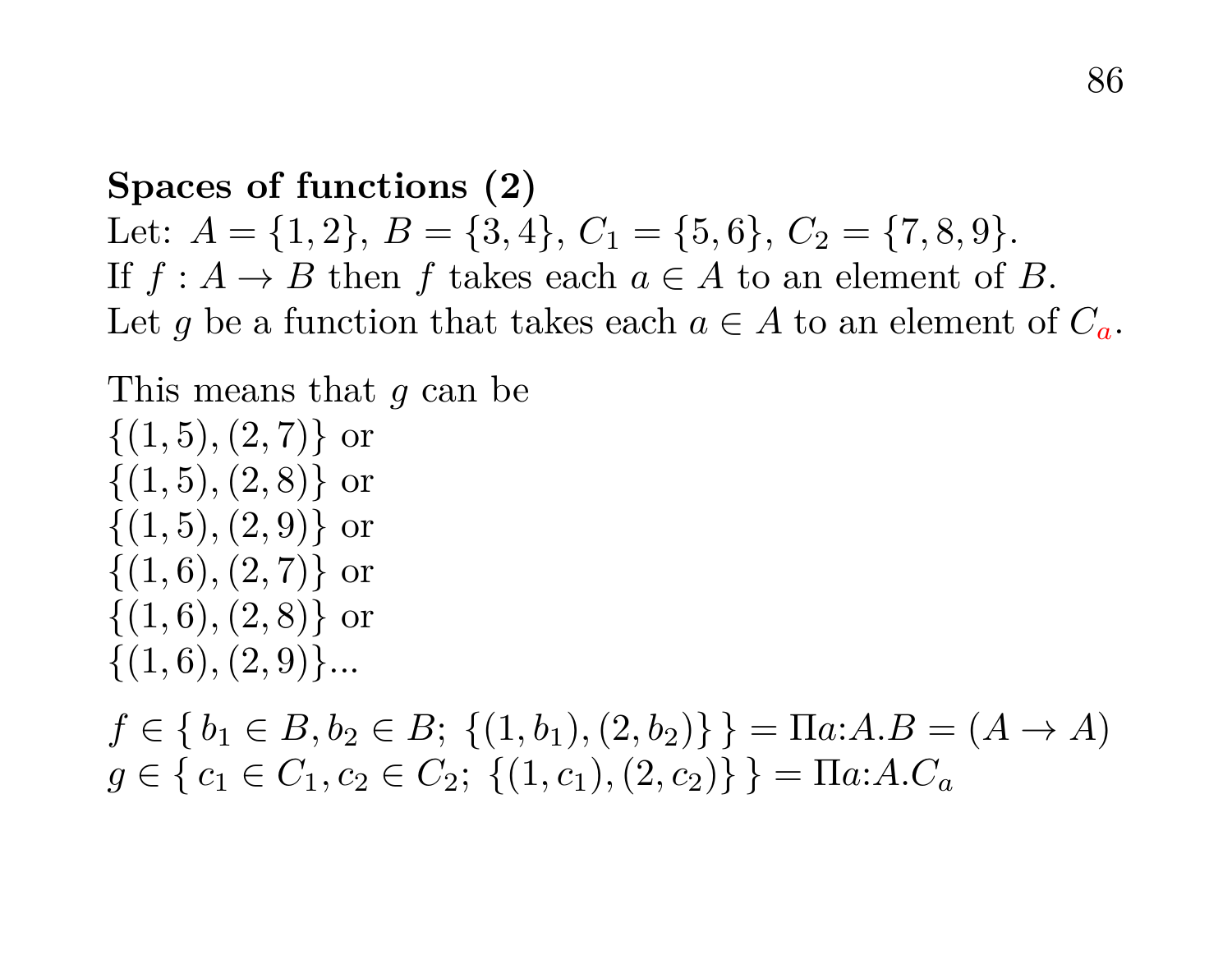## **Spaces of functions (3)**

From last page:

 $f \in \{b_1 \in B, b_2 \in B; \{(1, b_1), (2, b_2)\}\} = \Pi a:A.B = (A \rightarrow B)$  $g \in \{c_1 \in C_1, c_2 \in C_2; \{(1, c_1), (2, c_2)\}\} = \Pi a: A.C_a$ 

Compare:

$$
\{b_1 \in B, b_2 \in B; \{(1, b_1), (2, b_2)\}\} = \Pi a: \{1, 2\}.B
$$
  

$$
\{c_1 \in C_1, c_2 \in C_2; \{(1, c_1), (2, c_2)\}\} = \Pi a: \{1, 2\}.C_a
$$
  

$$
\{b_1 \in B, b_2 \in B; (b_1, b_2)\} = B \times B
$$
  

$$
\{c_1 \in C_1, c_2 \in C_2; (c_1, c_2)\} = C_1 \times C_2
$$

 $\Pi i$ :{7, 42, 99, 200}. $D_i$  is similar to  $D_7 \times D_{42} \times D_{99} \times D_{200}$ , but the first returns functions and the second return 4-uples.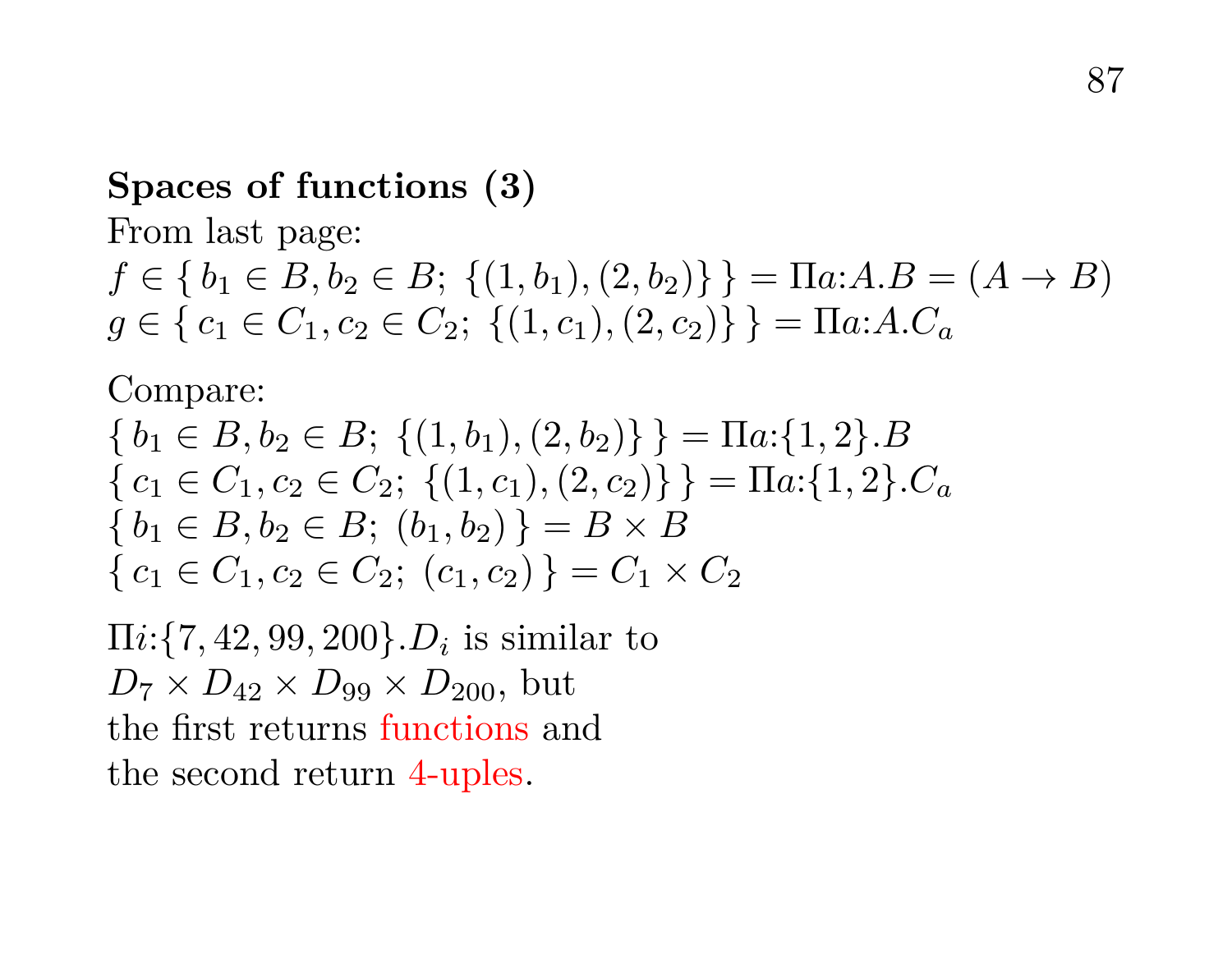**Spaces of functions (4): dependent products**  $\Pi i$ : {7, 42, 99, 200}. $D_i$  is similar to  $D_7 \times D_{42} \times D_{99} \times D_{200}$ , but the first returns functions and the second return 4-uples.

Terminology (half-weird):  $\Pi a: A.C_a$  and  $\Pi i: I.D_i$  are dependent products. Some type systems define  $(A \rightarrow B) = B^A := \Pi a:A.B.$ 

Dependent products generaliize exponentials!!! Yuck!!!!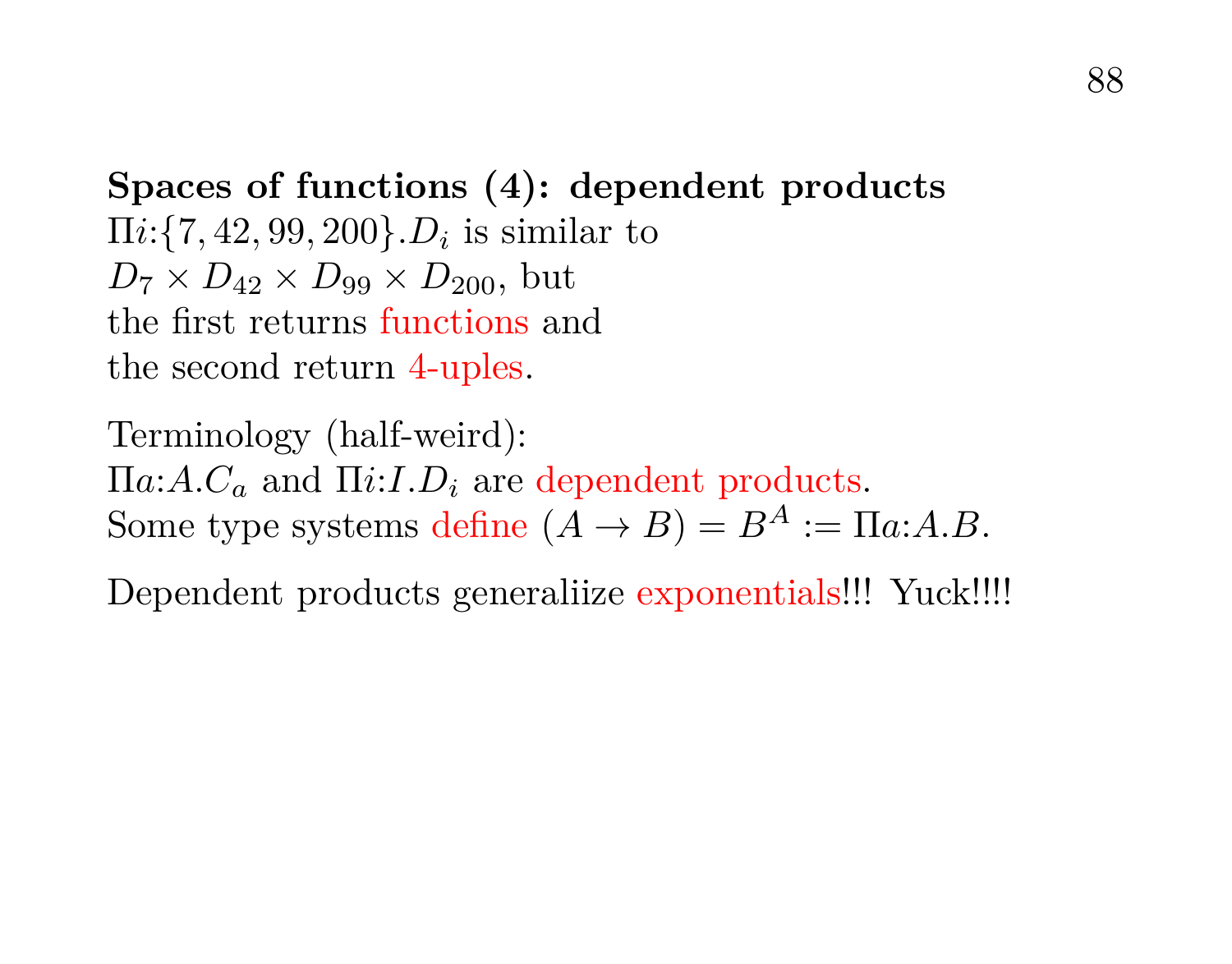## **Pure Type Systems: first rules** Kamareddine/Laan/Nederperlt (2004), p.117:

$$
\frac{\Gamma + A: s}{\Gamma, x:A \vdash x:A} \quad (s_1, s_2) \in \mathbf{A}
$$
\n
$$
\frac{\Gamma + A: s}{\Gamma, x:A \vdash x:A} \quad \text{start}
$$
\n
$$
\frac{\Gamma + A: B \quad \Gamma + C: s}{\Gamma, x:C \vdash A:B} \quad \text{weak}
$$
\n
$$
\frac{\Gamma + A: s_1 \quad \Gamma, x:A \vdash B: s_2}{\Gamma \vdash (\Pi x:A.B): s_3} \quad \Pi \quad (s_1, s_2, s_3) \in \mathbf{R}
$$
\n
$$
\frac{\Gamma, a:A \vdash b: B \quad \Gamma \vdash (\Pi a:A.B): s}{\Gamma \vdash (\lambda a:A.b); (\Pi a:A.B)} \quad \lambda
$$

Specification:  $({\bf S}, {\bf A}, {\bf R})$  with  ${\bf A} \subseteq {\bf S}^2, {\bf R} \subseteq {\bf S}^3$ For  $\lambda 1$ :  $S = \{*, \Box\}, A = \{(*, \Box)\}, R = \{(*,*,*)\}$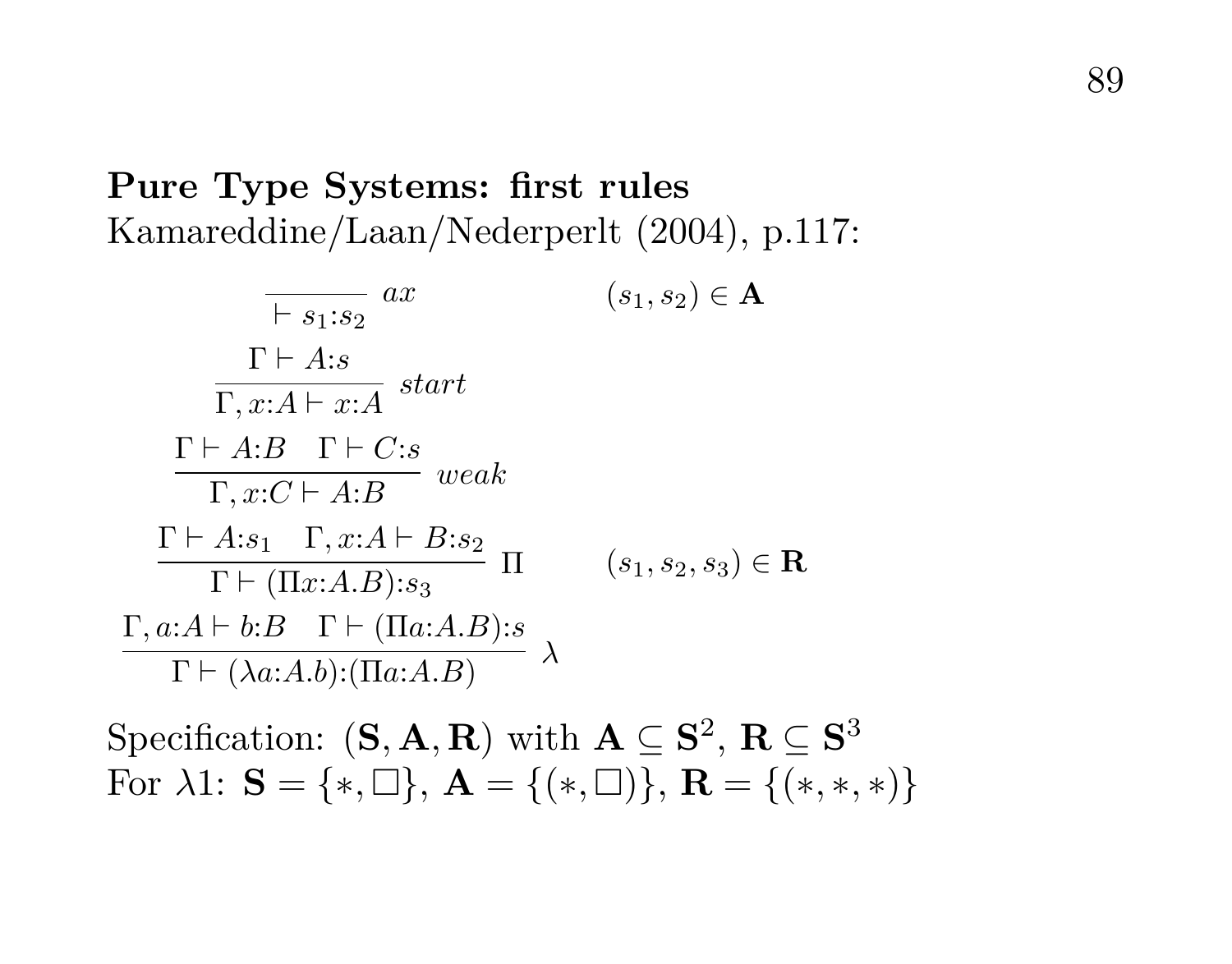**Pure Type Systems: first rules (2)** We will change the notation slightly, to:

$$
\frac{\Gamma + S_1 : s_2}{\Gamma, x:A \vdash x:A} \quad a \quad (s_1, s_2) \in \mathbf{A}
$$
\n
$$
\frac{\Gamma \vdash A : s}{\Gamma, x:A \vdash x:A} \quad v_s
$$
\n
$$
\frac{\Gamma \vdash A : B \quad \Gamma \vdash C : s}{\Gamma, x : C \vdash A : B} \quad w_s
$$
\n
$$
\frac{\Gamma \vdash A : s_1 \quad \Gamma, x : A \vdash B : s_2}{\Gamma \vdash (\Pi x : A.B) : s_3} \quad (s_1, s_2, s_3) \in \mathbf{R}
$$
\n
$$
\frac{\Gamma, a : A \vdash b : B \quad \Gamma \vdash (\Pi a : A.B) : s}{\Gamma \vdash (\lambda a : A.b) : (\Pi a : A.B)} \quad \lambda
$$

Specification:  $({\bf S}, {\bf A}, {\bf R})$  with  ${\bf A} \subseteq {\bf S}^2, {\bf R} \subseteq {\bf S}^3$ For  $\lambda 1$ :  $\mathbf{S} = \{\Theta, \Box\}, \mathbf{A} = \{(\Theta, \Box)\}, \mathbf{R} = \{(\Theta, \Theta, \Theta)\}\$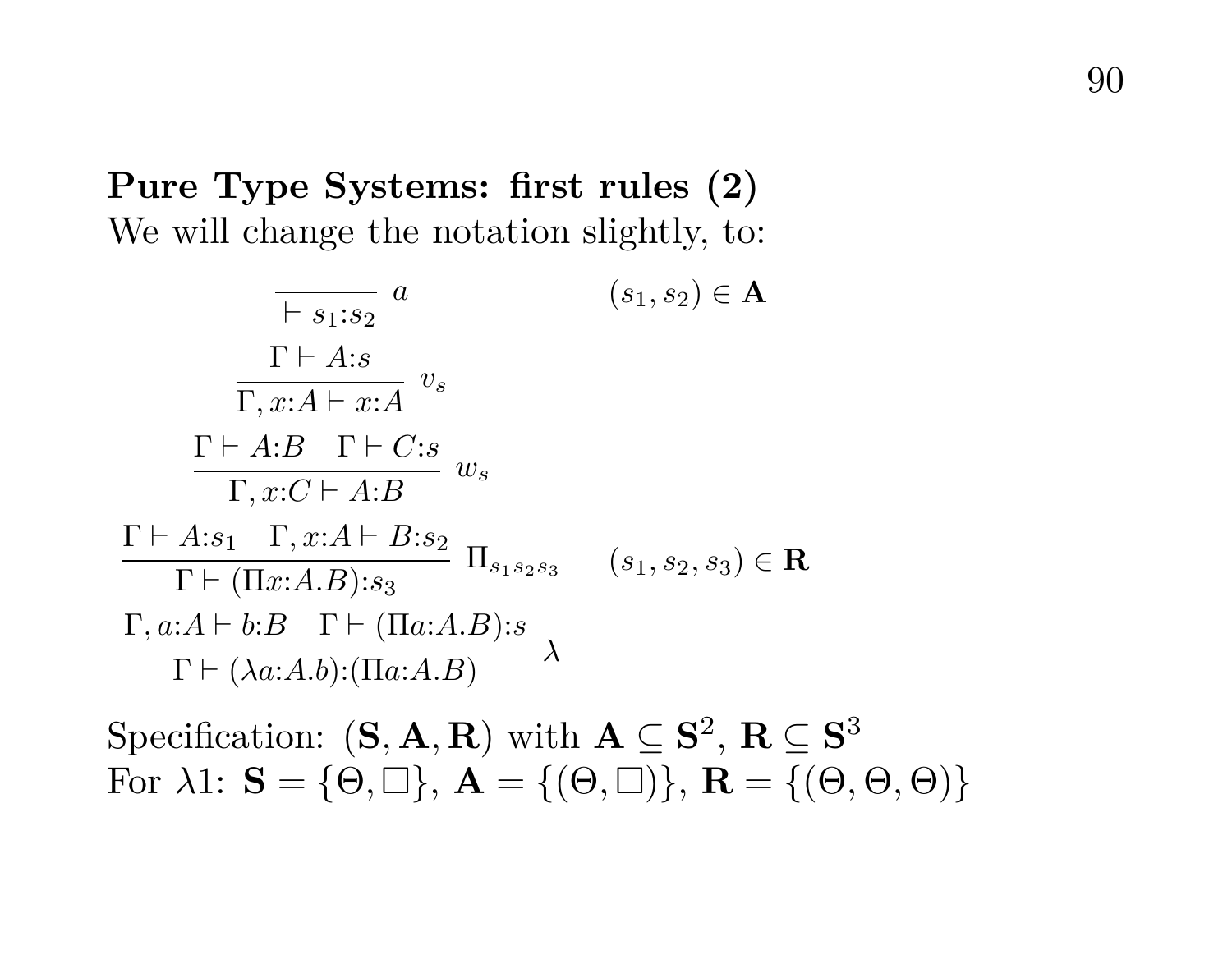## **Pure Type Systems: a derivation** Derivations in a PTS have lots of bureaucracy. This is what we need to derive  $A:\Theta, B:\Theta \vdash (\Pi a:A.B):\Theta:$

$$
\frac{\overline{+ \Theta:\Box}^{a}}{A:\Theta \vdash \Theta:\Box} \stackrel{a}{w\Box} \frac{\overline{+ \Theta:\Box}^{a}}{A:\Theta \vdash A:\Theta} \stackrel{a}{v\Box} \frac{\overline{+ \Theta:\Box}^{a}}{A:\Theta \vdash \Theta:\Box} \stackrel{a}{w\Box} \frac{\overline{+ \Theta:\Box}^{a}}{A:\Theta \vdash A:\Theta} \stackrel{v}{v\Box} \frac{\overline{+ \Theta:\Box}^{a}}{A:\Theta \vdash A:\Theta} \stackrel{v}{v\Box} \frac{\overline{+ \Theta:\Box}^{a}}{A:\Theta, B:\Theta \vdash A:\Theta} \stackrel{w}{w\Box} \frac{\overline{+ \Theta:\Box}^{a}}{A:\Theta, B:\Theta \vdash B:\Theta} \stackrel{v}{w\Box} \frac{\overline{+ \Theta:\Box}^{a}}{A:\Theta, B:\Theta \vdash B:\Theta} \stackrel{v}{w\Box} \frac{\overline{+ \Theta:\Box}^{a}}{A:\Theta, B:\Theta \vdash B:\Theta} \stackrel{v}{w\Box} \frac{\overline{+ \Theta:\Box}^{a}}{A:\Theta, B:\Theta \vdash B:\Theta} \stackrel{v}{w\Box} \frac{\overline{+ \Theta:\Box}^{a}}{A:\Theta, B:\Theta \vdash B:\Theta} \stackrel{v}{w\Box} \frac{\overline{+ \Theta:\Box}^{a}}{A:\Theta, B:\Theta \vdash B:\Theta} \stackrel{v}{w\Box} \frac{\overline{+ \Theta:\Box}^{a}}{A:\Theta, B:\Theta \vdash B:\Theta} \stackrel{v}{w\Box} \frac{\overline{+ \Theta:\Box}^{a}}{A:\Theta, B:\Theta \vdash B:\Theta} \stackrel{v}{w\Box} \frac{\overline{+ \Theta:\Box}^{a}}{A:\Theta, B:\Theta \vdash B:\Theta} \stackrel{v}{w\Box} \frac{\overline{+ \Theta:\Box}^{a}}{A:\Theta, B:\Theta \vdash B:\Theta} \stackrel{v}{w\Box}^{a}
$$

i.e.:

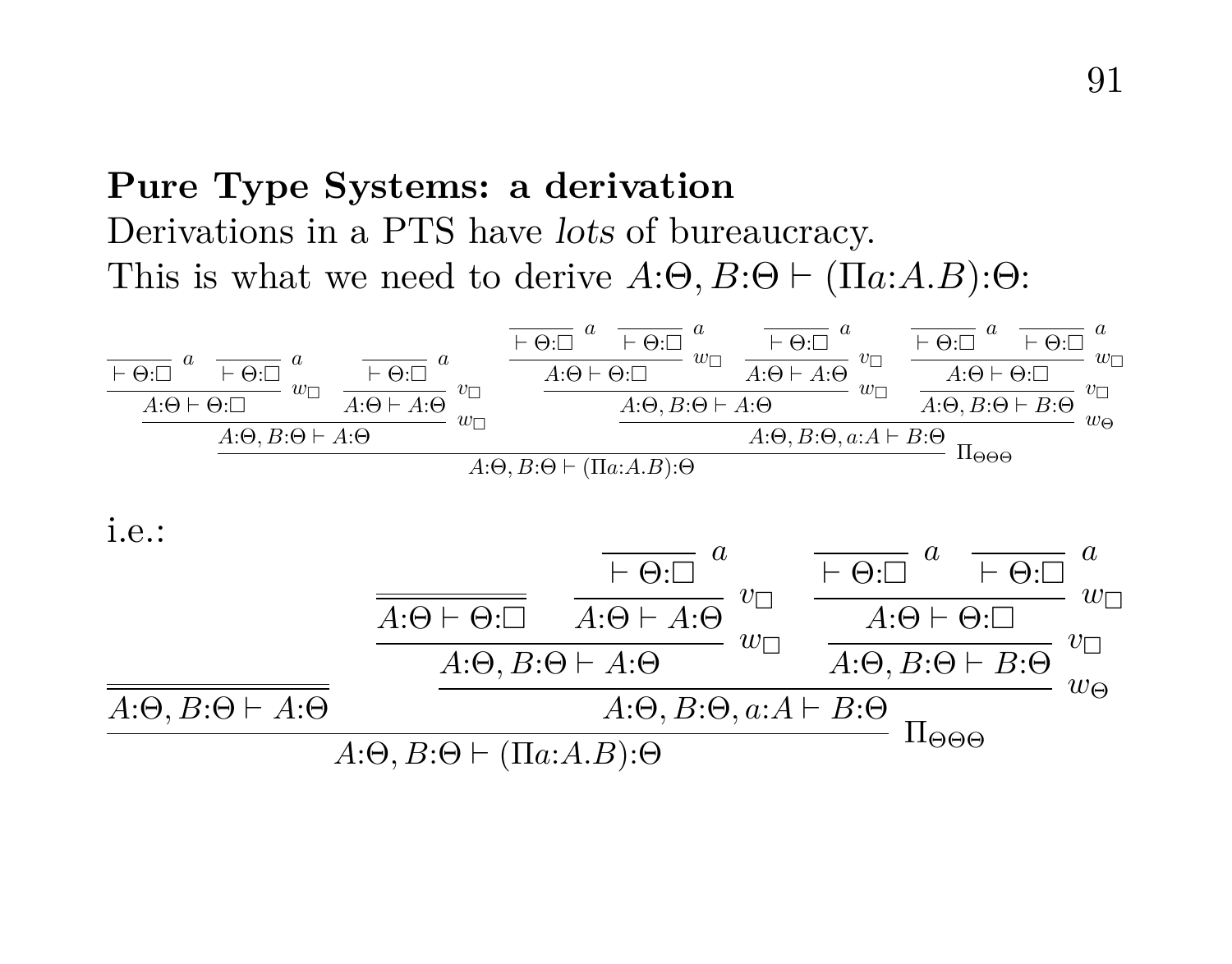**Pure Type Systems: a derivation (2)** This is what we need to derive  $A:\Theta \vdash (\lambda a:A.a):(\Pi a:A.A):$ 

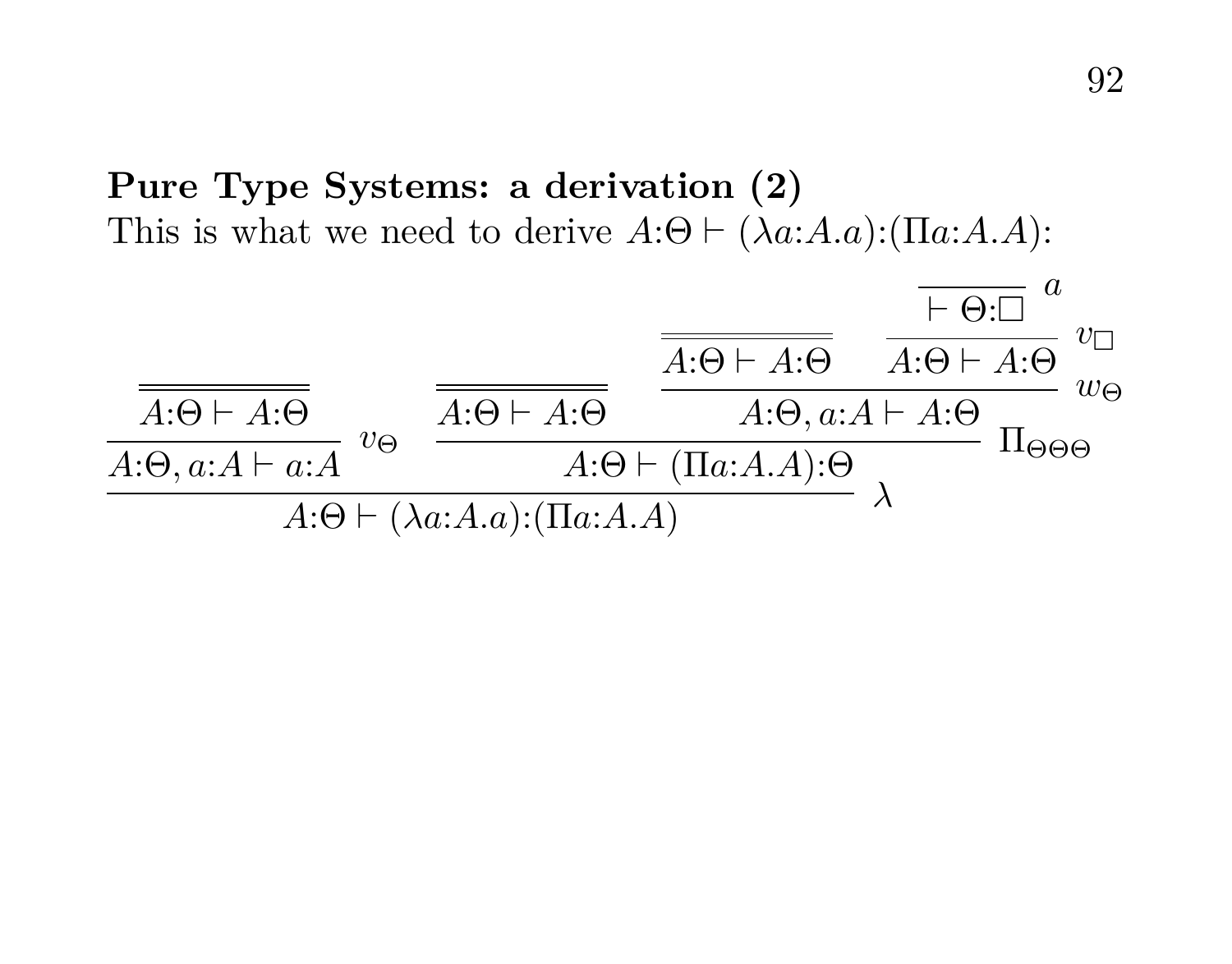**Every variable is two levels below a sort** We had  $A:\Theta:\square$ ,  $B:\Theta:\square$  — A and B are sets. and  $a: A: \Theta \longrightarrow a$  is an element of a set. We had  $(A\rightarrow B) = (\Pi a:A.B)$ , and  $f:(\Pi a:A.B):\Theta$ . Convention on names of variables: A, B (uppercase) for sets, a, b, f (lowercase) for elements. The rules  $v_{\square}$  and  $w_{\square}$  introduce variables two levels below  $\square$ . the rules  $v_{\Theta}$  and  $w_{\Theta}$  introduce variables two levels below  $\Theta$ .

$$
\frac{\overline{A:\Theta \vdash A:\Theta}}{A:\Theta, a:A \vdash a:A} \cdot v_{\Theta} \quad \frac{\overline{A:\Theta \vdash A:\Theta}}{A:\Theta \vdash A:\Theta} \quad \frac{\overline{A:\Theta \vdash A:\Theta}}{A:\Theta, a:A \vdash A:\Theta} \cdot v_{\Box}}{A:\Theta \vdash (\Pi a:A.A)):\Theta} \overline{\Pi_{\Theta\Theta\Theta}}
$$
\n
$$
A:\Theta \vdash (\lambda a:A.a):(\Pi a:A.A)
$$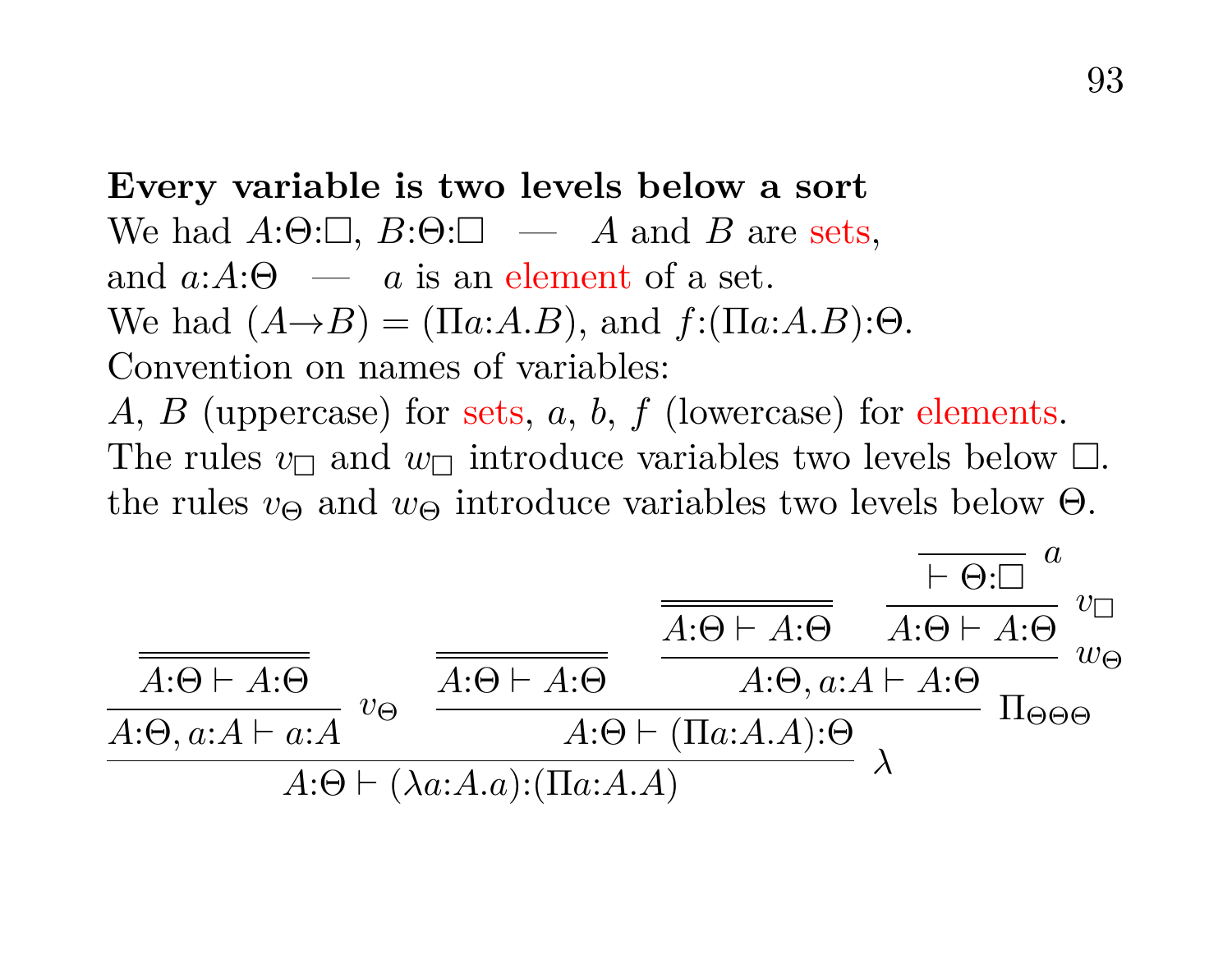#### **More sorts**

Some of the Pure Type Systems that we will see later will have specifications like  $(\mathbf{S}, \mathbf{A}, \mathbf{R}) = (\{\Omega, \Theta, \Box\}, \{(\Omega, \Box), (\Theta, \Box)\}, \ldots).$ Their axioms are  $\Omega: \Theta$  and  $\Theta: \square$  — i.e., they have  $\Omega: \Theta: \square$ . Their variables are of four kinds:

|  | element : set : $\Theta$ : $\square$        |  |  |  |
|--|---------------------------------------------|--|--|--|
|  | witness : proposition : $\Omega$ : $\Theta$ |  |  |  |

I prefer to think on that as:

|  | element : set : $\Theta$         |  |  |
|--|----------------------------------|--|--|
|  | witness : proposition : $\Omega$ |  |  |

Convention on names of variables:

$$
a, b, f : A, B : \Theta
$$
  

$$
p, q : P, Q : \Omega
$$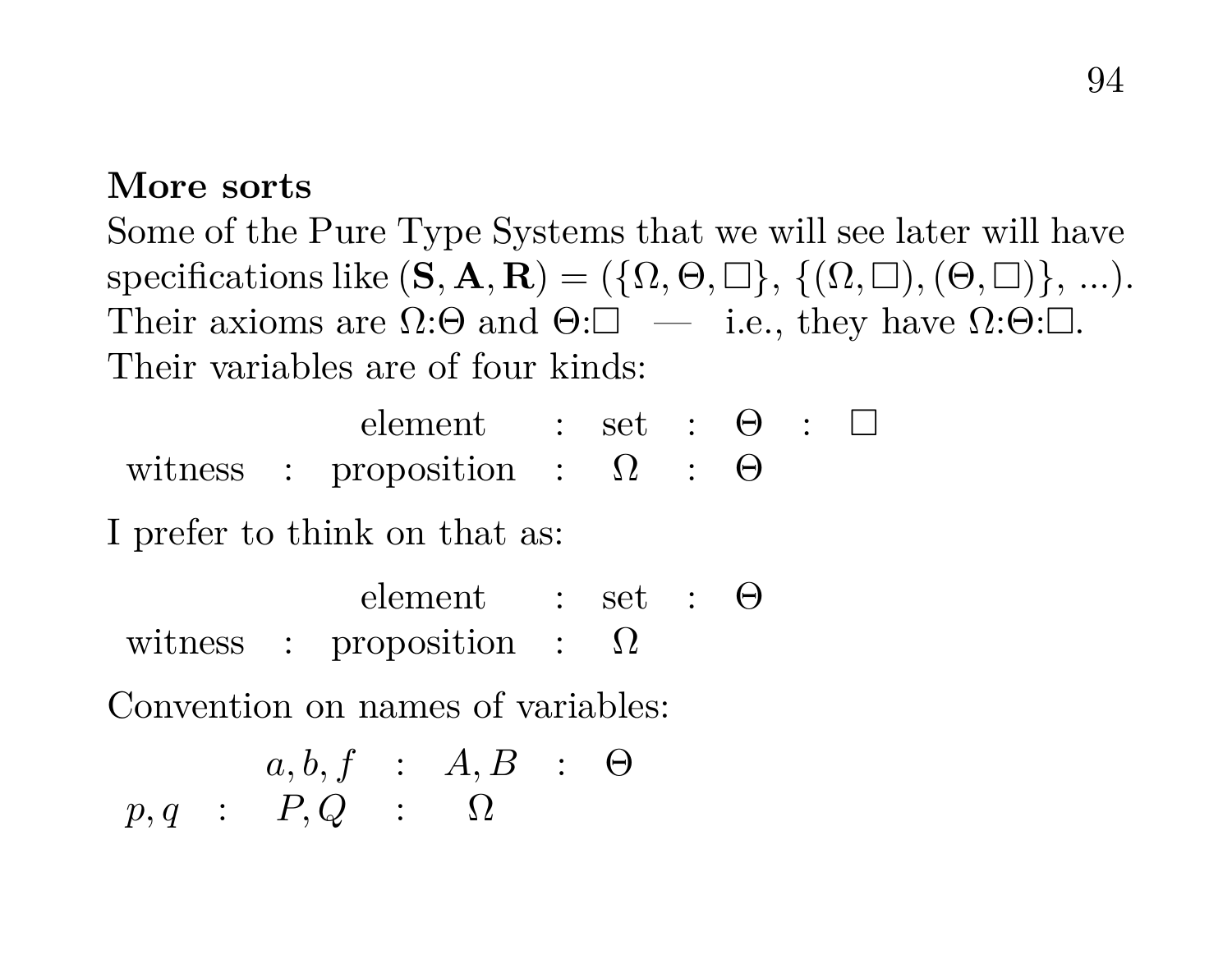**PAT: Propositions As Types / Proofs As Terms** See Kamareddine/Laan/Nederperlt (2004), chapter 4, for PAT, Hermogenes Oliveira's PhD Thesis for the BHK interpretation. The standard way to think of

element : set : Θ witness : proposition :  $\Omega$ 

is to interpret each proposition  $P$  as the set of its proofs, and a witness  $p: P$  as an element of P; propositions that are false have no proofs.

I believe that we develop intuition about PAT quicker if we start with a model in which  $\Omega = {\bf{F,T}}$ , **F** is an empty set, **T** is a singleton set; each proposition is interpreted as its truthvalue, and all proofs/witnesses of a true proposition (i.e., elements of T!) are identified.